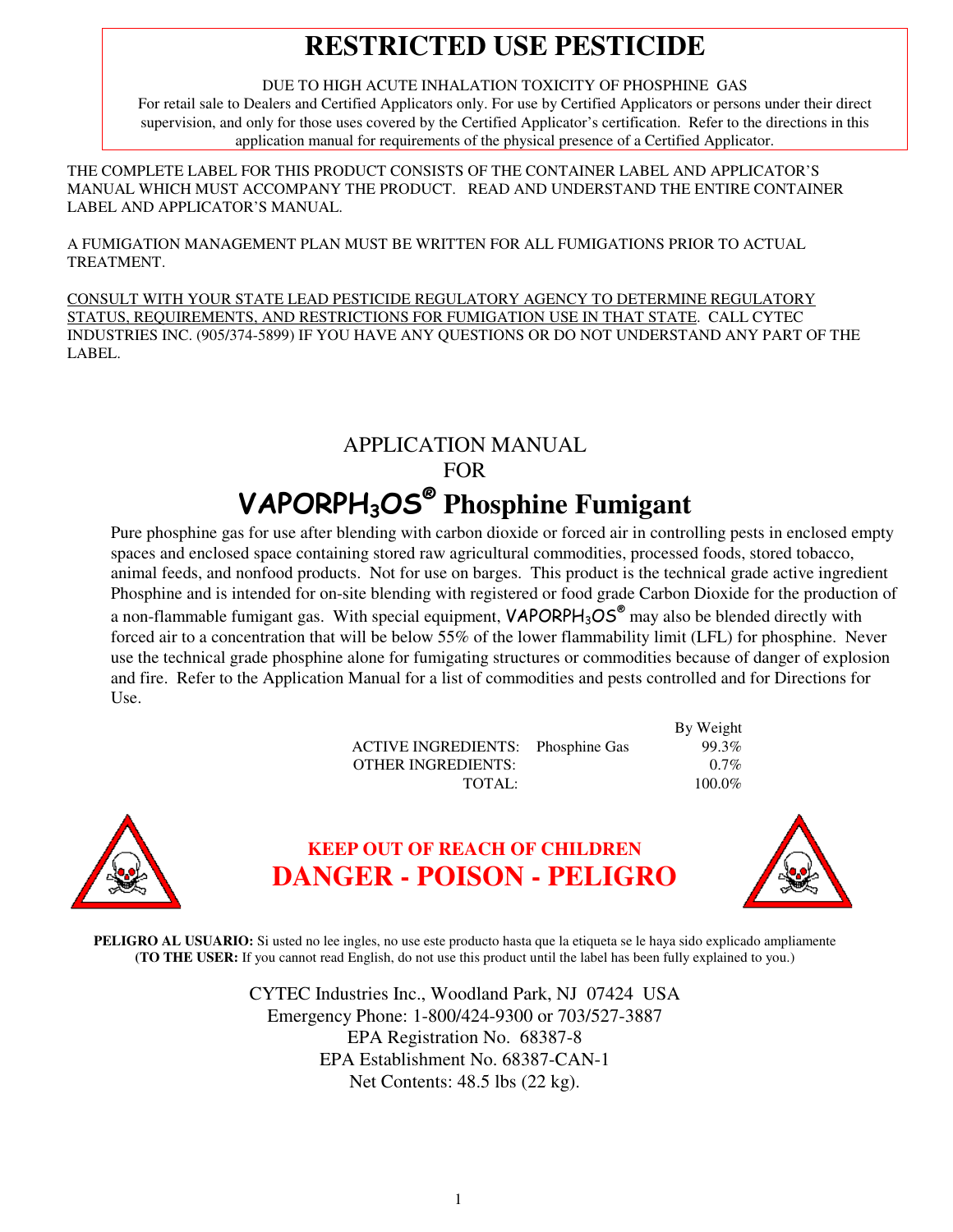#### **THE USE OF THIS PRODUCT IS STRICTLY PROHIBITED ON SINGLE AND MULTI-FAMILY RESIDENTIAL PROPERTIES AND NURSING HOMES, SCHOOLS, DAYCARE FACILITIES AND HOSPITALS.**

|                                                                                                         | <b>FIRST AID</b>                                                                                           |  |
|---------------------------------------------------------------------------------------------------------|------------------------------------------------------------------------------------------------------------|--|
| Symptoms of exposure to this product are headache, dizziness, nausea, difficult breathing, vomiting and |                                                                                                            |  |
|                                                                                                         | diarrhea. In all cases of overexposure, get medical attention immediately. Take victim to doctor, hospital |  |
|                                                                                                         | or emergency treatment facility.                                                                           |  |
| If Inhaled                                                                                              | Move person to fresh air<br>٠                                                                              |  |
|                                                                                                         | If person is not breathing, call 911 or an ambulance, and then give artificial respiration,                |  |
|                                                                                                         | preferably mouth-to-mouth if possible.                                                                     |  |
|                                                                                                         | Call a poison control center or doctor for further treatment advice.                                       |  |
| If on Skin                                                                                              | May cause frostbite to unprotected skin upon contact with dispensing equipment while                       |  |
|                                                                                                         | gas is discharged rapidly.                                                                                 |  |
|                                                                                                         | Take off contaminated clothing and allow clothes to aerate in ventilated room prior to                     |  |
|                                                                                                         | laundering.                                                                                                |  |
|                                                                                                         | Call a poison control center or doctor for treatment advice.<br>п                                          |  |
| If in Eyes                                                                                              | Hold eye open and rinse slowly and gently with cool water for 15-20 minutes in case of                     |  |
|                                                                                                         | freezing or cryogenic "burns." Do not rinse eyes with hot or even tepid water.                             |  |
|                                                                                                         | Remove contact lenses, if present, after the first 5 minutes, then continue rinsing.                       |  |
|                                                                                                         | Call a poison control center or doctor for treatment advice.                                               |  |
|                                                                                                         | Never introduce oil or ointment into eyes without medical advice.                                          |  |
| <b>HOT LINE NUMBER</b>                                                                                  |                                                                                                            |  |
|                                                                                                         | Have the Application Manual with you when calling a poison control center or doctor, or going for          |  |
|                                                                                                         | treatment. You may also contact 1-800-424-9300 or 703-527-3887 for emergency medical treatment             |  |
|                                                                                                         | information. See side panel of the label for additional precautionary statements.                          |  |

[6/24/2013]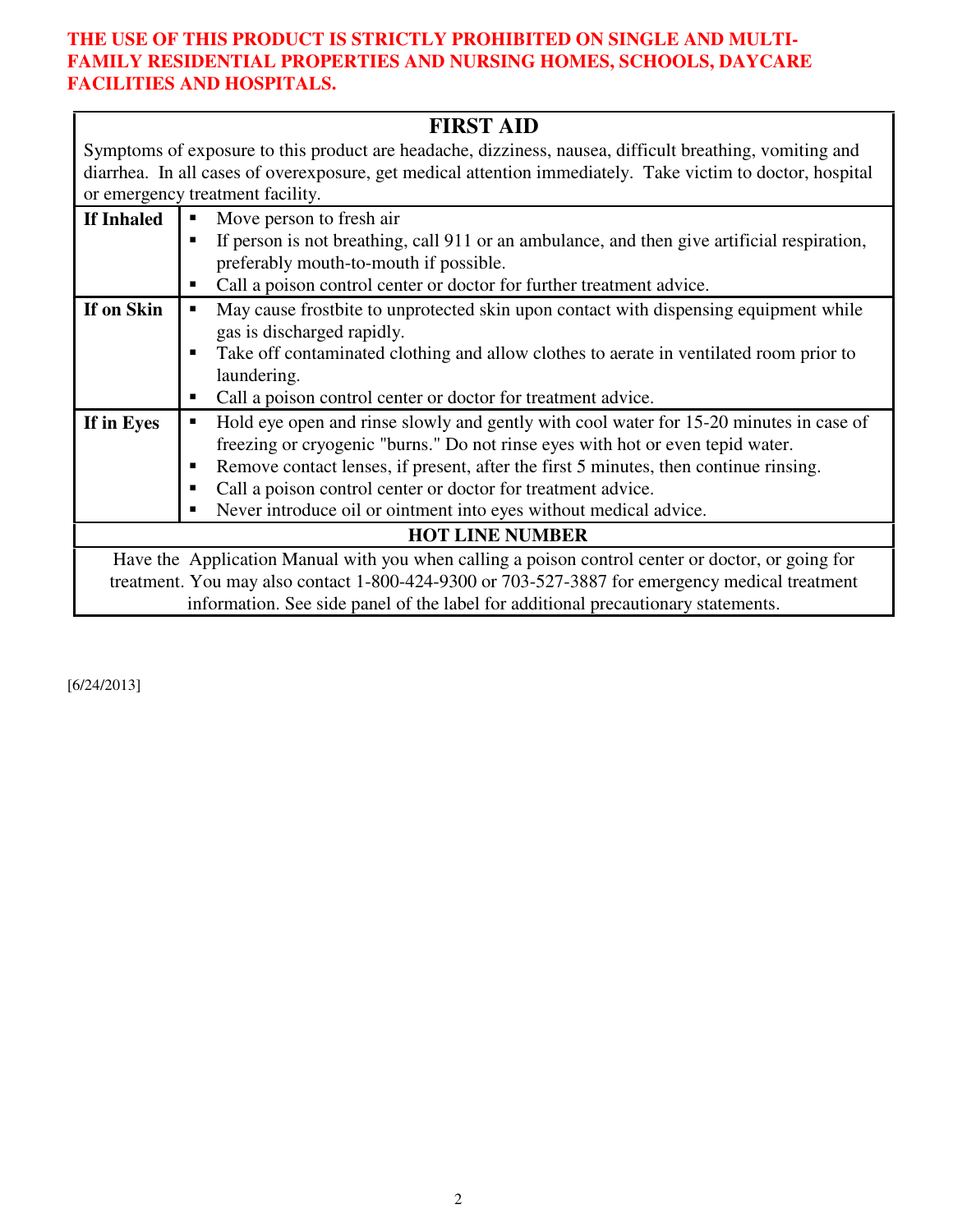## **APPLICATION MANUAL**

### For

# VAPORPH<sub>3</sub>OS<sup>®</sup> Phosphine Fumigant

## **TABLE OF CONTENTS**

| I.                               | <b>PRECAUTIONARY STATEMENTS</b>                                                                                                       | 6                |
|----------------------------------|---------------------------------------------------------------------------------------------------------------------------------------|------------------|
| A.                               | HAZARDS TO HUMANS AND DOMESTIC ANIMALS 6                                                                                              |                  |
| <b>B.</b>                        |                                                                                                                                       |                  |
| C.                               |                                                                                                                                       |                  |
| D.                               |                                                                                                                                       | $\overline{7}$   |
| П.                               | $INTRODUCTION$ $8$                                                                                                                    |                  |
| A.                               |                                                                                                                                       |                  |
| <b>B.</b>                        |                                                                                                                                       |                  |
| 1.<br>2.<br>3.                   | 8<br>Packaging<br>Blending Equipment for VAPORPH <sub>3</sub> OS® Phosphine Fumigant and Carbon Dioxide_____________________________9 |                  |
| $\mathbf{C}$ .<br>1.<br>2.<br>3. |                                                                                                                                       |                  |
| III.                             |                                                                                                                                       |                  |
| A.                               |                                                                                                                                       |                  |
| <b>B.</b>                        |                                                                                                                                       |                  |
| $\mathbf{C}$ .<br>1.<br>2.       | POISON GAS HAZARDS - LEAK DETECTION AND REPAIR____________________________13                                                          |                  |
| D.<br>1.<br>2.<br>3.<br>4.       |                                                                                                                                       |                  |
| IV.                              |                                                                                                                                       | <i>15</i>        |
| A.                               |                                                                                                                                       | $\sim$ 15        |
| <b>B.</b>                        |                                                                                                                                       | -16              |
| $\mathbf{C}$ .<br>1.<br>2.       | USE PATTERN                                                                                                                           | <b>16</b><br>-16 |
| D.                               | DOSAGE GUIDE                                                                                                                          | 19               |
| E.                               |                                                                                                                                       | 20               |
| F.                               |                                                                                                                                       | 20               |
| G.                               |                                                                                                                                       | 21               |
| Η.                               |                                                                                                                                       | 25               |
|                                  | <b>General Statement</b>                                                                                                              | 25               |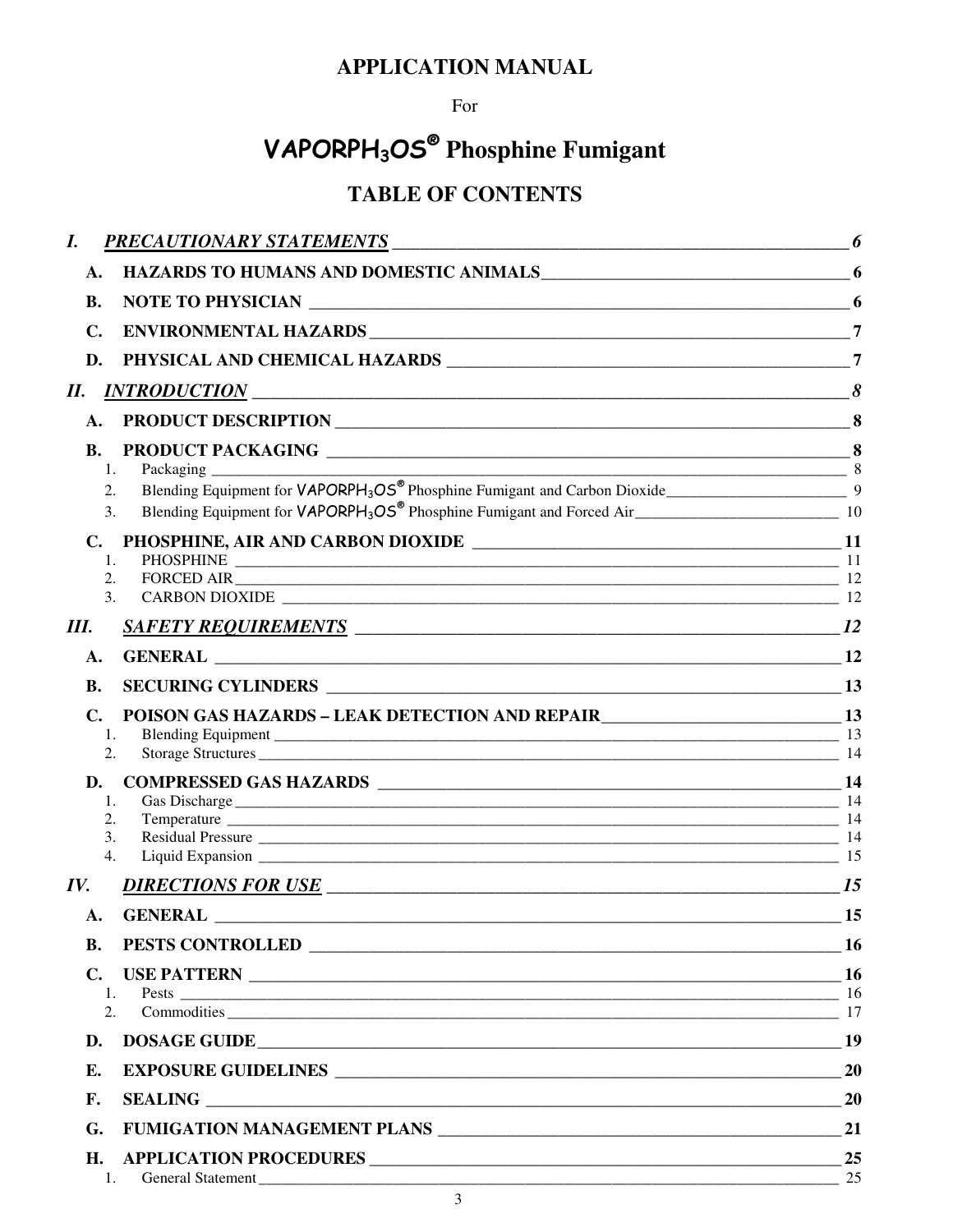|                  | 2.                                                        | 26 |
|------------------|-----------------------------------------------------------|----|
| $\overline{4}$ . | 3.                                                        |    |
|                  | 5.                                                        |    |
|                  | 6.                                                        |    |
|                  | 7.                                                        |    |
| V.               | PERSONAL PROTECTIVE EQUIPMENT (PPE) 39                    |    |
| A.               |                                                           | 39 |
| <b>B.</b>        |                                                           | 39 |
| C.               | <b>SAFETY SHOES</b>                                       | 39 |
| D.               |                                                           | 39 |
| Е.               |                                                           | 39 |
| F.               |                                                           | 40 |
| VI.              | PLACARD <u>ING OF FUMIGATED AREAS</u>                     | 40 |
| VII.             |                                                           | 41 |
| VIII.            |                                                           |    |
| A.               |                                                           | 42 |
| <b>B.</b>        | NON-FOOD COMMODITIES                                      | 42 |
| C.               |                                                           | 42 |
| IX.              | <u>APPLICATOR AND WORKER EXPOSURE</u>                     | 42 |
| A.               |                                                           | 42 |
| <b>B.</b>        |                                                           | 42 |
| $\mathbf{C}$ .   |                                                           | 42 |
| D.               |                                                           | 43 |
| E.               |                                                           | 43 |
| F.               |                                                           | 43 |
| G.               |                                                           |    |
| H.               |                                                           |    |
| <u>X.</u>        | <b>SAFE HANDLING OF COMPRESSED GASES IN CONTAINERS</b> 43 |    |
| <u>XI.</u>       |                                                           |    |
| A.               |                                                           |    |
| <b>B.</b>        |                                                           |    |
| $\mathbf{C}$ .   |                                                           |    |
| D.               |                                                           |    |
| E.               |                                                           |    |
| <b>F.</b>        |                                                           |    |
| G.               |                                                           |    |
| XII.             | <u>TRANSPORT</u> 47                                       |    |
| ${\bf A}$ .      |                                                           |    |
| <b>B.</b>        |                                                           |    |
| $\mathbf{C}$ .   |                                                           |    |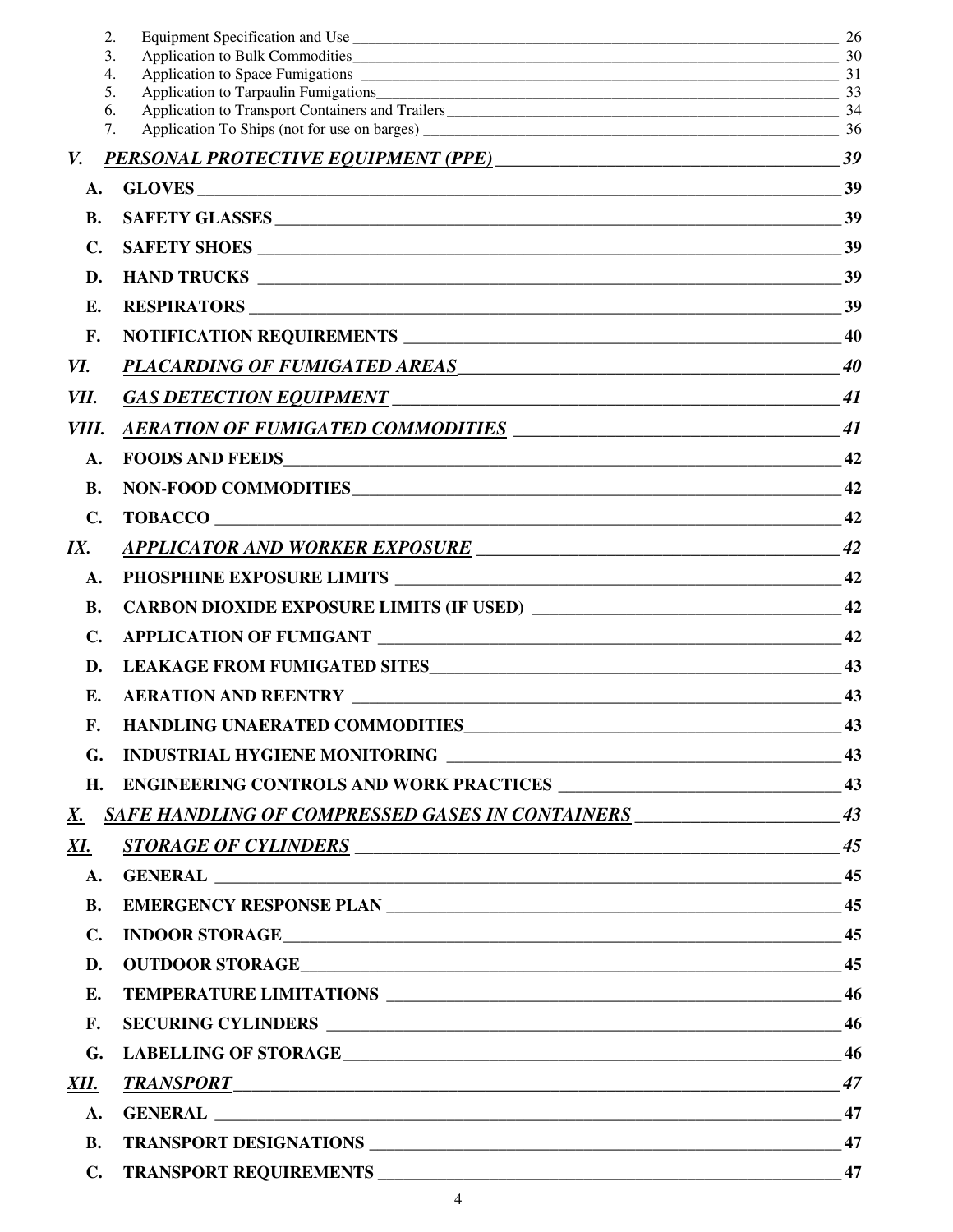| 1.        |                                  | 47 |
|-----------|----------------------------------|----|
| 2.        |                                  | 47 |
| 3.        |                                  | 47 |
| 4.        |                                  | 48 |
| 5.        |                                  | 48 |
| 6.        |                                  | 48 |
| 7.        |                                  | 48 |
| XIII.     | DI <u>SPOSAL</u>                 | 48 |
| XIV.      | <b>SPILL AND LEAK PROCEDURES</b> | 48 |
| A.        |                                  | 48 |
| <b>B.</b> | WHAT TO DO                       | 49 |
|           | WHO TO CALL <b>WHO TO CALL</b>   | 49 |
| D.        | <b>EMERGENCY RESPONDERS</b>      | 49 |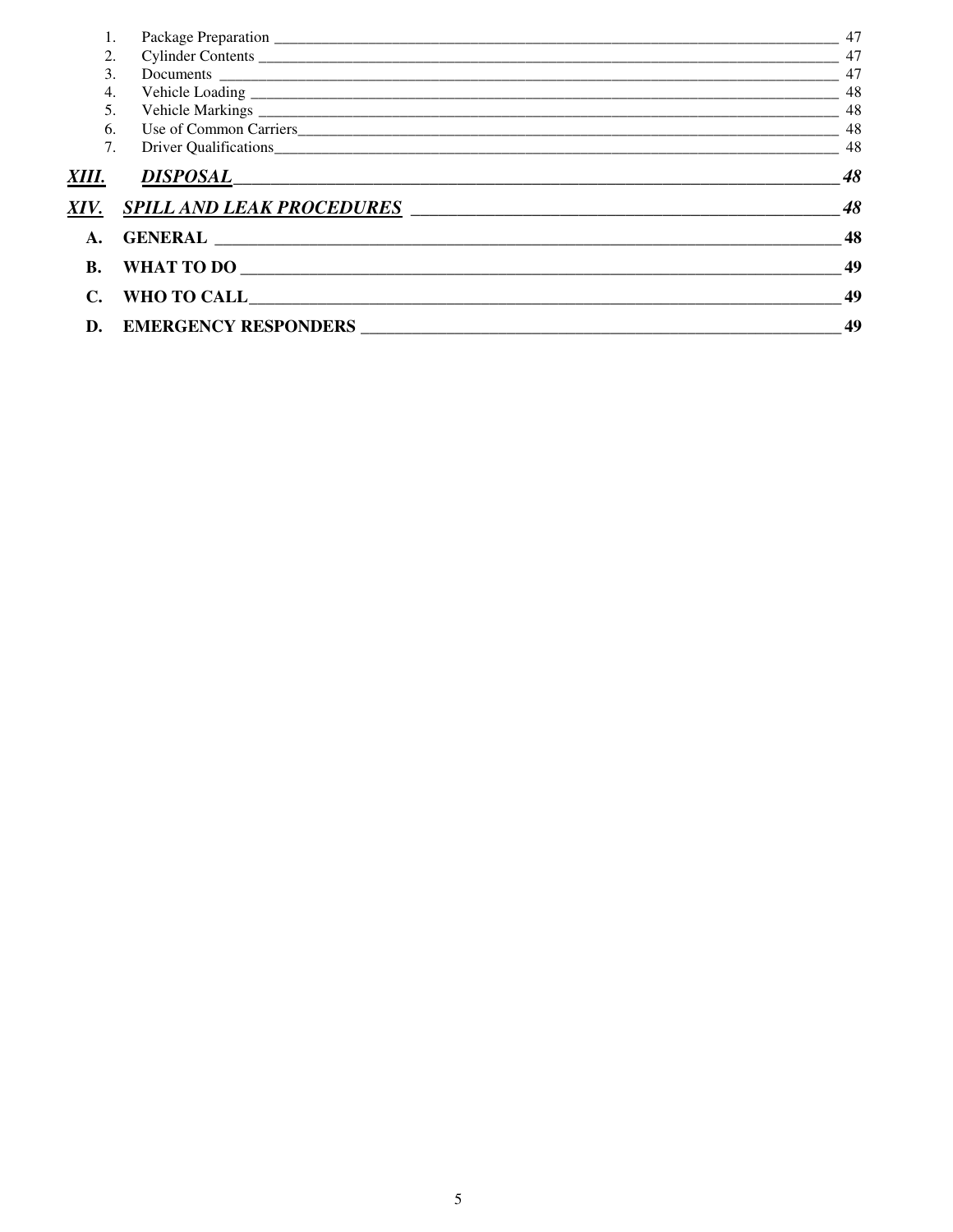## **I. PRECAUTIONARY STATEMENTS**

## **A. HAZARDS TO HUMANS AND DOMESTIC ANIMALS**

#### **Keep Out of Reach of Children DANGER-POISON & PYROPHORIC**

May be fatal if inhaled. Avoid contact with skin and eyes and avoid breathing vapor. Use in well ventilated areas. Keep animals, children and unauthorized persons away from area under treatment until area is shown to be free from Phosphine gas, as indicated by a gas-measuring device. Where the concentration of Phosphine is unknown, a NIOSH/MSHA approved self-contained breathing apparatus (SCBA) with full facepiece and operated in pressuredemand mode must be used. See respirator requirements in Section V. E.

Do not get in eyes, in nose, on skin or on clothing. Do not eat, drink or smoke while handling VAPORPH<sub>3</sub>OS<sup>®</sup> Phosphine Fumigant. Phosphine gas may deaden the sense of smell. Do not depend solely on the odor to detect VAPORPH<sub>3</sub>OS® Phosphine Fumigant. Observe proper application, aeration, and reentry procedures specified in the Application Manual (IX. APPLICATOR AND WORKER EXPOSURE) to prevent overexposure.

#### **EXPOSURE TO CONCENTRATIONS ABOVE PERMISSIBLE LEVELS MAY CAUSE POISONING OR DEATH.**

## **B. NOTE TO PHYSICIAN**

Mild exposure by inhalation causes malaise (indefinite feeling of sickness), ringing of ears, fatigue, nausea and pressure in chest, which are relieved by removal to fresh air. Moderate poisoning causes weakness, vomiting, epigastric pain (pain just above the stomach), chest pain, diarrhea and dyspnea (difficulty in breathing). Symptoms of severe poisoning may occur within a few hours or up to several days, resulting in pulmonary edema (fluid in lungs) and may lead to dizziness, cyanosis (blue or purple skin color), unconsciousness and death.

In sufficient quantity, Phosphine affects the liver, kidneys, lungs, nervous system, and circulatory system. Inhalation can cause lung edema (fluid in lungs) and hyperemia (excess of blood in a body part), small perivascular brain hemorrhages and brain edema (fluid in brain). Phosphine poisoning may result in (1) pulmonary edema, elevated MB-creatine phosphokinase fraction of cardiac enzymes, cardiac dysrhythmia, (2) elevated serum GOT, LDH and alkaline phosphatase, reduced prothrombin, hemorrhage and jaundice (yellow skin color) and (3) hematuria (blood in urine) and anuria (abnormal or lack of urination). Pathology is

characteristic of hypoxia (oxygen deficiency in body tissue). Frequent exposure over a period of days or weeks may cause poisoning. Treatment is symptomatic.

The following measures are suggested for use by the physician in accordance with the physician's own judgment:

- 1. Exposure of skin to rapidly evaporating liquid may cause cryogenic "burn." Treat the "burn" in a similar manner as a thermal burn.
- 2. In case of freezing or cryogenic "burns" to eyes by rapidly evaporating liquid, RINSE EYES WITH COOL WATER. Do not rinse eyes with hot or even tepid water.
- 3. In its milder to moderate forms (symptoms of poisoning may take up to 24 hours to make their appearance), the following is suggested:
	- a) Complete rest 1-2 days during which the patient must be kept quiet and warm.
	- b) If the patient suffers from vomiting or increased blood sugar, appropriate solutions must be administered. Treatment with oxygen is recommended, as is the administration of cardiac and circulatory stimulants.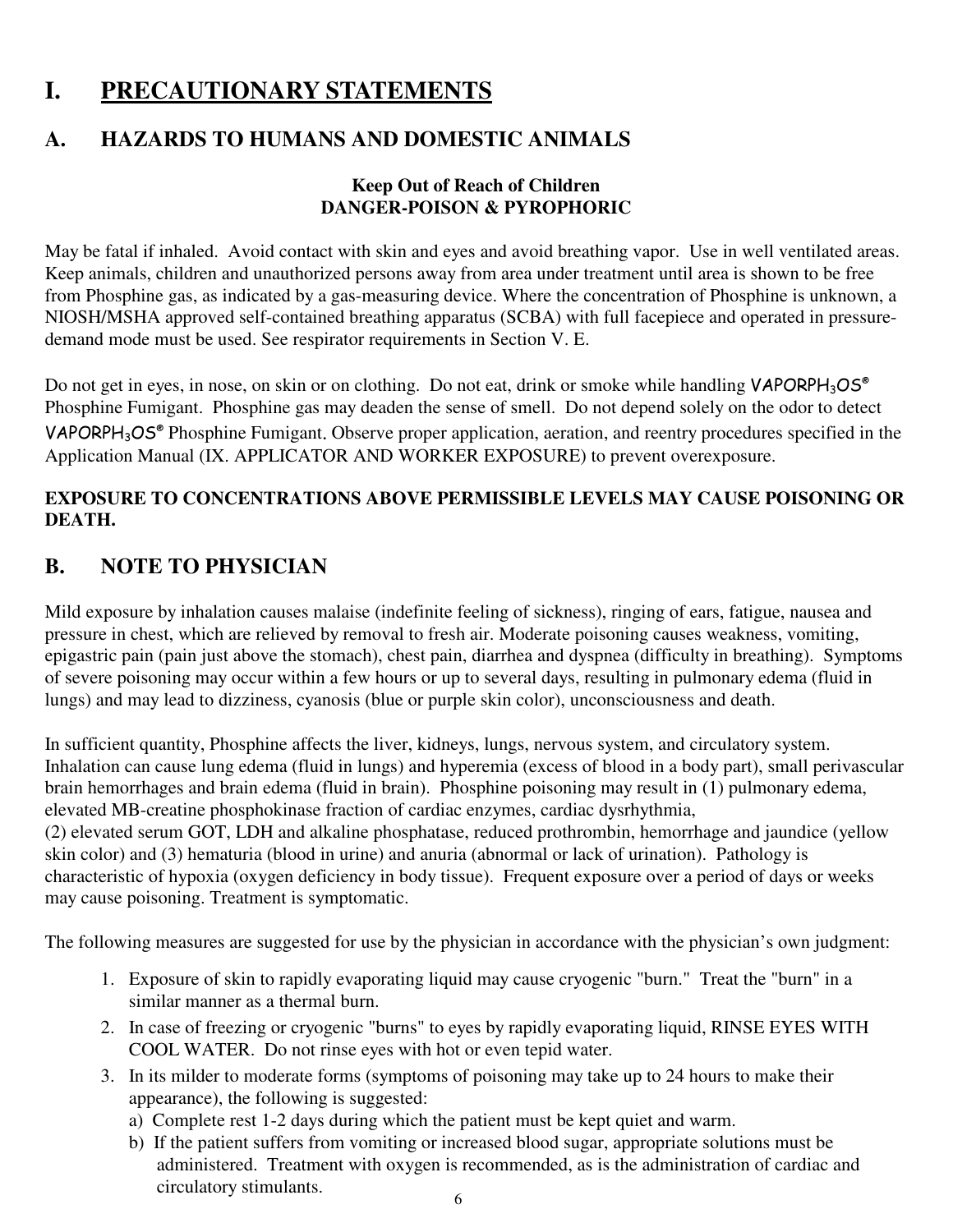- 4. In cases of severe poisoning (intensive care unit recommended):
- a) Where pulmonary edema is observed, steroid therapy must be considered and close medical supervision is recommended. Blood transfusions may be necessary.
- b) In case of manifest pulmonary edema, venesection must be performed under vein pressure control. Heart glycosides (I.V.) can be used in case of hemoconcentration. Venesection may result in shock. In the case of progressive edema of the lungs, immediately intubate and remove edema fluid and administer oxygen over-pressure respiration, as well as any measures required for shock treatment. In case of kidney failure, extracorporeal hemodialysis is necessary. There is no specific antidote known for this poisoning.

## **C. ENVIRONMENTAL HAZARDS**

Phosphine gas is highly toxic to fish and wildlife. Non-target organisms exposed to phosphine gas will be killed.

## **D. PHYSICAL AND CHEMICAL HAZARDS**

Never allow the buildup of phosphine to exceed explosive concentrations. Phosphine may ignite spontaneously at levels above its Lower Flammability Limit (LFL) of 1.8% v/v (18,000 ppm) in air. It is important not to exceed this concentration. VAPORPH<sub>3</sub>OS® Phosphine Fumigant must be blended with Carbon Dioxide or forced air on site using special equipment either specific for Carbon Dioxide or specific for forced air, to produce a nonflammable mixture. When phosphine is blended with Carbon Dioxide, the LFL is raised to 3% v/v (30,000 ppm). When VAPORPH<sub>3</sub>OS® Phosphine Fumigant is blended directly with forced air, the concentration of phosphine in the air mixture must be below 10,000 ppm  $(1\% \text{ v/v})$  which is 55% of the LFL.

Ignition of high concentrations of Phosphine can produce a very energetic reaction. Explosions can occur under these conditions and may cause severe personal injury. **Never allow the buildup of Phosphine to exceed flammable concentrations.** Cytec-approved VAPORPH3OS® /Air blending equipment has been designed to safely blend phosphine in air.

#### **Contents under pressure. Do not use or store near heat or open flame. Do not puncture or incinerate container. Exposure to temperatures above 130°F may cause bursting. Do not drop the container.**

Never open cylinder in a confined space without an SCBA with full facepiece operated in pressure-demand mode. Never enter a space under fumigation with VAPORPH<sub>3</sub>OS<sup>®</sup> Phosphine Fumigant without first checking the gas concentration levels and wearing the appropriate breathing apparatus. Phosphine gas has a low solubility in water and oils and is stable at normal fumigation temperatures. However, it may react with certain metals and cause corrosion, especially at higher temperatures and relative humidities. Metals such as copper, brass and other copper alloys, and precious metals such as gold and silver are susceptible to corrosion. Thus, small electric motors, smoke detectors, brass sprinkler heads, batteries and battery chargers, fork lifts, temperature monitoring systems, switching gears, communication devices, computers, calculators and other electronic or electrical equipment must be protected or removed before fumigation. In most cases all electronic equipment must be removed. Phosphine gas will also react with certain metallic salts and therefore, sensitive items such as photographic film, some inorganic pigments, etc., must not be exposed. Do not introduce phosphine- $CO<sub>2</sub>$  or phosphine-air mixtures into vacuum chambers.

#### **WARRANTY**

**Seller warrants that the product conforms to its chemical description and when used according to label directions under normal conditions of use, it is reasonably fit for the purpose stated on the label. To the extent consistent with applicable law, the seller makes no other warranty, either expressed or implied, and buyer assumes all risk if the product is used contrary to label instructions.**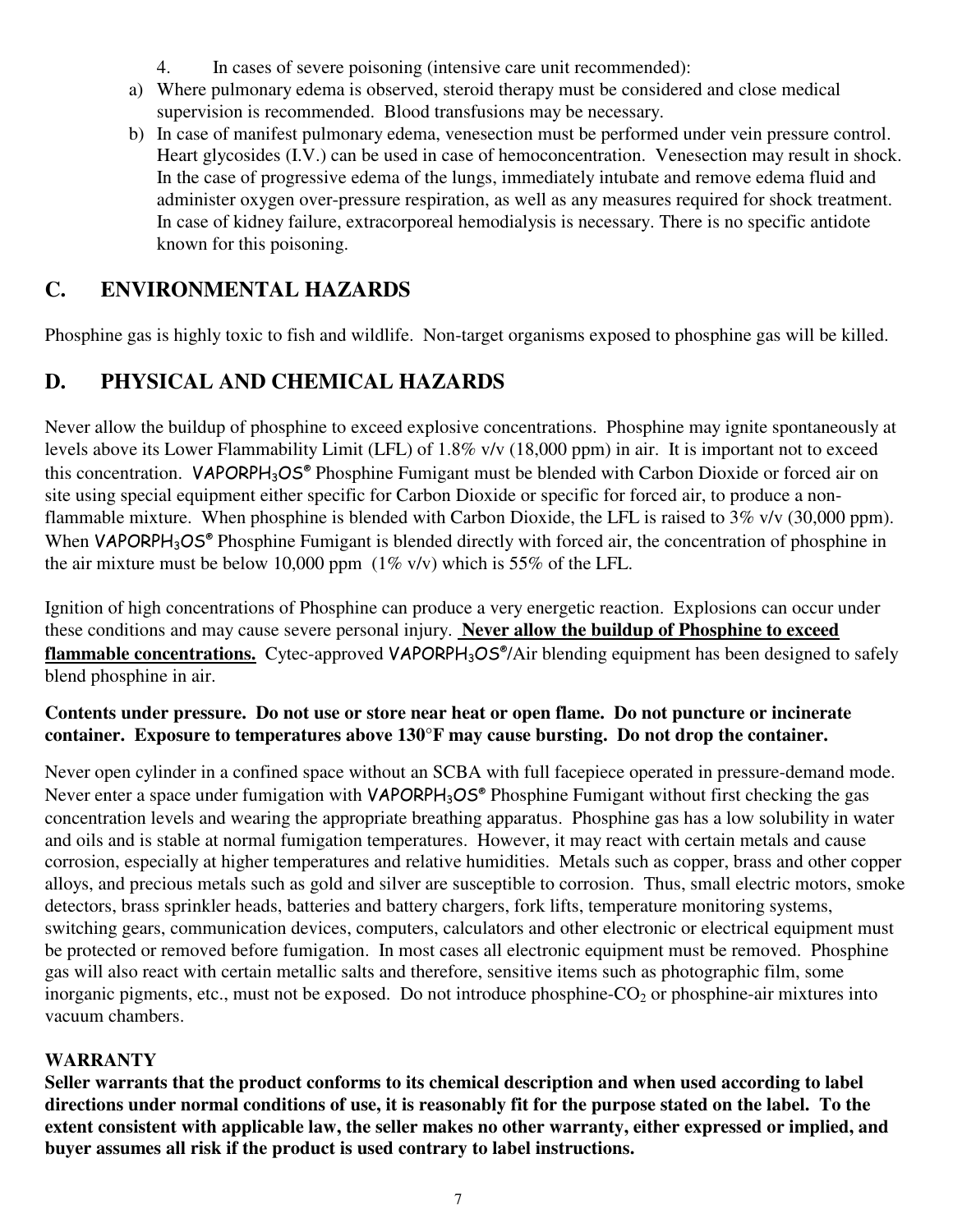## **II. INTRODUCTION**

## **A. PRODUCT DESCRIPTION**

VAPORPH<sub>3</sub>OS<sup>®</sup> Phosphine Fumigant is a cylinderized source of Phosphine gas and is packaged in high-pressure gas cylinders. VAPORPH<sub>3</sub>OS® Phosphine Fumigant cylinders contain 99.3% wt Phosphine as liquefied gas under pressure. Phosphine is pyrophoric and will spontaneously ignite in air. With the use of proper equipment VAPORPH<sub>3</sub>OS<sup>®</sup> can be safely blended with Carbon Dioxide to less than  $3\%$  v/v (30,000 ppm of phosphine) or forced air (10,000 ppm of phosphine) to eliminate the flammability hazard.

Phosphine, under sufficient pressure, can exist in a liquid state. It is this "liquefied gas" that is stored in the cylinder. The product is dispensed as a gas from the cylinder and blended with Carbon Dioxide or forced air. When blended with  $CO_2$ , the final blend is similar to  $\text{ECO}_2\text{FUME}^*$  Fumigant Gas.  $\text{ECO}_2\text{FUME}^*$  Fumigant Gas is the preblended mixture of 2% wt Phosphine in 98% wt Carbon Dioxide. The on-site blending of VAPORPH<sub>3</sub>OS<sup>®</sup> and  $CO<sub>2</sub>$  or forced air greatly reduces the number of cylinders that are required. In expanding from a liquid to a gas, it increases in volume by hundreds of times. Proper dispensing equipment is necessary to ensure a safe and effective fumigation.

Unlike metallic phosphide fumigants, Phosphine is not generated through a chemical reaction and its release is instantaneous.

## **B. PRODUCT PACKAGING**

#### **1. Packaging**

VAPORPH<sub>3</sub>OS<sup>®</sup> Phosphine Fumigant is packaged in a steel compressed gas cylinder, designed, manufactured, maintained and filled in compliance with regulations established by the United States Department of Transportation (DOT).

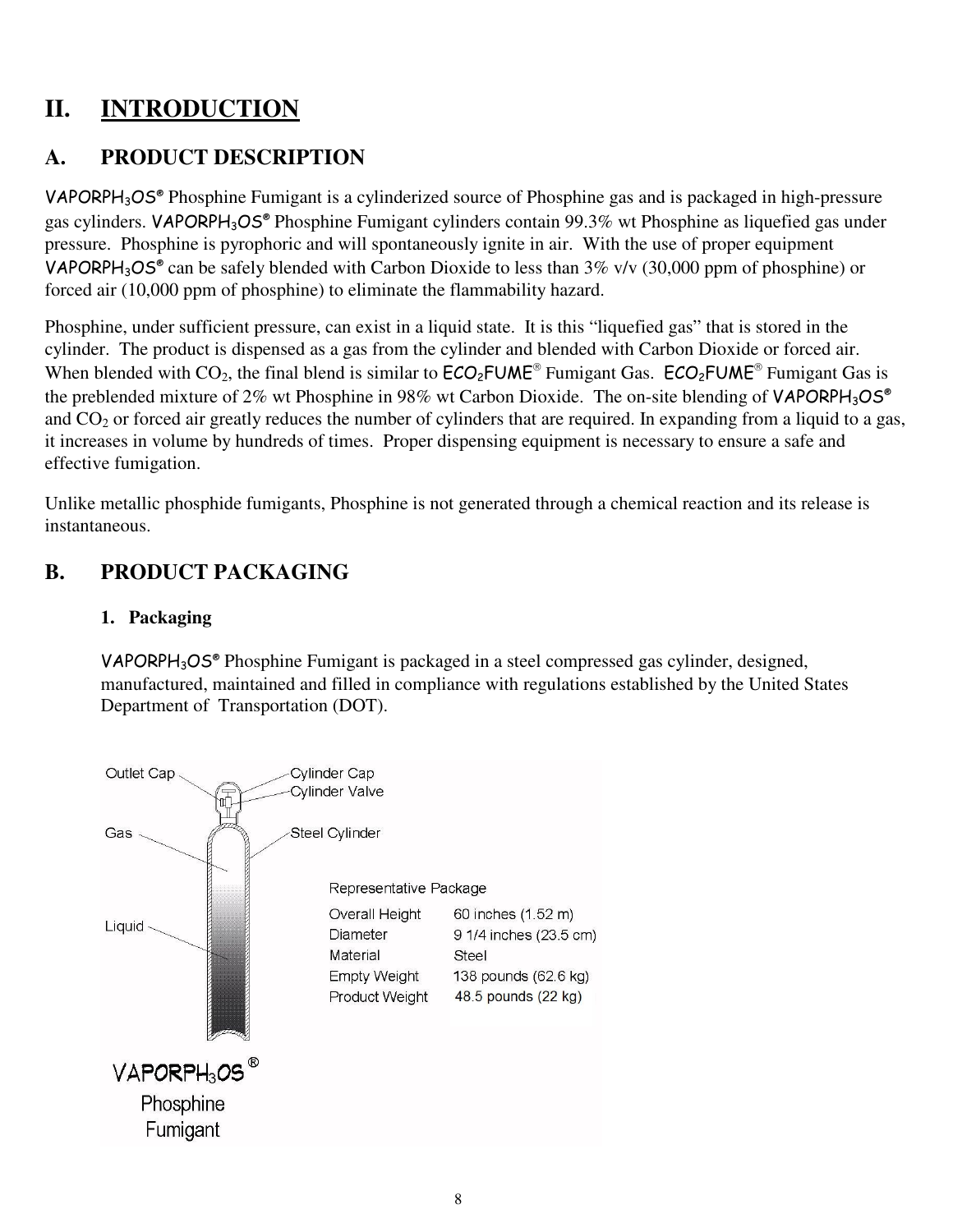The product flows to the blending equipment through the cylinder outlet valve. As gas is withdrawn from the cylinder, some of the product vaporizes to fill the remaining space in the cylinder. Through this vaporization, the cylinder pressure is maintained.

The valve outlet fitting is a CGA350, which was established by the Compressed Gas Association (CGA). The valve outlet is protected by a threaded gas-tight outlet cap, which must be secured whenever the cylinder is not in use. Attach only CYTEC provided (or approved) blending equipment to the cylinder valve outlet to dispense VAPORPH<sub>3</sub>OS<sup>®</sup> Phosphine Fumigant at the time of fumigation. Use of any other blending equipment is prohibited.

Most compressed gas cylinder valves are equipped with a safety device that releases the cylinder contents due to fire exposure or overpressurization. Because VAPORPH<sub>3</sub>OS® Phosphine Fumigant is a poisonous gas, Hazard Class A, DOT regulations prohibit the use of such a device.

Each cylinder is supplied with a cylinder cap, which is designed to protect the outlet valve. This cap must be secured whenever a cylinder is not in use. It is unlawful to transport a VAPORPH<sub>3</sub>OS<sup>®</sup> Phosphine Fumigant gas cylinder without the valve outlet cap and the cylinder cap securely in place.

VAPORPH<sub>3</sub>OS<sup>®</sup> Phosphine Fumigant gas cylinders can only be refilled through authorized distributors. They can be filled countless times within a five-year period. Every five years, however, the cylinder is required by law to be tested by a qualified facility.

#### **2. Blending Equipment for** VAPORPH3OS® **Phosphine Fumigant and Carbon Dioxide**

Phosphine gas (VAPORPH<sub>3</sub>OS<sup>®</sup>) from high pressure cylinders flows into the blender unit where it combines with Carbon Dioxide gas sourced from bulk storage, mobile bulk truck, semi-bulk or cylinders. Various models of on-site blending equipment have been designed, built and tested. All of the designs have incorporated engineering safeguards to ensure that the blended product is a non-flammable mixture.

One design (see diagram below) uses a pressure regulator and flow control orifice on both the VAPORPH<sub>3</sub>OS<sup>®</sup> and CO<sub>2</sub> gases to control the flow rate and properly blend VAPORPH<sub>3</sub>OS<sup>®</sup> with Carbon Dioxide. The size of each orifice is engineered for a specific fixed flow rate and therefore the blending rate cannot be adjusted. By controlling the pressure drop across the orifice plates, the Phosphine concentration can be controlled around 2.5% v/v.

A more sophisticated design uses mass meters, control valves and the electronics to allow an adjustable blending rate while maintaining the proper blend of Phosphine. Engineering controls have been designed into the blending units that will prevent the Phosphine concentration from going outside the range of 2.0 – 2.9% vol (1.6 – 2.2% wt). Mass meters are employed in the design, therefore, the concentration can be precisely controlled to 2.5% v/v (1.9% wt). The product from this equipment is equivalent to  $ECO<sub>2</sub>FUME<sup>®</sup>$ fumigant gas.

Blending equipment is intended for use at large facilities that have on-site  $CO<sub>2</sub>$  bulk storage and vaporizing equipment, or at facilities where it is feasible to bring in bulk  $CO<sub>2</sub>$  and vaporizing equipment for the fumigation. The blending equipment is designed for use only with Carbon Dioxide gas, therefore, a bulk supply of liquid CO2 must be equipped with suitable vaporizing equipment. Contact CYTEC Industries Inc., Customer Service Department, Phone No. (905) 374-5899, Fax No. (905) 374-5888 for blending equipment design specifications and recommendations. For smaller fumigation jobs, it is recommended that pre-blended  $\mathsf{ECO}_2\mathsf{FUME}^{\circledast}$  cylinders be used.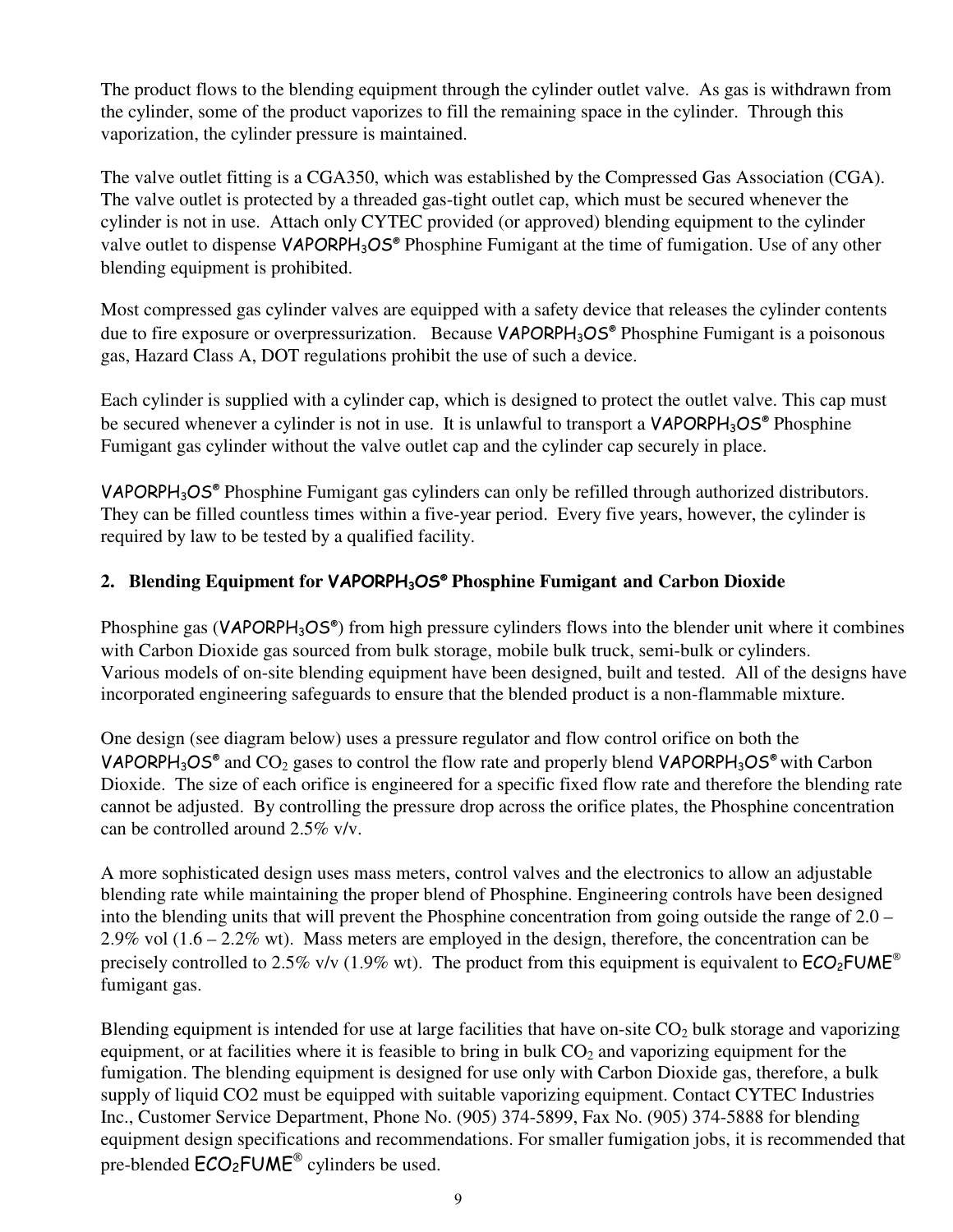**Diagram of a Representative Type of** VAPORPH3OS®  **and Carbon Dioxide Blending Equipment**



#### **3. Blending Equipment for** VAPORPH3OS®  **Phosphine Fumigant and Forced Air**

Phosphine Gas (VAPORPH<sub>3</sub>OS<sup>®</sup>) can ignite spontaneously in air if the concentration is greater than 1.8% (18,000 ppm). With specialized equipment, pure phosphine can be safely blended with a forced air stream to ensure the final concentration does not exceed 10,000 ppm (55% of the Lower Flammability Limit of 18,000 ppm). The equipment has incorporated engineering safeguards to ensure this concentration is never exceeded.

Various models of phosphine/forced air blending equipment have been designed, built, and tested. One design (see diagram below) uses inert gas (Nitrogen or  $CO<sub>2</sub>$ ) to pre-purge the phosphine lines and equipment. Once purged, phosphine flows through a pressure regulator and flow controller to the mixing point. Here phosphine is safely blended into the forced air stream. The forced air can be supplied by various types of fans, blowers or compressors. The flow of air is measured and the flow of phosphine will stop if the air flow is insufficient. Post purging of the phosphine lines and equipment is also automatic if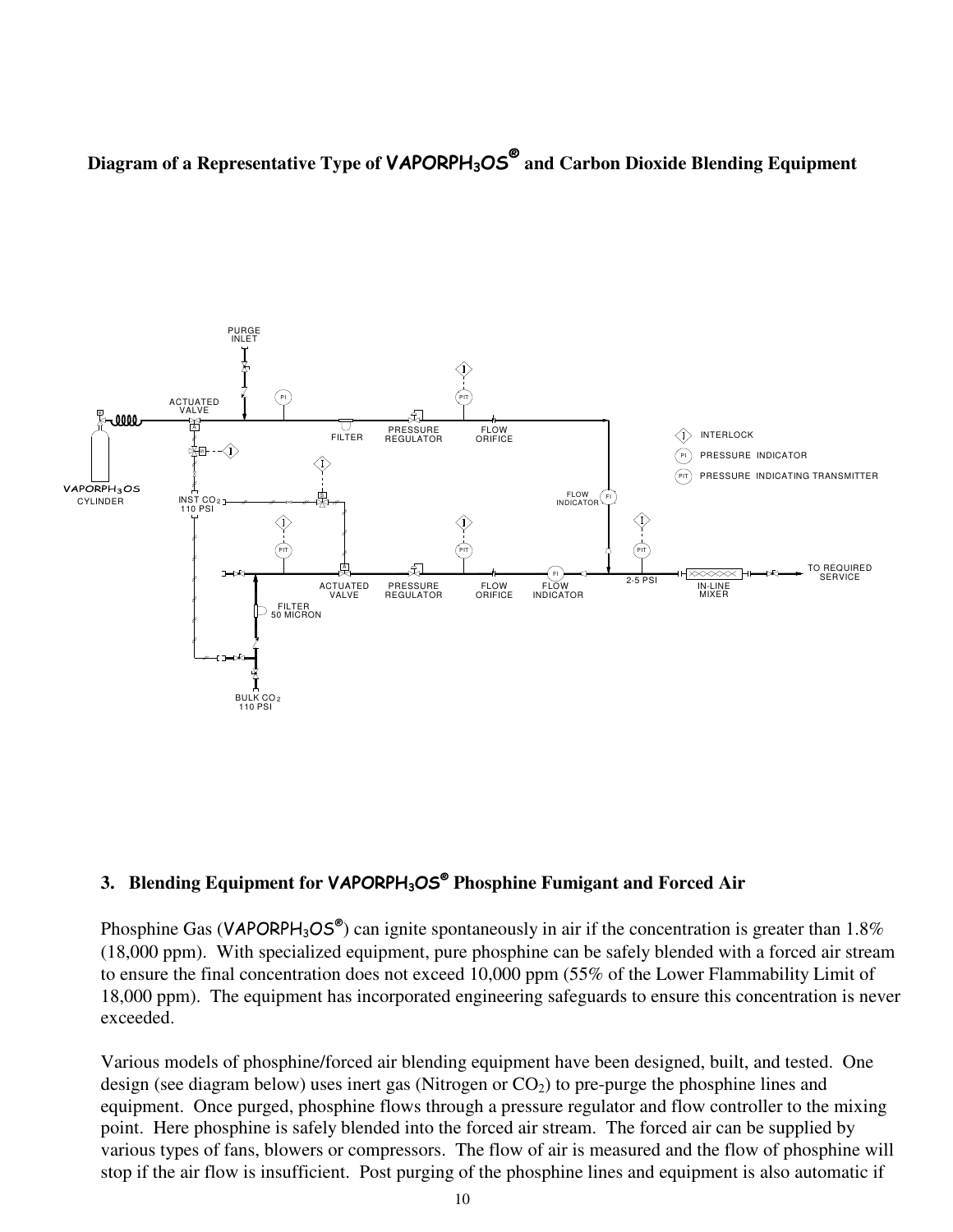the phosphine flow is stopped for any reason.



#### Diagram of a Representative Type of **VAPORPH<sub>3</sub>OS**™ and Forced Air Blending Equipment

#### **C. PHOSPHINE, AIR AND CARBON DIOXIDE**

#### **1. PHOSPHINE**

Phosphine is a colorless gas, which is toxic to insects, humans and other forms of animal life. It is very mobile with a high vapor pressure. Thus, the penetrating capability of Phosphine is great. The combination of high molecular activity, vapor pressure and toxicity to insects at low dosages accounts for its wide acceptance as a fumigant.

Phosphine may ignite spontaneously at levels above its LFL of 1.8% v/v (18,000 ppm) in air. It is important not to exceed this concentration. Ignition of high concentration of Phosphine can produce a very energetic reaction. Explosions can occur under these conditions and may cause severe personal injury.

For worker safety, monitoring for Phosphine is required and suitable breathing apparatus must be used when working in a Phosphine environment that exceeds permitted exposure levels. Sometimes Phosphine may have an odor due to the presence of impurities in the product; however, this odor cannot always be relied upon as an adequate indicator of Phosphine exposure.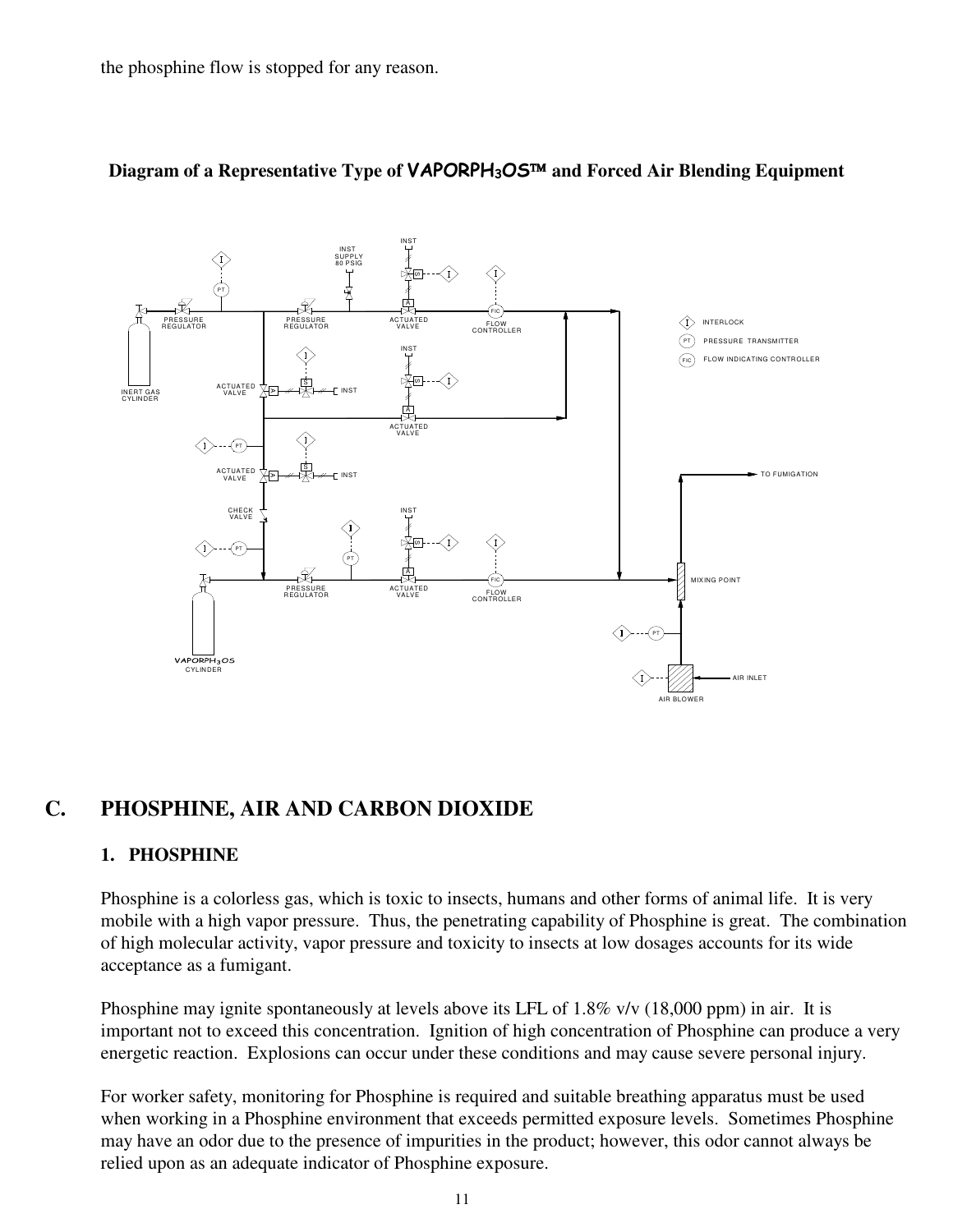\*\*VAPORPH3OS® Phosphine Fumigant *does not have an expiration date.* Contact CYTEC Industries Inc., Customer Service Department, Phone No. (905) 374-5899, Fax No. (905) 374-5888. for any questions \*\*

## **2. FORCED AIR**

VAPORPH3OS® Phosphine Fumigant may be blended with ambient forced air. Cytec supplied (or approved) blending equipment is necessary to ensure Phosphine is safely blended with forced air and will not exceed 55% of the LFL.

### **3. CARBON DIOXIDE**

Any registered or food grade source of carbon dioxide may be used with  $VAPORPH<sub>3</sub>OS<sup>®</sup>$  Phosphine Fumigant. Carbon dioxide is colorless, non-flammable gas, which at high concentrations or prolonged exposure is toxic. For worker safety, the monitoring for carbon dioxide gas is required and suitable breathing apparatus used. Carbon Dioxide gas is an asphyxiant. Concentrations of 10% or more can produce unconsciousness or death in 1 minute or less.

VAPORPH<sub>3</sub>OS<sup>®</sup> Phosphine Fumigant can be blended only with registered or food grade carbon dioxide products. Follow all label directions for the most restrictive of label limitations and precautions. Consult the carbon dioxide product label for appropriate use, storage and disposal instructions and restrictions.

**Never allow the buildup of Phosphine to exceed explosive concentrations.** When Phosphine is blended with Carbon Dioxide the LFL is raised to  $3\%$  v/v.

## **III. SAFETY REQUIREMENTS**

VAPORPH3OS®  *Phosphine Fumigant is a restricted use product for retail sale and use only by certified applicators and people under their direct supervision.* 

## **A. GENERAL**

- 1. Carefully read the container label and Application Manual and follow instructions explicitly.
- 2. Never work alone when applying fumigant from within the storage structure (if re-entry is required) or when aerating commodities after the fumigation is over.
- 3. Never allow untrained personnel to handle  $VAPORPH<sub>3</sub>OS<sup>®</sup>$  Phosphine Fumigant.
- 4. The use of respiratory protection may be required as described in Section V. E. of this manual.
- 5. Post-VAPORPH<sub>3</sub>OS<sup>®</sup> Phosphine Fumigant fumigation placards on fumigated areas, including all entrances/ exits. See Section VI for specific wording that must appear on these placards. Ensure that no personnel are inside any of the structures to be fumigated prior to initiating fumigation.
- 6. Notify appropriate owners, employees, and/or operators at the facility each time prior to initiating fumigation and provide relevant safety, health, and environmental information to local fire and rescue officials annually for use in the event of an emergency.
- 7. Worker exposure to Phosphine must not exceed the 8-hour Time-Weighted Average (TWA) of 0.3 ppm during application or a maximum concentration of 0.3 ppm after application is completed. This includes reentry into a structure.
- 8. Worker exposure to carbon dioxide must not exceed the Threshold Limit Value (TLV) of 5,000 ppm (0.5 % by volume) at any time, either during or after application.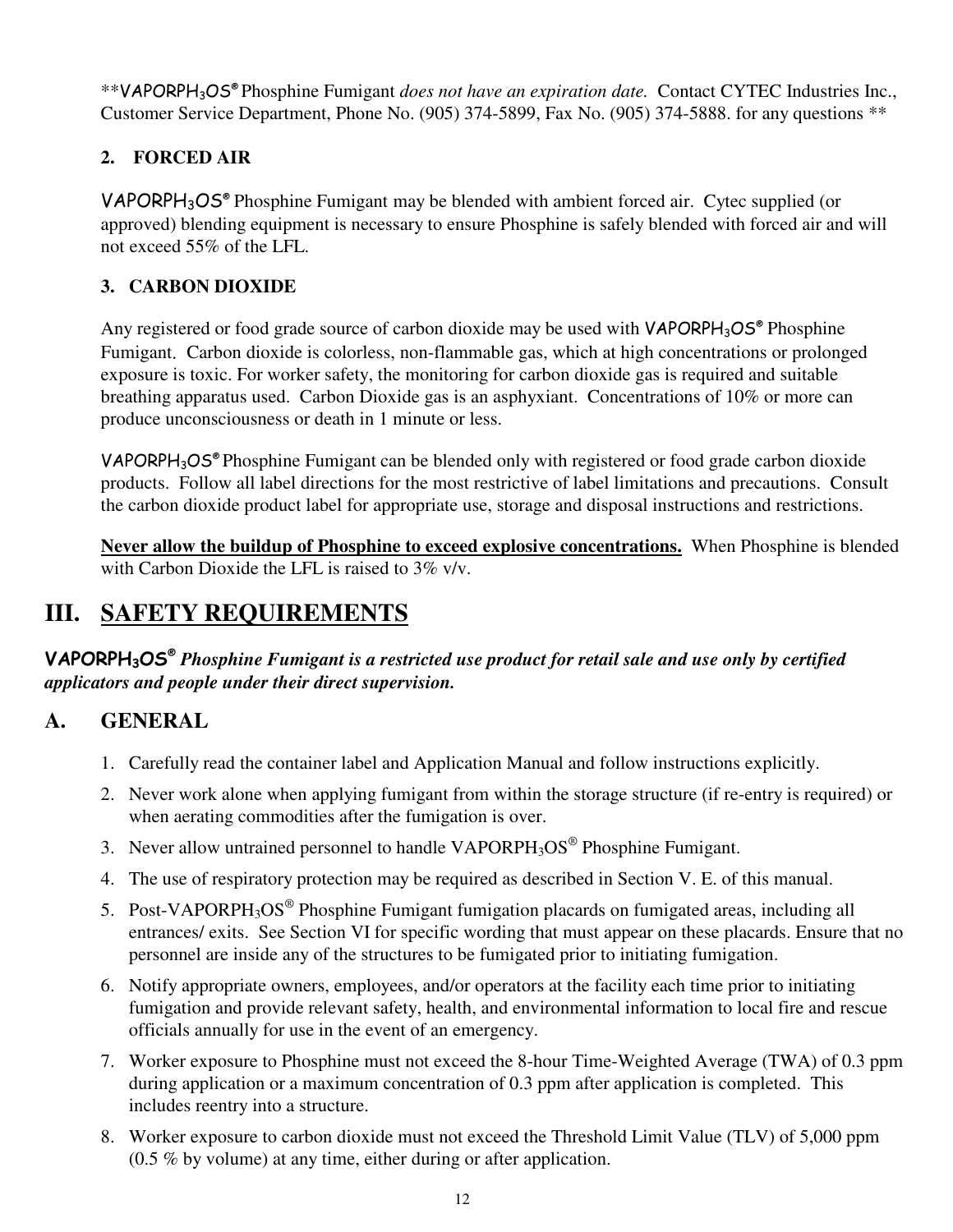- 9. Workers required to use SCBA must be assessed for impaired pulmonary function prior to initial use and at least annually thereafter. Any employees found to have impaired pulmonary function must be referred for medical attention.
- 10. Protect or remove materials containing metals such as copper, silver, gold and their alloys and salts from corrosive exposure to Phosphine.
- 11. Do not connect cylinders to blending equipment until all fumigation notice placards have been posted and the space to be fumigated is clear and secured.
- 12. Wear protective clothing as described in Section V. Respiratory protection requirements are also discussed in Section V.
- 13. The perimeter of the fumigation area, especially downwind, must be monitored to ensure that Phosphine and carbon dioxide concentrations are kept within acceptable levels outside the fumigation area. Large leaks must be repaired to minimize loss of fumigant and reduce risk of exposure to bystanders and/or occupants of nearby buildings.

## **B. SECURING CYLINDERS**

Cylinders must be secured upright at all times to prevent their being inadvertently knocked over. When cylinder is not connected to dispensing equipment, the valve cap and cylinder cap must be securely installed.

## **C. POISON GAS HAZARDS – LEAK DETECTION AND REPAIR**

Because VAPORPH<sub>3</sub>OS<sup>®</sup> is a poisonous gas, care must be taken to avoid exposure to levels above 0.3 ppm phosphine. Appropriate procedures must be followed to detect and repair leaks in blending equipment and structures. These are discussed below. Also, see section XIV. of this manual, "SPILL AND LEAK PROCEDURES."

#### **1. Blending Equipment**

Although the blending equipment is designed to contain the gas, small leaks can occur. A Phosphine detector must be used from the beginning until the end of each application to check the integrity of the equipment and any leaks must be corrected immediately. Carbon dioxide or Nitrogen must be used to pressurize and leak-check equipment with soap solution prior to use in the field.

#### **If any leak is encountered while using** VAPORPH3OS® **Phosphine Fumigant clear the immediate area of all personnel.**

Where the concentration of phospine is unknown, only persons who are wearing a NIOSH/MSHAapproved self-contained breathing apparatus (SCBA) with full facepiece and operated in pressure-demand mode or its equivalent are permitted in the area to address the leak. Once the leak has been stopped, the area must be thoroughly ventilated and the air tested with a Phosphine detector. Only after the Phosphine level has dropped below the eight-hour TWA of 0.3 ppm or the Short Term Exposure Level (STEL) of 1 ppm for 15 minutes, or the Carbon Dioxide concentration is less than the TWA of 5000 ppm or the STEL of 30,000 ppm, are unprotected personnel permitted to enter.

If a cylinder leak is detected, refer to equipment troubleshooting in Section IV. H. 2. e. (Directions for Use (IV)-Application Procedures (H)-Equipment Specification and Use (2)-Troubleshooting (e)-Leak in cylinder valve outlet) of this manual for guidance on troubleshooting. Further troubleshooting assistance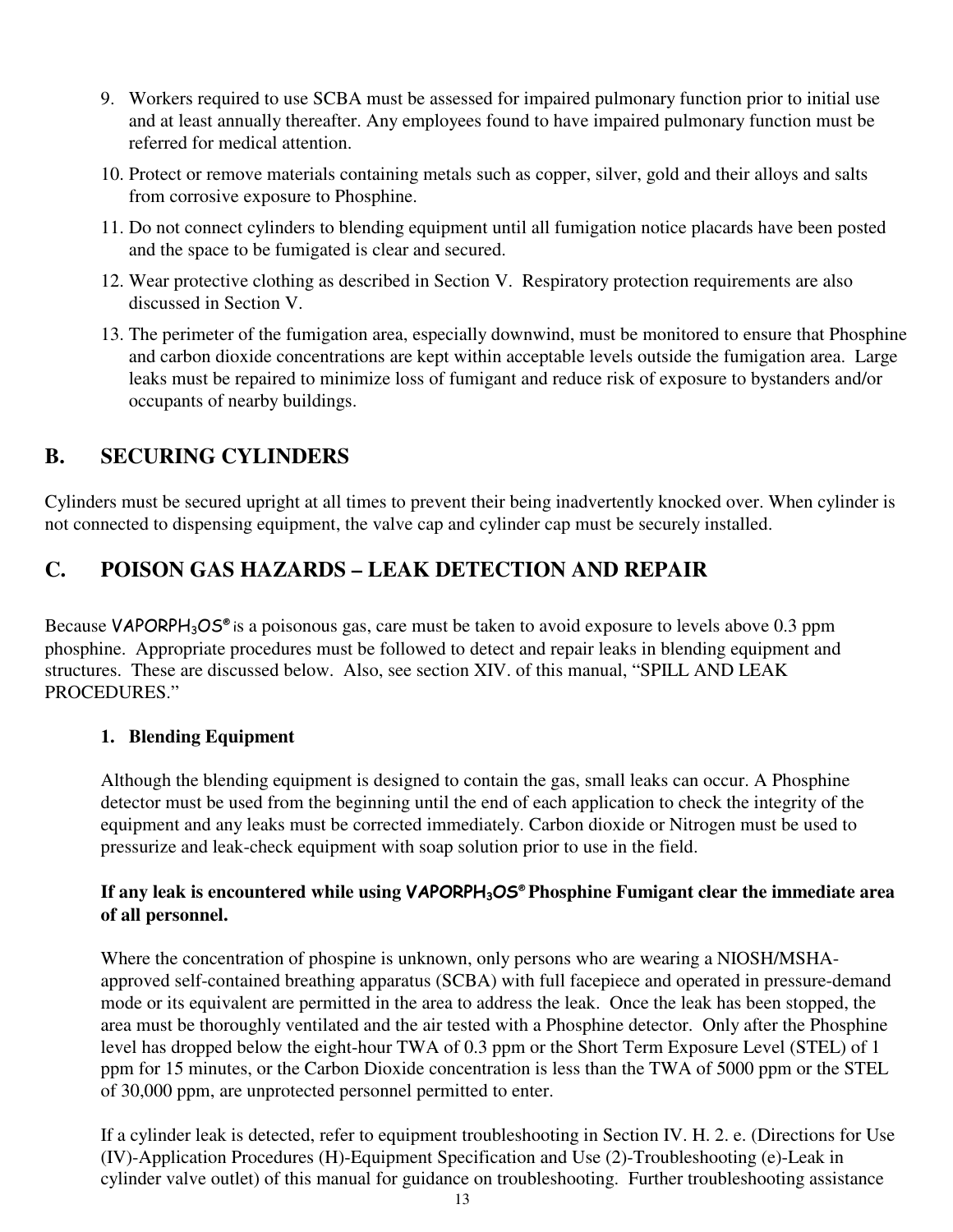for a particular piece of blending equipment is addressed in the respective equipment manual.

#### **2. Storage Structures**

To reduce the potential for leakage, careful attention must be given to inspection of the storage structure and proper sealing prior to fumigation. Refer to the DIRECTIONS FOR USE, sections IV A. ("GENERAL") and IV F. ("SEALING") in this manual, for related guidance.

The perimeter of the fumigation area, especially downwind and in adjacent or nearby buildings, must be monitored to ensure that Phosphine and carbon dioxide concentrations are kept within acceptable levels outside the fumigation area. This involves walking around the structure with a personal monitoring device to determine whether excessive amounts of fumigant are escaping.

If a high level of Phosphine is detected outside the fumigation area, the addition of fumigant must be stopped. Large leaks must be repaired to minimize loss of fumigant and prevent exposure to bystanders and/or occupants of nearby buildings. Appropriate personal protective equipment must be worn when sealing leaks. These repairs must be made from the exterior of the structure whenever possible. If it is necessary to seal a leak from the interior of the structure, the applicator must follow all proper procedures for confined space entry (for details, see IV.A.2. and 3. under Directions for Use and IX.E. under Aeration and Reentry) including wearing a NIOSH/MSHA-approved respirator operated in pressure-demand mode refer to PPE section V.E.).

## **D. COMPRESSED GAS HAZARDS**

VAPORPH<sub>3</sub>OS<sup>®</sup> Phosphine Fumigant cylinders and blending equipment can achieve pressures of over 1000 pounds per square inch. Because of this high pressure, care must be taken to avoid unintentional releases of the product.

#### **1. Gas Discharge**

The release of high-pressure gas can be forceful and there is potential for personal injury. High-speed discharge from unsecured flexible components such as hoses or tubing can result in a whipping action. The gas released can also propel small objects in the area. Such airborne objects can injure the eyes and bodies of people in the area.

#### **2. Temperature**

The rapid discharge of VAPORPH<sub>3</sub>OS<sup>®</sup> Phosphine Fumigant through blending equipment will result in a chilling effect on parts of the equipment and cylinders. This thermodynamic effect can create temperatures low enough to cause frostbite if touched by unprotected skin. While this chilling is typically evidenced by the formation of ice on the equipment and cylinders, the cold hazard may exist without the formation of ice.

#### **3. Residual Pressure**

The chilling of cylinders is the result of the liquefied gas boiling to maintain the pressure in the gas space of the cylinder.

When the cylinder is allowed to warm, the pressure in the cylinder may rise accordingly. For this reason, all cylinders must be treated as if they contain high-pressure gas. Cylinder valves must always be closed before disconnecting the blending equipment.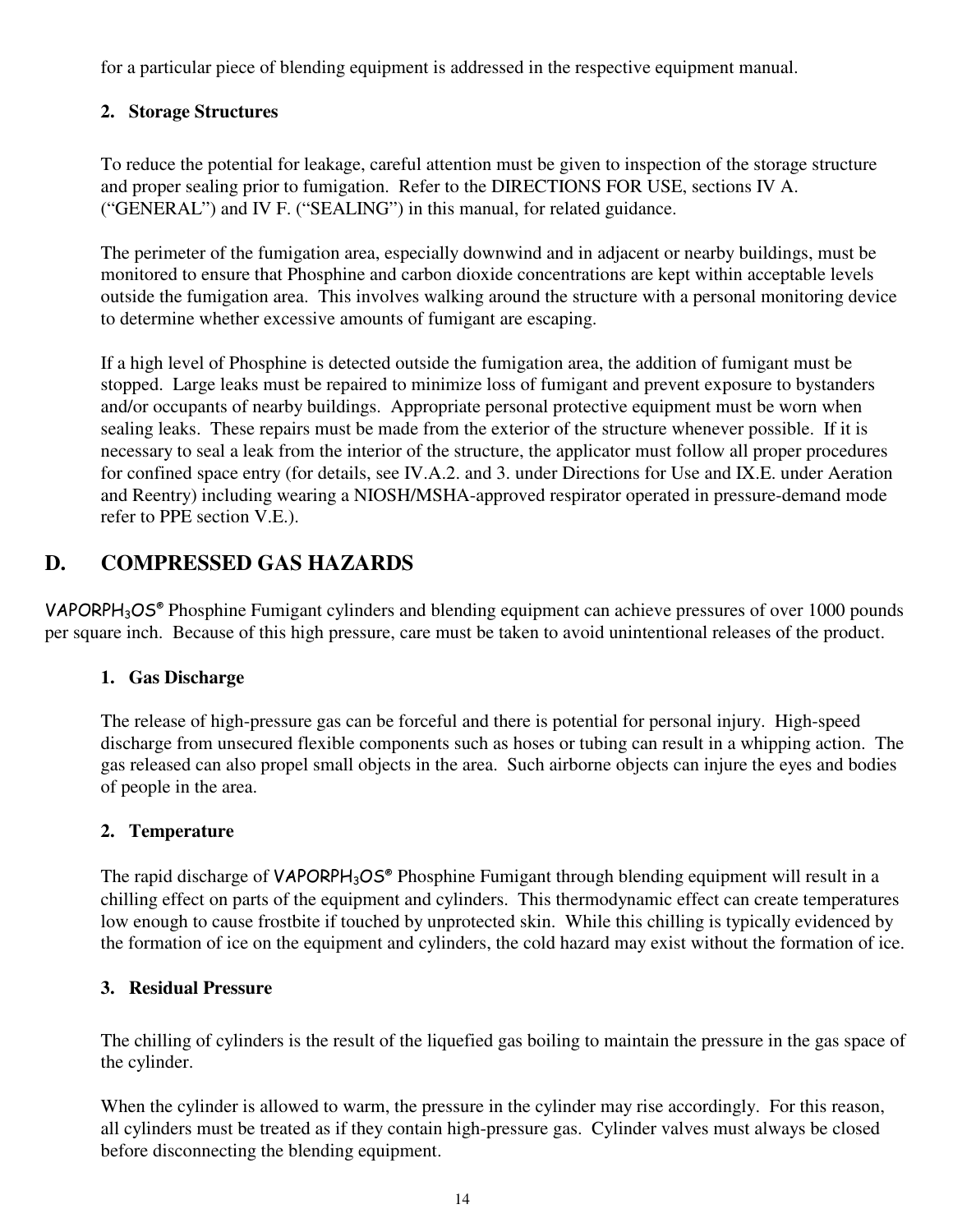Prior to the dismantling of VAPORPH<sub>3</sub>OS® Phosphine Fumigant blending equipment at the conclusion of fumigation, all residual gas in the equipment must be vented to atmospheric pressure. The cylinder valve must be closed and the remaining product within the supply line discharged through the dispensing equipment. Cylinders must not be disconnected before ensuring that the line is fully vented and purged.

### **4. Liquid Expansion**

VAPORPH<sub>3</sub>OS<sup>®</sup> Phosphine Fumigant blending equipment is only designed to blend gas. Never invert the cylinder or lay the cylinder down when dispensing the gas. This may result in liquid product flowing into the blending equipment. Always ensure the cylinder is secured in an upright position.

# **IV. DIRECTIONS FOR USE**

## **A. GENERAL**

1. It is a violation of federal law to use this product in a manner inconsistent with its labeling.

VAPORPH<sub>3</sub>OS<sup>®</sup> Phosphine Fumigant is a Restricted Use Pesticide due to the acute inhalation toxicity of Phosphine,  $PH_3$  gas. For retail sale to and use by Certified Applicators only. For use by Certified Applicators or persons under their direct supervision and only for those uses covered by the certified Applicator's certification. Refer to directions in this application manual for requirements of the physical presence of a Certified Applicator. Before using, read and follow the label precautions, restrictions and directions on the label, which includes the container label and the VAPORPH<sub>3</sub>OS<sup>®</sup> Phosphine Fumigant Applicator's Manual. Additional copies of this manual are available from: CYTEC Industries Inc., Customer Service Department, Phone No. (905) 374-5899, Fax No. (905) 374- 5888.

- 2. Requirements for Certified Applicator to be present and responsible for all workers:
	- a. A Certified Applicator must be physically present, responsible for, and maintain visual and/or voice contact with all fumigation workers during the application of the fumigant. Once the application is complete and the structure has been made secure the certified applicator does not need to be physically present at the site.
	- b. A Certified Applicator must be physically present, responsible for and maintain visual and/or voice contact with all fumigation workers during the initial opening of the fumigation structure for aeration. Once the aeration process is secured and monitoring has established that aeration can be completed safely the certified applicator does not need to be physically present and trained person(s) can complete the process and remove the placards.
	- c. Persons with documented training in the handling of Phosphine products must be responsible for receiving, aerating and removal of placards from vehicles, transport containers and trailers that have been fumigated in-transit.
- 3. Requirements for Reentry Following Fumigation:

 If the structure is to be entered after fumigation, it must be aerated until the level of phosphine gas is 0.3 ppm or below. The area or site must be monitored to ensure that liberation of gas from the treated commodity does not result in the development of unacceptable levels (i.e., over industrial hygiene levels of phosphine). Do not allow reentry into treated areas by any person before the level of phosphine reaches 0.3 ppm or below unless protected by an approved respirator (refer to PPE section V.E.).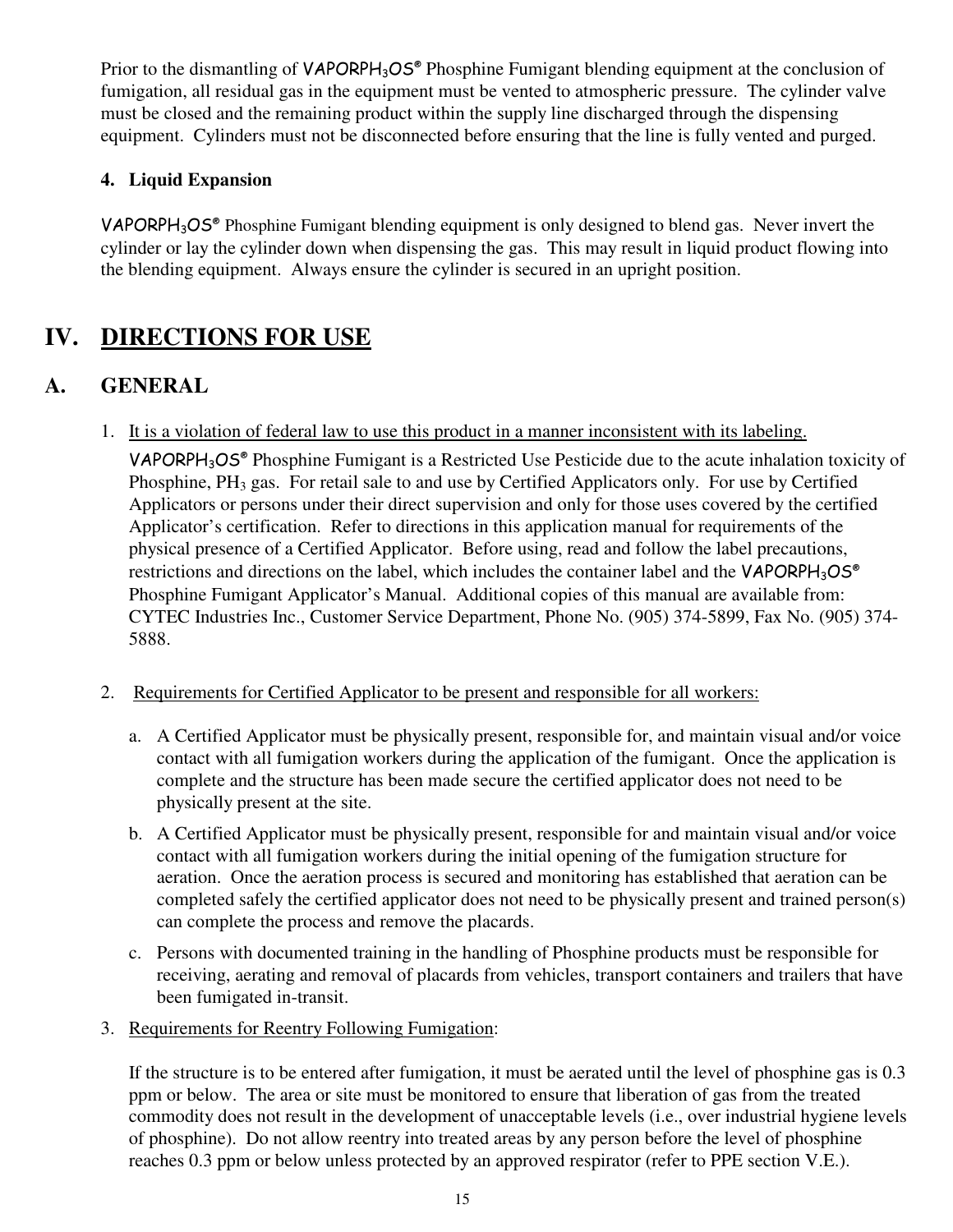#### 4. Preparation and Notification Requirements for Fumigation Sites:

Prior to applying this product, the storage structure must be inspected to determine if it can be made sufficiently gas tight. The storage structure must be sealed so as to maintain a suitable gas concentration over the time period required for control of insects. Personal exposure monitoring must be conducted by use of personal electronic monitors or low level detection tubes, as appropriate. Notify appropriate owners, employees, and/or operators at the facility where the fumigation will occur, and provide relevant safety, health and environmental information to local fire and rescue officials annually for use in the event of an emergency. For additional information consult the manufacturer and training manual about safe and effective use of VAPORPH<sub>3</sub>OS® Phosphine Fumigant. Contact CYTEC Industries Inc., Customer Service Department, Phone No. (905) 374-5899, Fax No. (905) 374-5888.

#### 5. Do not apply VAPORPH<sub>3</sub>OS<sup>®</sup> Phosphine Fumigant in vacuum chambers.

6. Protect or remove copper, silver, gold and their alloys from corrosive exposure to Phosphine.

## **B. PESTS CONTROLLED**

Complete control of listed pests may not always be achieved. Factors contributing to less than 100% control include gas leakage, poor gas distribution, unfavorable exposure conditions, etc. Improperly sealed areas may allow escape to on-fumigated areas. In addition, some insects are less susceptible to Phosphine than others. To maximize control, extreme care must be observed in sealing, higher dosages up to the maximum labeled dose must be used, exposure periods must be lengthened, proper application procedures must be followed, and temperature and humidity must be favorable.

## **C. USE PATTERN**

#### **1. Pests**

VAPORPH3OS® Phosphine Fumigant will control the following pests:

#### *a. Insects, specifically*

| Almond Moth              | Angoumois Grain Moth         | Bean Weevil              |
|--------------------------|------------------------------|--------------------------|
| Cadelle                  | Carpet Beetle**              | Cereal Leaf Beetle       |
| Cigarette Beetle         | <b>Confused Flour Beetle</b> | Dermestid Beetle         |
| Dried Fruit Beetle       | Dried Fruit Moth             | European Grain Moth      |
| <b>Flat Grain Beetle</b> | <b>Fruit Flies</b>           | <b>Granary Weevil</b>    |
| Greater Wax Moth         | Hairy Fungus Beetle          | Hessian Fly              |
| Khapra Beetle            | <b>Indian Meal Moth</b>      | Lesser Grain Borer       |
| Maize Weevil             | Mediterranean Flour Moth     | Pea Weevil               |
| Pink Bollworm            | Raisin Moth                  | <b>Red Flour Beetle</b>  |
| Rice Weevil              | <b>Rusty Grain Beetle</b>    | Saw-toothed Grain Beetle |
| <b>Spider Beetles</b>    | Tobacco Moth                 | Warehouse Beetle**       |
| <b>Yellow Meal Worm</b>  | <b>Bees</b>                  |                          |

\*\* Non-residential use sites such as warehouses, bulk storages, flour/feed mills, processing plants.

#### *b. Rodents and other vertebrate pests. Not for use in burrows*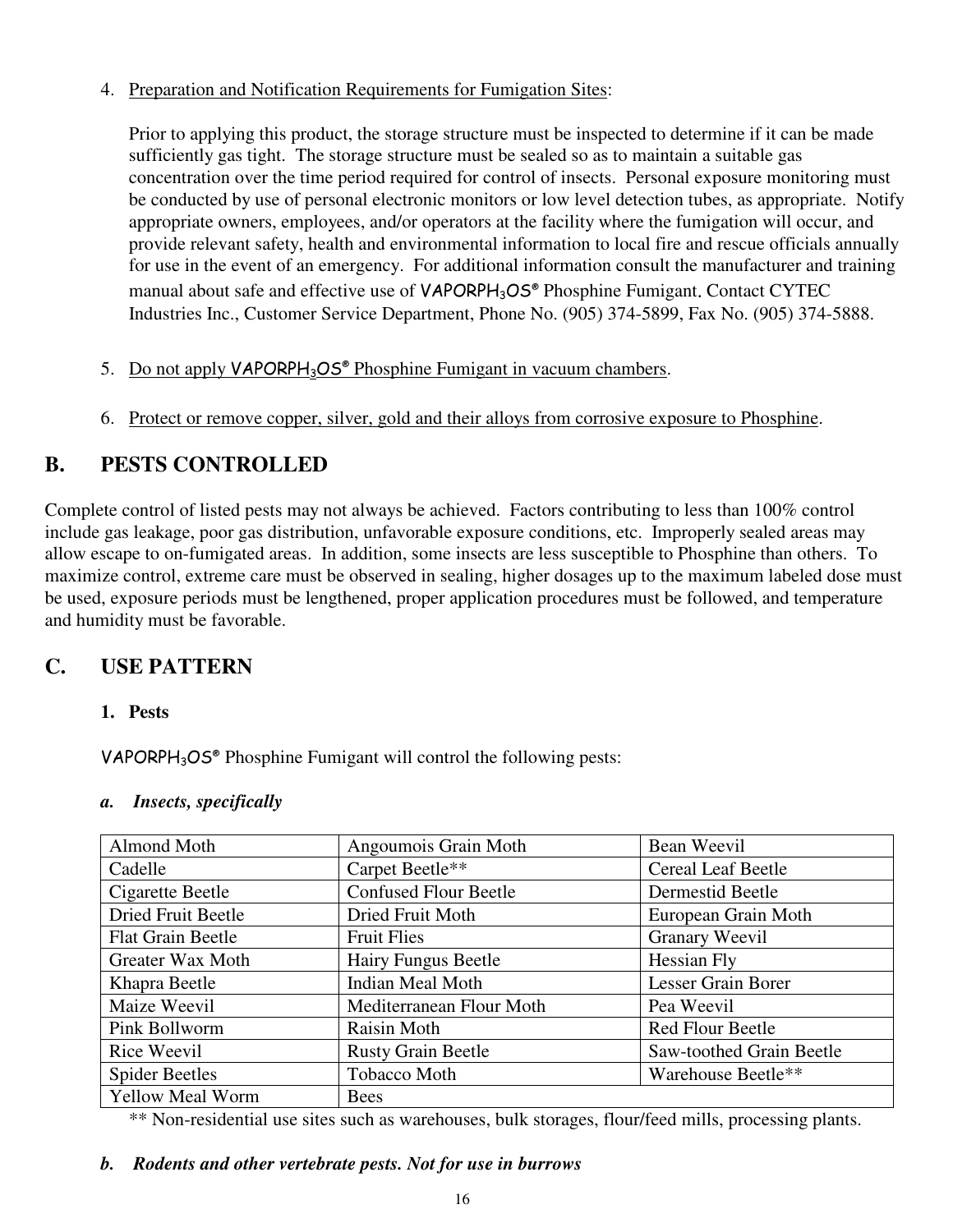*c.**Wood pests* **(specifically the pine wood nematode and other wood-infesting nematodes and beetles)** 

Non-residential use only, For use on wood, cut trees, wood chips and wood and bamboo products stored in bins, flat storage bunkers, mills, warehouses, stacked under tarpaulin and in containers or ship holds.

#### **2. Commodities**

The following food commodities can be fumigated with  $VAPORPH<sub>3</sub>OS<sup>®</sup> Phosphine Fumigant:$ 

#### *a. Raw Agricultural Commodities*

| <i>i</i> . Fresh Commodities |                          |                     |
|------------------------------|--------------------------|---------------------|
| Alfalfa                      | Avocado                  | Banana (includes    |
|                              |                          | Plantains)          |
| Cabbage, Chinese             | <b>Citrus Citron</b>     | Dill                |
| Eggplant                     | Endive                   | Grapefruit          |
| Kumquat                      | <b>Legume Vegetables</b> | Lemon               |
|                              | (succulent)              |                     |
| Lettuce                      | Lime                     | Mango               |
| Okra                         | Orange                   | Papaya              |
| Pepper                       | Persimmon                | Pimento             |
| <b>Salsify Tops</b>          | <b>Sweet Potato</b>      | Tangelo             |
| Tangerine                    | Tomato                   |                     |
|                              |                          |                     |
| ii. Other Raw Commodities    |                          |                     |
| Almonds                      | <b>Barley</b>            | <b>Brazil Nuts</b>  |
| Cashews                      | Cocoa Beans              | <b>Coffee Beans</b> |
| Corn                         | Cottonseed               | Dates               |
| <b>Filberts</b>              | <b>Flower Seed</b>       | <b>Grass Seed</b>   |
| <b>Legume Vegetables</b>     | Millet                   | Oats                |
| (dried)                      |                          |                     |
| Peanuts                      | Pecans                   | Pistachio Nuts      |
| Popcorn                      | Rice                     | Rye                 |
| <b>Safflower Seed</b>        | <b>Sesame Seeds</b>      | Sorghum             |
| Soybeans                     | <b>Sunflower Seeds</b>   | Triticale           |
| Vegetable seeds              | Walnuts                  | Wheat               |

#### *b. Processed Foods*

Processed foods that may be fumigated with VAPORPH<sub>3</sub>OS® Phosphine Fumigant:

- **Processed candy and sugar**
- Cereal flours and bakery mixes
- Cereal foods (including cookies, crackers, macaroni, noodles, pasta, pretzels, snack foods and spaghetti)
- **Processed cereals (including milled fractions and packaged cereals)**
- Cheese and cheese by-products
- Chocolate and chocolate products (such as assorted chocolate, chocolate liquor, cocoa, cocoa powder, dark chocolate coating and milk chocolate)
- **Processed coffee**
- Corn grits
- Cured, dried and processed meat products and dried fish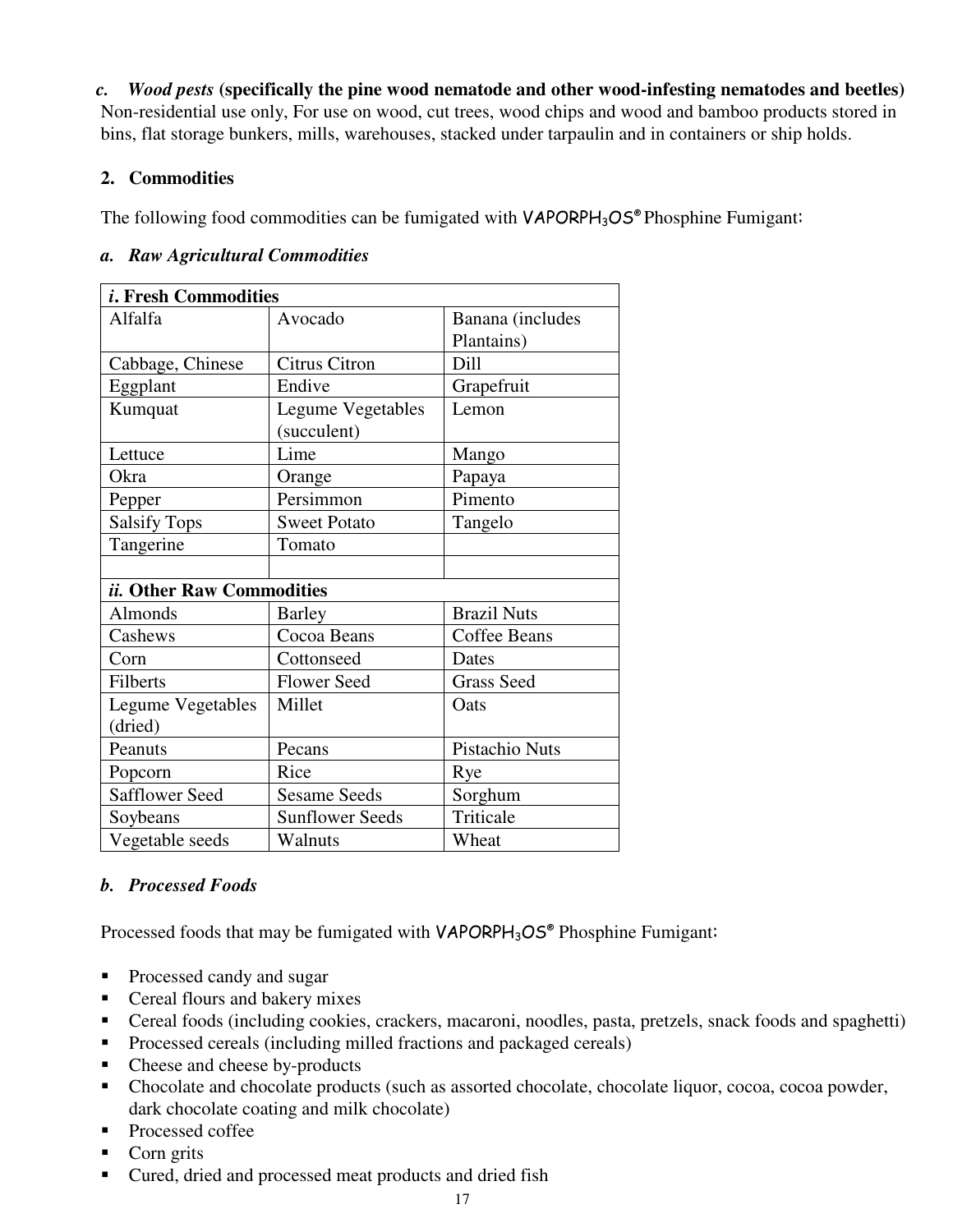- **Dates**
- Dried eggs and egg yolk solids
- Dried milk, dried powdered milk, nondairy creamers, and nonfat dried milk
- Dried or dehydrated fruits (such as citrus, apples, dates, figs, peaches, pears, prunes, raisins and sultanas)
- Dried and dehydrated vegetables (such as beans, carrots, lentils, peas, potato flour, potato products and spinach)
- $Figs$
- $$
- Peanuts
- **Processed herbs, spices, seasonings and condiments**
- Processed nuts (almonds, apricot kernels, Brazil nuts, cashews, filberts, peanuts, pecans, pistachio nuts, walnuts and other processed nuts)
- Processed oats (including oatmeal)
- Rice (brewers rice grits, enriched and polished, wild rice)
- Soybean flour and milled fractions
- **Processed tea**
- Yeast (including primary yeast)
- Wild rice
- Other processed foods

#### *c. Animal Feed and Feed Ingredients*

All animal feed and feed ingredients.

#### *d. Nonfood Commodities Including Tobacco*

Nonfood items that may be fumigated with VAPORPH<sub>3</sub>OS® Phosphine Fumigant:

- Animal hide
- **Processed or unprocessed cotton, wool and other natural fibers or cloth, including clothing**
- Clothing, feathers, furs, human hair, rubberized hair, vulcanized hair, mohair
- Leather products
- Tobacco
- Wood, cut trees, wood chips and wood and bamboo products
- Tires (for mosquito control)
- Paper and paper products
- Non-food flour (used in non-food coatings, sizings, etc.)
- Dunnage
- Non-food starch (used in non-food coatings, sizings, etc.)
- Fresh or dried plants and flowers
- Bulbs, tubers, corms and rhizomes (non-food use, flowers/ornamentals)
- Seeds (grass seed, ornamental herbaceous plant seed, and vegetable seed)
- Straw or hay
- Psyllium seed and psyllium seed husks<sup>\*\*</sup>
- Other nonfood commodities

\*\*Psyllium seed and Psyllium seed husks destined for shipment to pharmaceutical manufacturers may be fumigated. Such dedicated lots may be fumigated in transport vehicles (truck trailers, railcars and containers) prior to shipment. In addition, psyllium seed and husks may be fumigated at other locations only under direct instructions from the pharmaceutical company.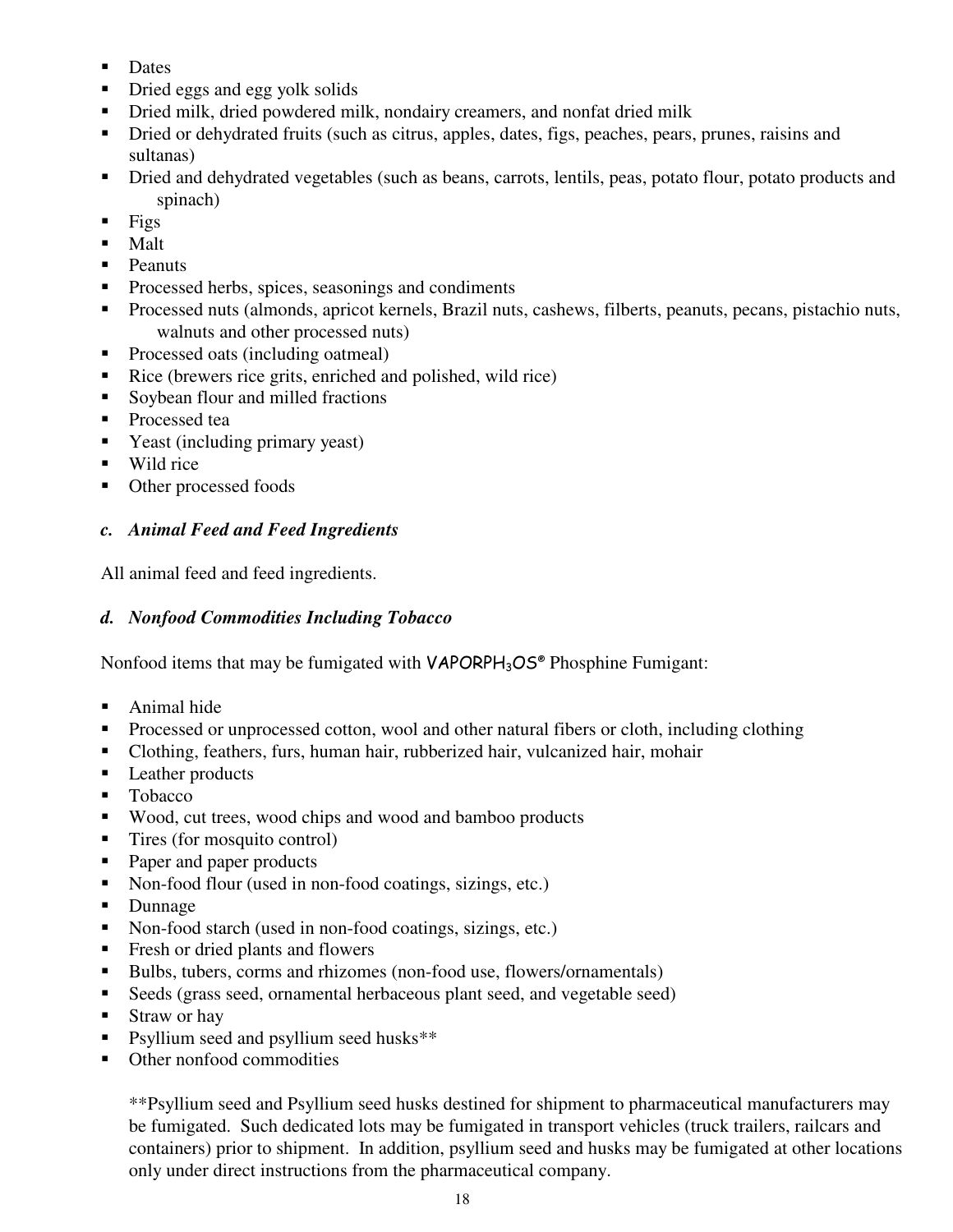## **D. DOSAGE GUIDE**

|                                                 | PH <sub>3</sub> Concentration Maintained |                                     |                                                                                     |                     |
|-------------------------------------------------|------------------------------------------|-------------------------------------|-------------------------------------------------------------------------------------|---------------------|
|                                                 |                                          |                                     | per $1,000$ ft <sup>3</sup> of Area                                                 |                     |
| Temperature                                     | Minimum                                  | $Maximum -$<br>Fresh<br>commodities | Maximum – Other food/feed<br>and non-food commodities<br>(listed in IV.C.2.a.ii and | Minimum<br>Duration |
|                                                 |                                          | (listed in                          | IV.C.2.b, $c$ and $d$ )                                                             |                     |
|                                                 |                                          | IV.C.2.a.i)                         | See restrictions below**                                                            |                     |
| Below $32^{\circ}F(0^{\circ}C)$                 | Do not fumigate                          |                                     |                                                                                     |                     |
| 32-39 $\rm{P}$ (0-4 $\rm{O}$ )                  | $200$ ppm                                | 1,000 ppm                           | $3,625$ ppm                                                                         | 6 days              |
| 40-53 $\rm{^{\circ}F}$ (5-12 $\rm{^{\circ}C}$ ) | $200$ ppm                                | $1,000$ ppm                         | $3,625$ ppm                                                                         | $4 \text{ days}^3$  |
| 54-59 $\rm{P}$ (12-15 $\rm{^{\circ}}$ C)        | $200$ ppm                                | 1,000 ppm                           | 3,625 ppm                                                                           | 3 days              |
| 60-79° F (16-25° C)                             | $200$ ppm                                | $1,000$ ppm                         | $3,625$ ppm                                                                         | 2 days              |
| $80^{\circ}$ F & Above ( $\geq 26^{\circ}$ C)   | $200$ ppm                                | $1,000$ ppm                         | $3,625$ ppm                                                                         | 36 hours            |
| $80^{\circ}$ F & Above ( $\geq 26^{\circ}$ C)   | $500$ ppm                                | 1,000 ppm                           | 3,625 ppm                                                                           | 24 hours            |

## MAXIMUM ALLOWABLE PHOSPHINE DOSAGES FOR <code>VAPORPH</code>3OS® <code>PHOSPHINE</code> FUMIGANT $^{1,2}$

#### **\*\*Restriction: After introduction and stabilization, the maximum concentration of phosphine maintained during fumigation must not exceed 1,000 ppm for fresh commodities, dates, nuts and dried fruit, or 3,625 ppm for all other commodities.**

<sup>1</sup> For other calculations, refer to Section IV.H.2.d.

<sup>2</sup> When fumigating wood or wood products, the fumigation rate may need to be adjusted depending upon the moisture content of the wood or wood product. For best results, fumigate with a dose of 750-1000 ppm phosphine for 10 days. Higher concentrations are recommended to counter the solubility of phosphine in water or moisture present in the wood or wood product. If fumigating for quarantine purposes, check with the receiving country concerning accepted fumigation methods for the specific product being fumigated.

<sup>3</sup> VAPORPH<sub>3</sub>OS<sup>®</sup> Phosphine Fumigant can be used on cocoa beans to control all stages of those moth species (including Indian Meal Moth) that commonly infest cocoa beans in a 24- hour exposure time with 500-1000 ppm phosphine at a temperature of 40°F or higher.

Rodents and other vertebrate pests in storages may be controlled with short-term fumigations within 1 to 4 hours with low levels of phosphine (200 ppm) after achieving distribution of phosphine throughout the structure. *Not for use in burrows.*

Although it is permissible to use the maximum allowable dosage of 3,625 ppm for food/feed and non-food commodities (excluding fresh commodities, dates, nuts and dried fruit), the following table lists a range of dosages that can be used as a guideline for various types of fumigations.

Use higher rates under conditions of severe infestation, lower temperature and other application variables.

| <b>Commodity</b>                      | Dosage Range      |
|---------------------------------------|-------------------|
| Food/Feed Commodities in bulk storage | $500 - 3,625$ ppm |
| <b>Packaged Commodities</b>           | $500 - 2,250$ ppm |
| Stored Tobacco                        | $200 - 1,250$ ppm |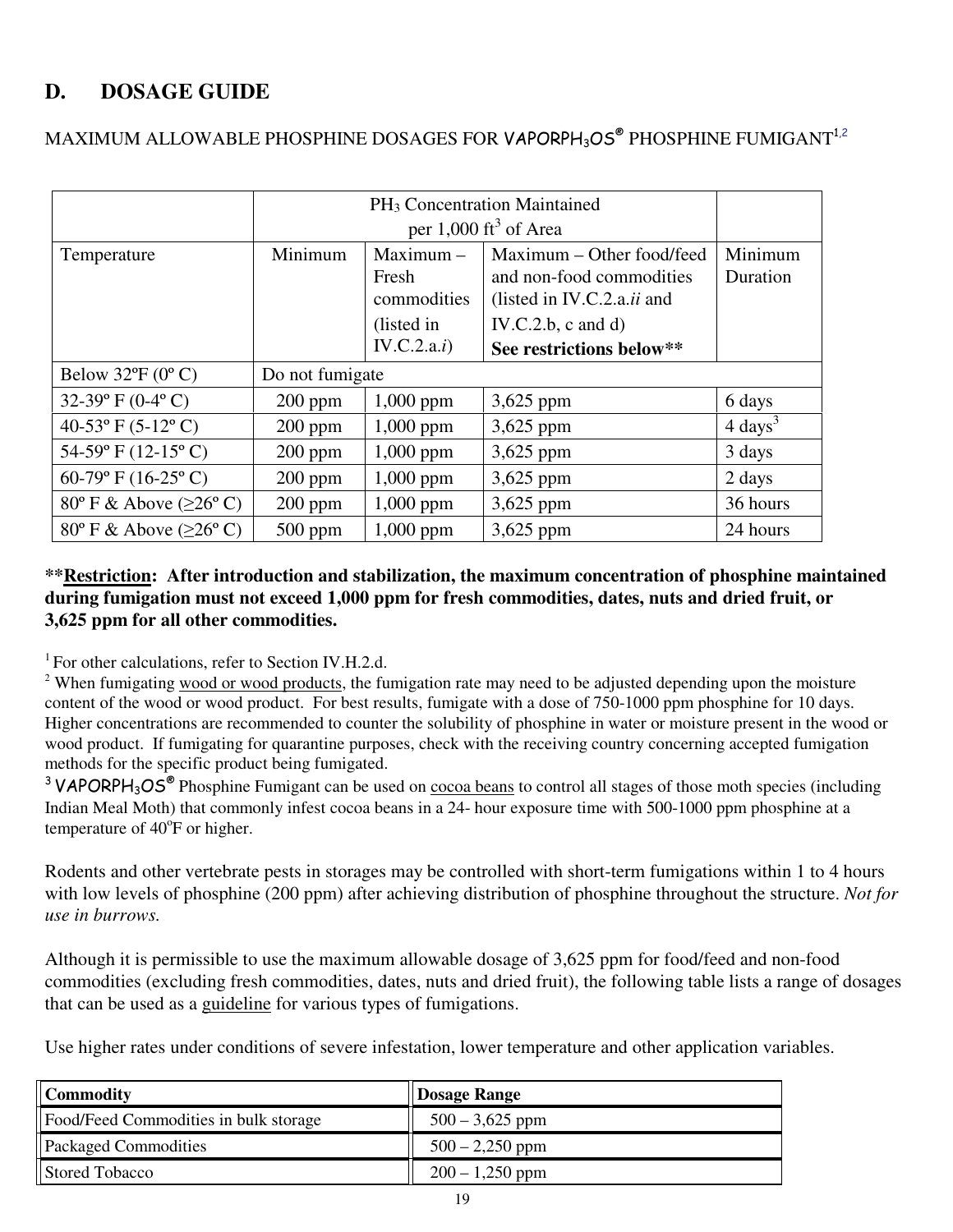| Non-food products                                   | $500 - 2,250$ ppm |
|-----------------------------------------------------|-------------------|
| Nuts, dates or dried fruit in bulk or storage boxes | $250 - 1,000$ ppm |
| Space fumigations                                   | $200 - 1,500$ ppm |

## **E. DOSAGE INFORMATION**

Do not exceed the maximum allowable rate. Use the"Maximum Allowable Dosages" table to determine the minimum length of the exposure at the indicated temperatures. These are the temperatures found within the immediate surroundings of the target pest (cold walls, center of grain mass, etc.). For example, 200 – 3,625 parts per million of Phosphine from VAPORPH<sub>3</sub>OS<sup>®</sup> Phosphine Fumigant is necessary for a minimum of 2 days at 60-79º F at the location of the pest insect. This does not mean the ambient temperature the fumigator is experiencing but the localized concentration and temperature next to the pest insects.

Some insect species and life stages are harder to kill than others. It is important that target pest(s) are known and understood. For example, overwintering dormant larva may be more difficult to kill than an active larva of the same species. Use of the maximum duration and concentration of Phosphine is recommended when possible. A dosage of up to 3,625 ppm phosphine can be used when necessary (excluding use on fresh commodities, dates, nuts and dried fruit) to prevent or control tolerant or resistant insect strains and reduce future potential for resistance. Insects, in general, are more difficult to control at lower temperatures because of factors such as slower respiration and slower diffusion of the fumigant into the space and commodity.

Short treatment times are effective at high temperatures  $(80^{\circ}F$  and above). At these higher temperatures a treatment time of one day is sufficient to kill most storage pests, however, two days may be needed to destroy 100% of the eggs of some storage pests (e.g., *Amyelois transitella, tribolium* spp., and *Trogoderma variabile*). Knowing the pest and life stage to control is critical to determining the dose and treatment needed.

Certain stored product insects are more tolerant and harder to kill. Here is a partial list of those insect species: Rice weevil, Granary weevil, Maize weevil (*Sitophilus* spp.), Lesser grain borer (*Rhyzopertha dominica*), Warehouse beetle (*Trogoderma* spp.), Carpet beetle (*Attagenus/Anthrenus* spp.), Cigarette beetle (*Lasioderma serricorne*). Consequently, exposure periods recommended in the table are minimum periods and may not be adequate to control all stages of stored product pests under all conditions. This is particularly true at lower temperatures (below 60 degrees F) due to the lower activity and respiration levels of insects.

Fumigators also must be aware that different types of packaging will influence the penetration rate of the gas. Selection of appropriate exposure times must be considered accordingly.

The key to a successful fumigation remains with correct dosage, adequate exposure periods, proper application procedures and well-sealed enclosures.

## **F. SEALING**

Good sealing is necessary for an effective fumigation. Turn off all ventilation, supply air, air conditioning, and any other air moving systems which could negatively affect the fumigation. Thoroughly inspect the fumigation chamber/area and seal all cracks, holes and openings. These areas could include, but are not limited to: windows, doors, vents, chimneys and structural flaws. Sealing techniques can vary, but most often include polyethylene sheeting, adhesive tapes and adhesive sprays. Expandable foam or caulking material can work well on structural flaws. Proper sealing will insure sufficient gas levels within the fumigated area and will decrease the chance of unwanted exposure outside of the fumigated area.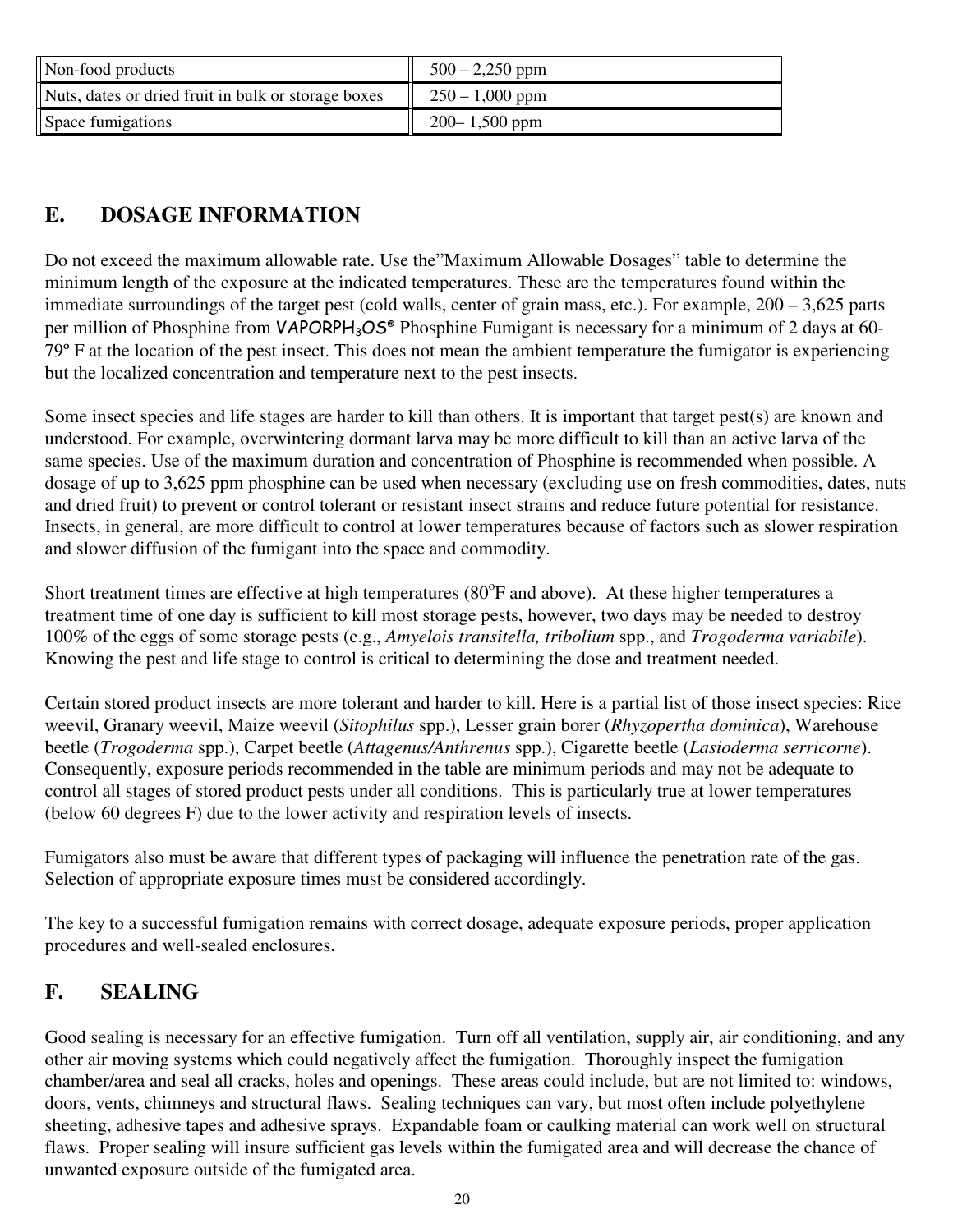As with all fumigations, perimeter monitoring for leaks and potential exposures is required. If phosphine above 0.3 ppm is found in an area where exposure to workers or bystanders may occur, the addition of fumigant must be stopped. Using the proper protective equipment, the applicator must attempt to seal the leak from the exterior of the structure. Failing this, the applicator must follow all proper procedures for confined space entry including wearing a NIOSH/MSHA-approved respirator operated in pressure-demand mode (refer to PPE section V.E.), and seal the leak from the interior. At times the applicator may find that all the calculated amount of fumigant has been added, however the target concentration has not been reached. In this case, the fumigator must first check the calculations. It is possible the Phosphine concentration is localized and has not had enough time to disperse evenly. Continue to monitor the inside concentration while checking for leaks as above. All structures will leak to some degree. Large leaks must be repaired to minimize loss of fumigant to the environment and reduce risk of potential exposure to personnel.

Phosphine gas is highly mobile and given enough time may penetrate seemingly gas-tight materials such as concrete and cinder block. Therefore, adjacent, enclosed areas likely to be occupied must be examined to ensure that significant leakage has not occurred. Sealing of the fumigated site and/or airflow in the occupied areas must be sufficient to bring down the phosphine concentration to a safe level of 0.3 ppm or below.

DO NOT FUMIGATE A STRUCTURE THAT CANNOT BE SEALED SUFFICIENTLY GAS TIGHT.

## **G. REQUIRED WRITTEN FUMIGATION MANAGEMENT PLAN**

The certified applicator is responsible for working with the owners and/or responsible employees of the structure and/or area to be fumigated to develop and follow a written Fumigation Management Plan (FMP). State, county and local authorities may also have specific requirements. The FMP must be written PRIOR TO EVERY TREATMENT. The FMP is intended to ensure a safe and effective fumigation. The FMP must address characterization of the site, and include appropriate monitoring and notification requirements, consistent with, but not limited to, the following:

- 1. The use of this product is strictly prohibited on single and multi-family residential properties, nursing homes, schools, day-care facilities and hospitals.
- 2. Inspect the structure and/or area to determine its suitability for fumigation.
- 3. When sealing is required, consult previous records for any changes to the structure, seal leaks, and monitor any occupied adjacent buildings to ensure safety.
- 4. Prior to each fumigation, review any existing FMP, MSDS, Applicators Manual and other relevant safety procedures with company officials and appropriate employees.
- 5. Consult company officials in the development of procedures and appropriate safety measures for nearby workers that will be in and around the area during application and aeration.
- 6. Consult with company officials to develop an appropriate monitoring plan that will confirm that nearby workers and bystanders are not exposed to levels above the allowed limits during application, fumigation and aeration. This plan must also demonstrate that nearby residents will not be exposed to concentrations above the allowable limits.
- 7. Consult with company officials to develop procedures for local authorities to notify nearby residents in the event of an emergency.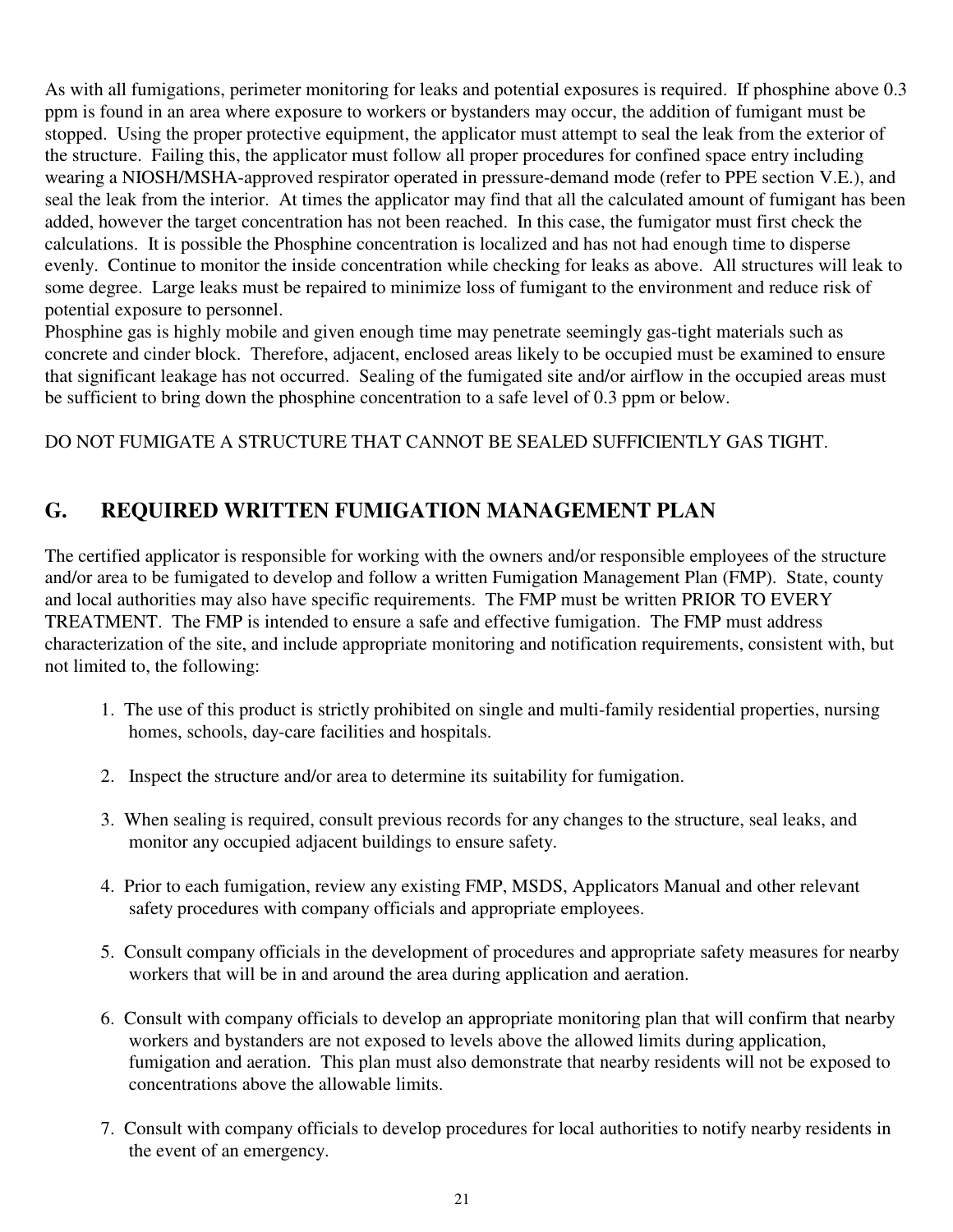- 8. Confirm the placement of placards to secure entrance or access into any area under fumigation.
- 9. Confirm the required safety equipment is in place and the necessary manpower is available to complete a safe and effective fumigation.
- 10. Written notification must be provided to the receiver of a vehicle that is fumigated in transit.

These factors **must** be considered in putting a FMP together. It is important to note that some plans will be more comprehensive than others. All plans must reflect the experience and expertise of the applicator and circumstances at and around the structure and/or area.

In addition to the plan, the applicator must read the entire label, which includes the container label and the Application Manual and follow their directions carefully, and abide by all restrictions. If the applicator has any questions about the development of a FMP contact CYTEC Industries Inc., Customer Service Department, Phone No. (905) 374-5899, Fax No. (905) 374-5888 for further assistance.

The FMP and related documentation, including monitoring records, must be maintained for a minimum of 2 years.

#### **STEPS FOR PREPARATION OF A FUMIGATION MANAGEMENT PLAN**

#### **Purpose**

A Fumigation Management Plan (FMP) is an organized, written description of the required steps involved to help ensure a safe, legal, and effective fumigation. It will also assist you and others in complying with pesticide product label requirements. The guidance that follows is designed to help assist you in addressing all the necessary factors involved in preparing for and fumigating a structure and/or area.

This guidance is intended to help you organize any fumigation that you might perform PRIOR TO ACTUAL TREATMENT. It is meant to be somewhat prescriptive, yet flexible enough to allow the experience and expertise of the fumigator to make changes based on circumstances that may exist in the field. By following a step-by-step procedure, yet allowing for flexibility, safe and effective fumigation can be performed.

Before any fumigation begins, carefully read and review the entire label, which includes the container label and the Application Manual. This information must also be given to the appropriate company officials (supervisors, foreman, safety officer, etc.) in charge of the structure and/or area. Preparation is the key to any successful fumigation. If you do not find specific instructions for the type of fumigation that you are to perform listed in this Guidance Document you must construct a similar set of procedures using this document as your guide or contact Cytec Industries Inc. for assistance. Finally, before any fumigation begins you must be familiar with and comply with all applicable federal, state and local regulations. The success or the fumigation is not only dependent on your ability to do your job but also upon carefully following all rules, regulations, and procedures required by governmental agencies.

#### **A CHECKLIST GUIDE FOR A FUMIGATION MANAGEMENT PLAN**

This checklist is provided to help you take into account factors that must be addressed prior to performing all fumigation's. It emphasizes safety steps to protect people and property. The checklist is general in nature and cannot be expected to apply to all types of fumigation situations. It is to be used as a guide to prepare the required plan. Each item must be considered, however, it is understood that each fumigation is different and not all items will be necessary for each fumigation structure and/or area.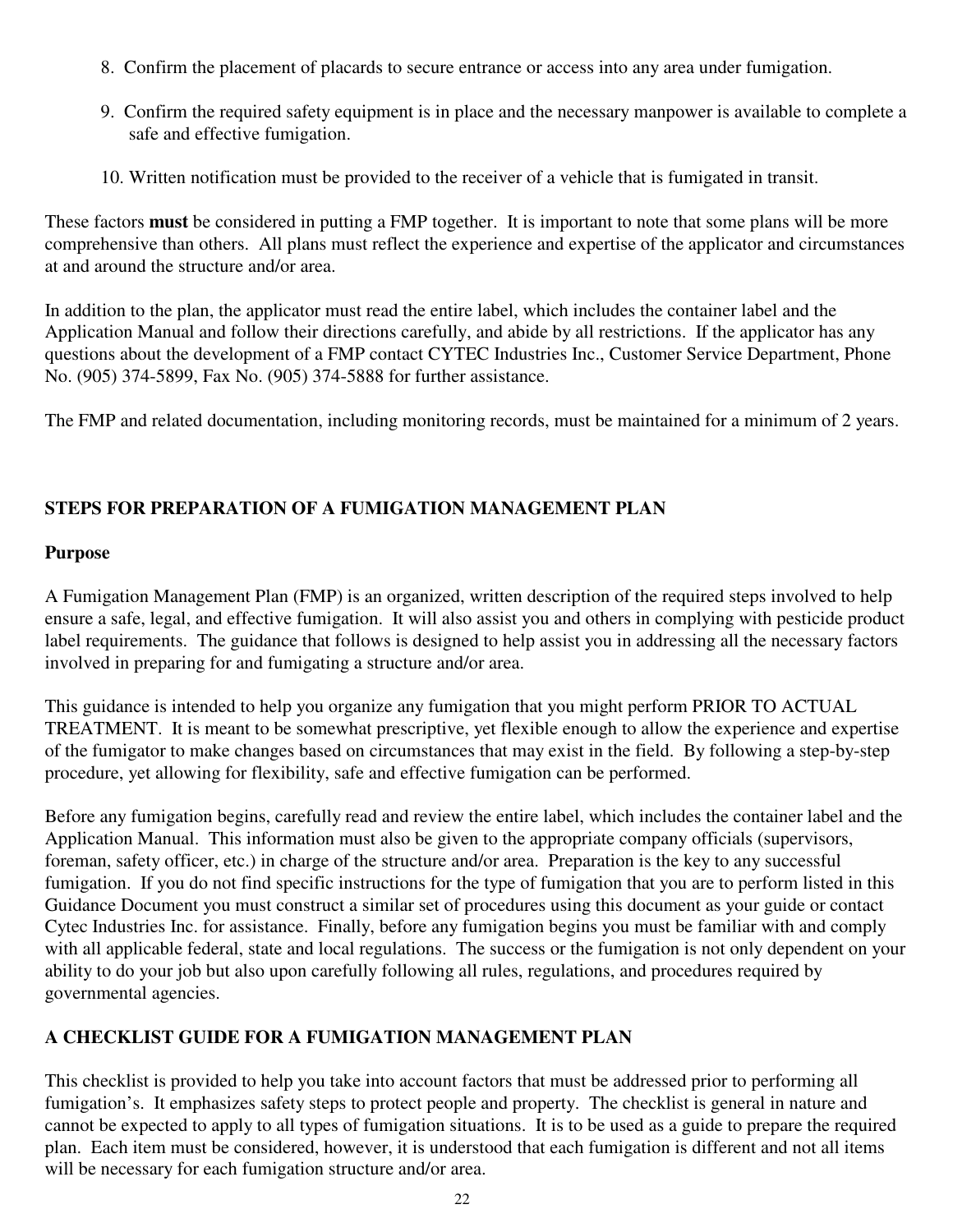#### **A. PRELIMINARY PLANNING AND PREPARATION**

- 1. Determine the purpose of the fumigation.
	- a. Elimination of insect infestation
	- b. Elimination of rodent/vertebrate pests
	- c. Plant pest quarantine.
- 2. Determine the type of fumigation, for example
	- a. Space; tarp, mill, warehouse, food plant
	- b. Transport Vehicle; railcar, truck, van, container
	- c. Commodity; raw agricultural, processed foods or non-food
	- d. Type of storage; vertical silo, farm storage, flat storage
	- e. Vessels or ships (not for use on barges). In addition to the Applicator's Manual, read the US Coast Guard Regulations 46CFR 147A.
- 3. Fully acquaint yourself with the structure and/or area and commodity to be fumigated, including.
	- a. The general structure layout, construction (materials, design, age, maintenance), of the structure fire or combustibility hazards, connecting structures and escape routes, above and below ground, and other unique hazards or structural characteristics. Prepare, with the owner/operator/person in charge. Draw or have a drawing or sketch of structure to be fumigated, delineating features, hazards, and other structural issues.
	- b. The number and identification of persons who routinely enter the area to be fumigated (i.e., Employees, visitors, customers, etc.)
	- c. The specific commodity to be fumigated, its mode of storage, and its condition.
	- d. The previous treatment history of the commodity, if available.
	- e. Accessibility of utility service connections.
	- f. Nearest telephone or other means of communication, and mark the location of these items on the drawing/sketch.
	- g. Emergency shut-off stations for electricity water and gas. Mark the location of these items on the drawing/sketch.
	- h. Current emergency telephone numbers of local health, fire,police, hospital and physician responders.
	- i. Name and phone number (both day and night) of appropriate company officials.
	- j. Check, mark and prepare the points of fumigation application
	- k. Review the entire label, which includes both the container label and Application Manual
	- l. Exposure time considerations.
		- 1. Product to be used.
		- 2. Minimum fumigation period, as defined and described by the label use directions.
		- 3. Down time required to be available
		- 4. Aeration requirements
		- 5. Measured and recorded commodity temperature.
	- m. Determination of dosage
		- 1. Cubic footage or other appropriate space/location calculations.
		- 2. Structure sealing capability and methods.
		- 3. Maximum allowable dosage rates
		- 4. Temperature humidity and wind
		- 5. Commodity/space volume
		- 6. Past history of fumigation of structure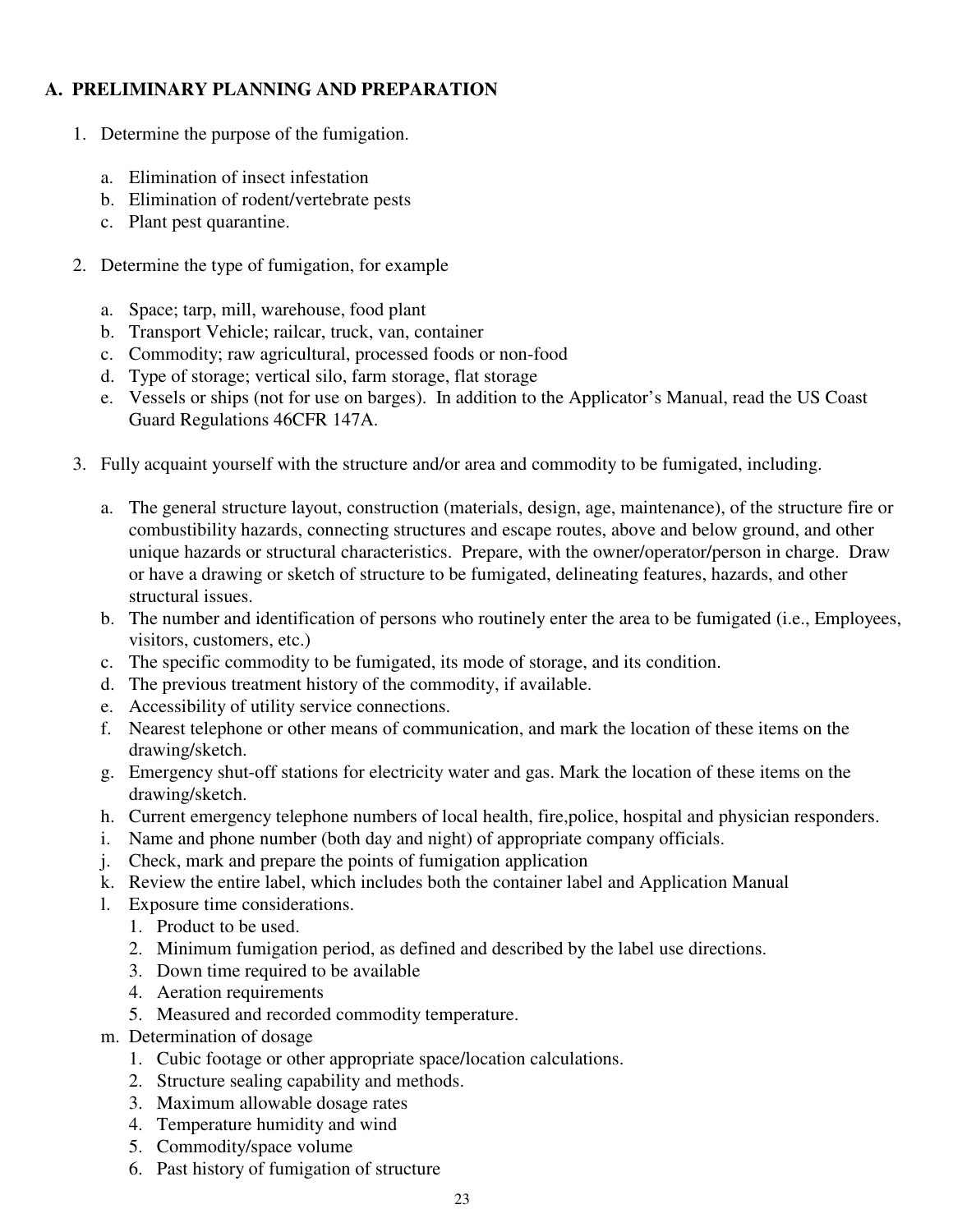7. Exposure time.

## **B. PERSONNEL**

- 1. Confirm in writing that all personnel in and around the area to be fumigated have been notified prior to application of the fumigant. Consider using a checklist that each employee initials indicating they have been notified.
- 2. Instruct all fumigation personnel to read the Application Manual. Fumigation personnel must be trained in the proper method of application, the hazards that may be encountered, and the selection of personal protection devices, including detection equipment. Confirm that all applicators have been trained in the use of VAPORPHOS<sup>®</sup> Phosphine Fumigant and have received the required refresher training every two years.
- 3. Confirm that all personnel are aware of and know how to proceed in case of an emergency situation.
- 4. Instruct all personnel on how to report any accident and/or incidents related to fumigant exposure. Provide a telephone number for emergency response reporting.
- 5. Instruct all personnel to report to proper authorities any theft of fumigant and/or equipment related to fumigation.
- 6. Establish a meeting area for all personnel in case of emergency.

## **C. MONITORING**

- 1. Perimeter Safety
- a. Monitoring of phosphine concentrations must be conducted in enclosed areas to prevent excessive exposure and to determine where exposure may occur. Document where monitoring will occur.
- b. Keep a log or manual of monitoring records for each fumigation site. This log must at a minimum contain the timing, number of readings taken and level of concentrations found in each location.
- c. When monitoring, document even if there is no phosphine present above the safe levels. In such cases, subsequent monitoring is not routinely required. However spot checks must be made, especially if conditions significantly change.
- d. Monitoring must be conducted during aeration and corrective action taken if gas levels exceed the allowed levels in an area where bystanders and/or nearby residents may be exposed.
- 2. Efficacy
- a. Gas readings must be taken from within the fumigated structure to ensure proper gas concentrations. This can be safely achieved from outside the structure through the use of sample lines.
- b. All phosphine readings must be documented.

## **D. NOTIFICATION**

- 1. Confirm that all appropriate local authorities (fire departments, police departments, etc.) have been notified as per label instructions, local ordinances if applicable, or instructions of the client.
- 2. Prepare written procedure ("Emergency Response Plan") which contains explicit instructions, names, and telephone numbers so as to be able to notify local authorities if phosphine levels are exceeded in an area that could be dangerous to bystanders and/or domestic animals.
- 3. Confirm that the receivers of vehicles and containers under in-transit fumigation have been notified and that trained workers will be available on site (IV. H. 6. c. under DIRECTIONS FOR USE).

## **E. SEALING PROCEDURES**

1. Sealing must be adequate to control pests. Care must be taken to ensure that sealing materials will remain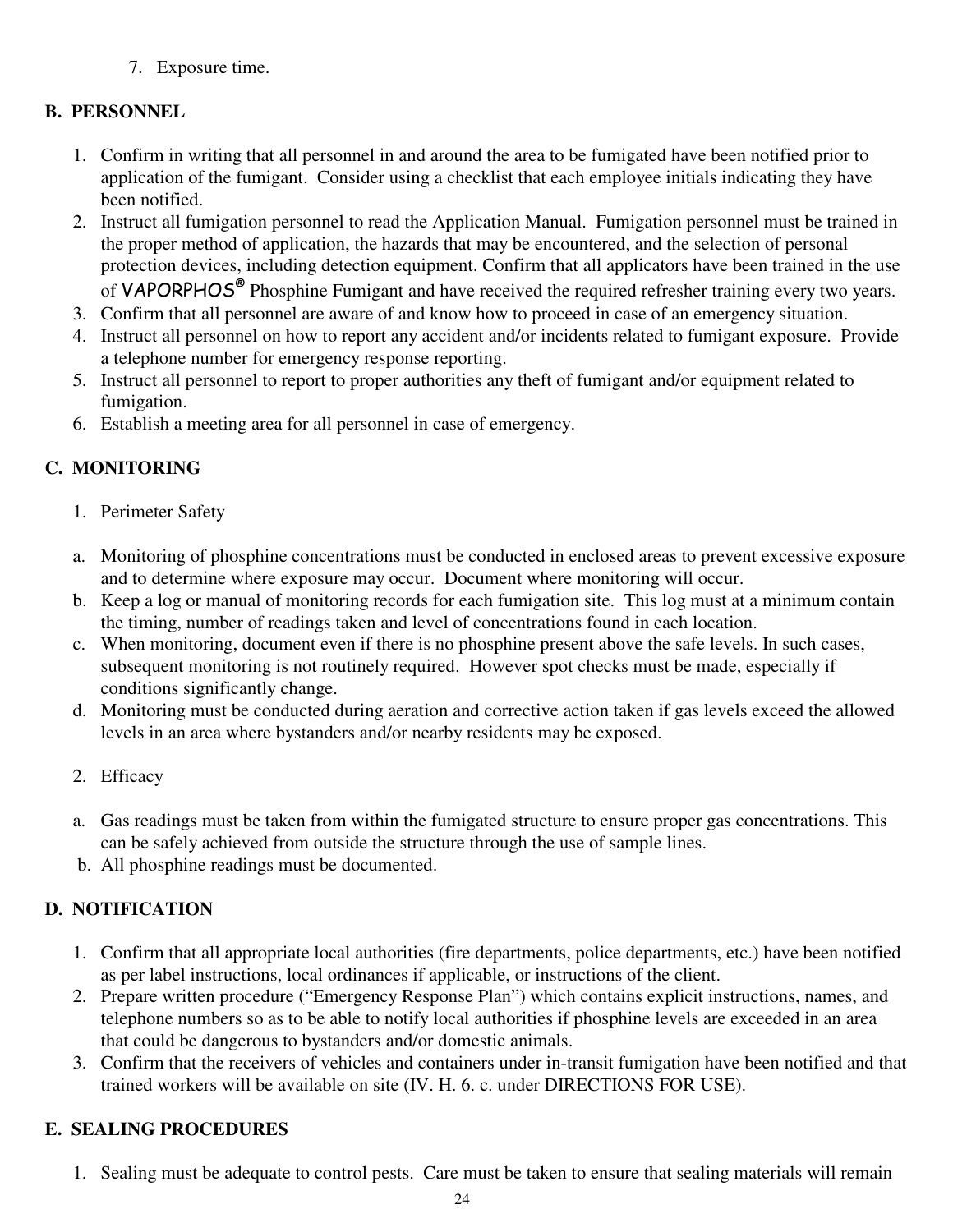intact until the fumigation is complete.

- 2. If the structure has been fumigated before, review the previous FMP for previous sealing information.
- 3. Make sure that construction/remodeling has not changed the building in a manner that will affect the fumigation.
- 4. Warning placards must be placed on every possible entrance to the fumigation site.

#### **F. APPLICATION PROCEDURES & FUMIGATION PERIOD**

- 1. Plan carefully and apply all fumigants in accordance with the label requirements.
- 2. When entering into the area under fumigation always work with two or more people under the direct supervision of a certified applicator wearing appropriate respirators (refer to PPE section V.E.).
- 3. Apply fumigant from the outside the fumigation space.
- 4. Provide watchmen when a fumigation site cannot otherwise be made secure from entry by unauthorized persons.
- 5. When entering structures always follow OSHA rules for confined spaces.
- 6. Document that the receiver of vehicles fumigated in transit has been notified and is trained to receive commodity under fumigation.
- 7. Turn off any electric lights in the fumigated area of the structure, as well as all non-essential electrical motors.

### **G. POST-APPLICATION OPERATIONS**

- 1. Provide watchmen when you cannot secure the fumigation site from entry by unauthorized persons during the aeration process.
- 2. Ventilate and aerate in accordance with structural limitations.
- 3. Turn on ventilating or aerating fans where appropriate.
- 4. Use a suitable gas detector before reentry into a fumigated structure to determine fumigant concentration.
- 5. Keep written records of monitoring to document completion of aeration.
- 6. Consider temperature when aerating.
- 7. Ensure aeration is complete before moving a treated vehicle onto public roads.
- 8. Remove warning placards when aeration is complete.
- 9. Inform business/client that employees/other persons may return to work or otherwise be allowed to reenter the aerated structure.

## **H. APPLICATION PROCEDURES**

#### **1. General Statement**

A Fumigant Management Plan (FMP) (see Section IV.G. above) must be written PRIOR to all applications. A FMP must be prepared for all structures and containers to cover application, exposure period and aeration before fumigation is started in order to prevent human and animal exposure to phosphine and to help assure adequate control of insect pests.

The following instructions are intended to provide general guidelines for typical fumigation. There are a number of critical factors involved in the design of blending equipment. As such, blending equipment must meet both high-pressure standards and chemical compatibility requirements. Improper or inappropriate use of blending equipment may result in severe injury or death. Application inconsistent with the labeling and Application Manual is a violation of Federal law. Buyer assumes all risk if the product is used contrary to label or Application Manual instructions.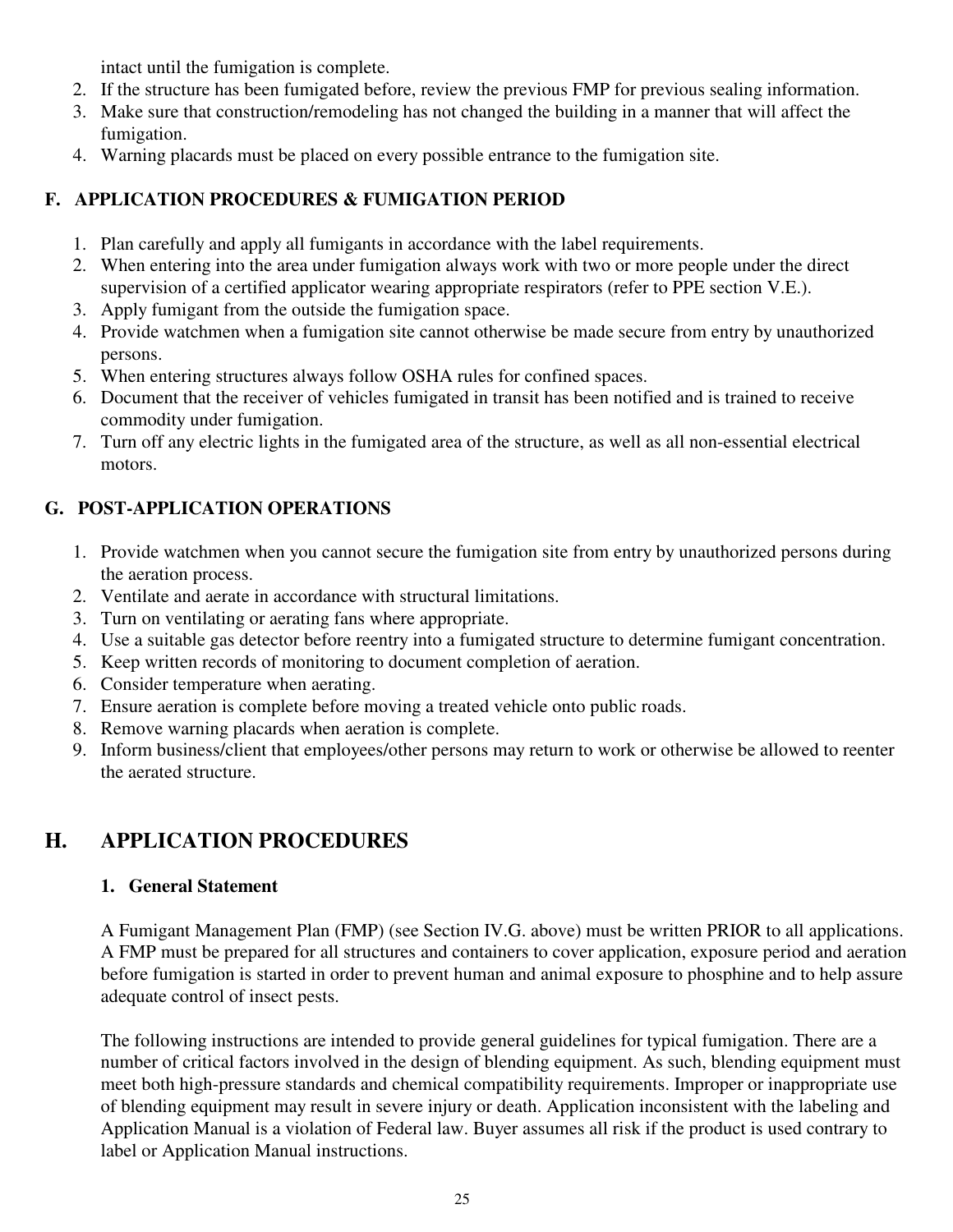#### **2. Equipment Specification and Use**

### *a. General*

The equipment used to blend  $VAPORPH_3OS^{\circ}$  Phosphine Fumigant on site with  $CO_2$  or Forced Air provides a means of containing the gas during the application and controlling the release of the product into the space to be fumigated. The development of suitable blending equipment is an ongoing process, based on the needs of the users and available technology. Only equipment designed or approved by Cytec Industries Inc. may be used.

The design of blending equipment must account for a number of technical issues, including pressure rating, material compatibility, temperature limitations, operator safety, and controlling the Phosphine concentration between 2.0 – 2.9% v/v when blended with  $CO_2$  or less than 10,000 ppm (55% of the LFL) when blended with Forced Air. For this reason, only appropriate equipment must be used in the blending of VAPORPH<sub>3</sub>OS<sup>®</sup> Phosphine Fumigant. Only persons trained in the proper use of VAPORPH<sub>3</sub>OS<sup>®</sup> Phosphine Fumigant and the blending equipment (specific to blending with Forced Air or  $CO<sub>2</sub>$ ) shall be permitted to use VAPORPH<sub>3</sub>OS® Phosphine Fumigant for fumigation.

The instruction materials provided with the blending equipment must be consulted for its proper use and maintenance.

### *b. Unapproved Dispensing Methods*

It has been common practice, with other cylinderized fumigants, to place the cylinder in the space to be fumigated and the cylinder outlet valve opened to allow the fumigant to release. This is not an approved dispensing method and must never be used with VAPORPH<sub>3</sub>OS® Phosphine Fumigant. VAPORPH<sub>3</sub>OS ® Phosphine Fumigant is pyrophoric and will spontaneously ignite in air. The cylinder containing VAPORPH<sub>3</sub>OS<sup>®</sup> Phosphine Fumigant must be placed outside the fumigation area and properly blended with Carbon Dioxide or using specialized equipment with Forced Air, to eliminate the flammability hazard.

#### *c. Approved Blending Methods*

VAPORPH<sub>3</sub>OS<sup>®</sup> Phosphine Fumigant and approved blending equipment is generally used for large fumigations that would otherwise require the use of multiple  $ECO_2$ FUME<sup>®</sup> pre-blended cylinders. Some facilities may have bulk Carbon Dioxide storage tanks on site.

The approved  $CO<sub>2</sub>$  blending equipment has incorporated required safety features to properly blend Phosphine and Carbon Dioxide into a non-flammable mixture with a Phosphine concentration between 2.0  $-2.9\%$  vol.

The approved Forced Air blending equipment has incorporated required safety features to properly blend Phosphine and Forced Air to ensure the concentration of Phosphine does not exceed 55% of the LFL (10,000 ppm).

### *d. Calculating the Amount of* VAPORPH3OS® *Phosphine Fumigant Required*

The amount of  $VAPORPH_3OS^*$  Phosphine Fumigant and  $CO_2$  required to perform a fumigation will depend on (i) type of space to be fumigated and its sealability, (ii) type of commodity, (iii) type of insect pest, its life stage and resistance level, (iv) temperature of the infestation site, (v) duration of fumigation, (vi) use of any re-circulation devices and (vii) whether or not it is a stationary or ins-transit fumigation. An initial dose of VAPORPH<sub>3</sub>OS<sup>®</sup> Phosphine Fumigant and CO<sub>2</sub>/Forced Air is used to establish a pesticidal atmosphere in the fumigation space, and through active monitoring of the Phosphine concentrations, additional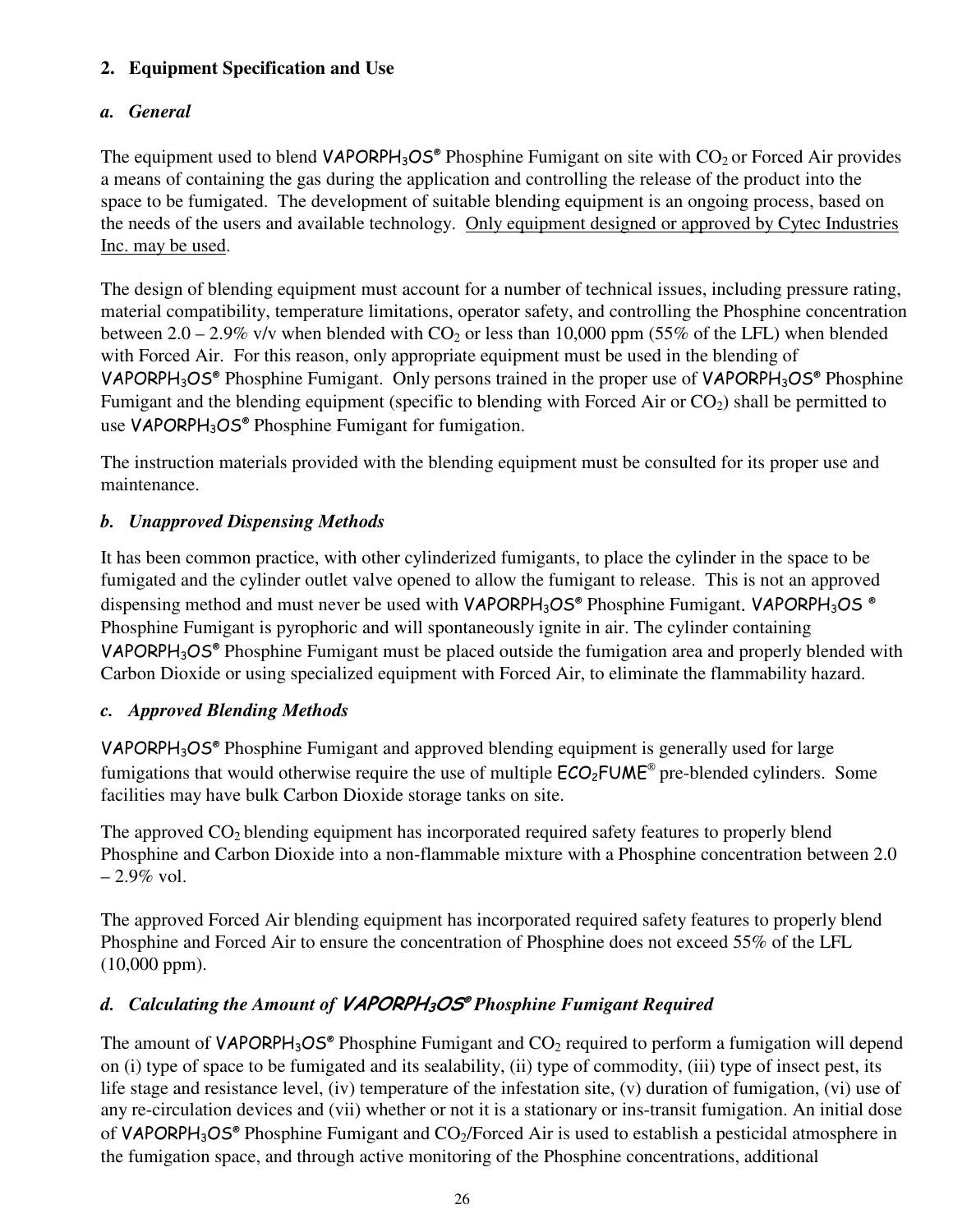VAPORPH<sub>3</sub>OS<sup>®</sup> Phosphine Fumigant and  $CO<sub>2</sub>/Forced Air added as required to maintain the target$ concentration for the prescribed time period.

The initial dose of fumigant is based on the total volume of the space to be fumigated and the target Phosphine concentration. When blending  $VAPORPH_3OS^{\circ}$  Phosphine Fumigant with  $CO_2$  and forced air, it is sometimes easier to speak in terms of the amount of Phosphine that is required rather than the amount of blended gas required. The maximum concentration of VAPORPH<sub>3</sub>OS<sup>®</sup> Phosphine Fumigant used per fumigation must not exceed 3,625 ppm of Phosphine.

**One gram of Phosphine (PH3) will produce a concentration of 25 parts per million (ppm) in a volume of 1000 cubic feet (ft<sup>3</sup> ). This is the fundamental conversion used when calculating the amount of**  VAPORPH3OS® **Phosphine Fumigant needed to dose a space.**

1 gram PH<sub>3</sub> = 25 ppm PH<sub>3</sub>/1000 ft<sup>3</sup> 1 pound of  $VAPORPH_3OS^*$  Phosphine Fumigant =  $454$  grams PH<sub>3</sub>

To calculate the total amount of Phosphine or VAPORPH<sub>3</sub>OS® Phosphine Fumigant required to dose a space:

> grams of  $PH_3 =$  (Target Conc. x Volume) / 25,000 "Target" is the Phosphine concentration to be achieved in parts per million (ppm)

"Volume" is the empty volume of the space to be fumigated in cubic feet  $(f_t^3)$ 

To calculate the amount of Phosphine or VAPORPH<sub>3</sub>OS<sup>®</sup> Phosphine Fumigant to be added to a space to reestablish the Target concentration:

grams of  $PH_3 =$  (Target Conc. – Actual) x Volume / 25,000

"Actual" is the measured Phosphine concentration in parts per million (ppm)

"Target" is the Phosphine concentration to be achieved in parts per million (ppm)

"Volume" is the empty volume of the space to be fumigated in cubic feet  $(f_t^3)$ 

#### **1. Blending with CO<sup>2</sup>**

Manuals for approved blending equipment are available from authorized VAPORPH<sub>3</sub>OS® Phosphine Fumigant distributors.

As a general rule, 200 ppm of  $PH_3$  from VAPORPH<sub>3</sub>OS<sup>®</sup> Phosphine Fumigant when blended with Carbon Dioxide will produce 8,000 ppm of carbon dioxide in the fumigation space.

Once the amount of Phosphine has been determined, the appropriate amount of Carbon Dioxide required can be calculated. The lower explosion limit for a blend of Phosphine in  $CO<sub>2</sub>$  is 3% vol Phosphine or 2.3% wt. The blending equipment is designed to produce a blend of 2.5% vol (1.9% wt) Phosphine in Carbon Dioxide. Engineering controls have been designed into the blending equipment that will prevent the Phosphine

concentration from going outside the range of  $2.0 - 2.9\%$  vol  $(1.6 - 2.2\%$  wt). It is recommended, as shown in the formula below, that twice this amount of Carbon Dioxide be available to ensure that an adequate supply is available for initial dose, redosing, and equipment purging.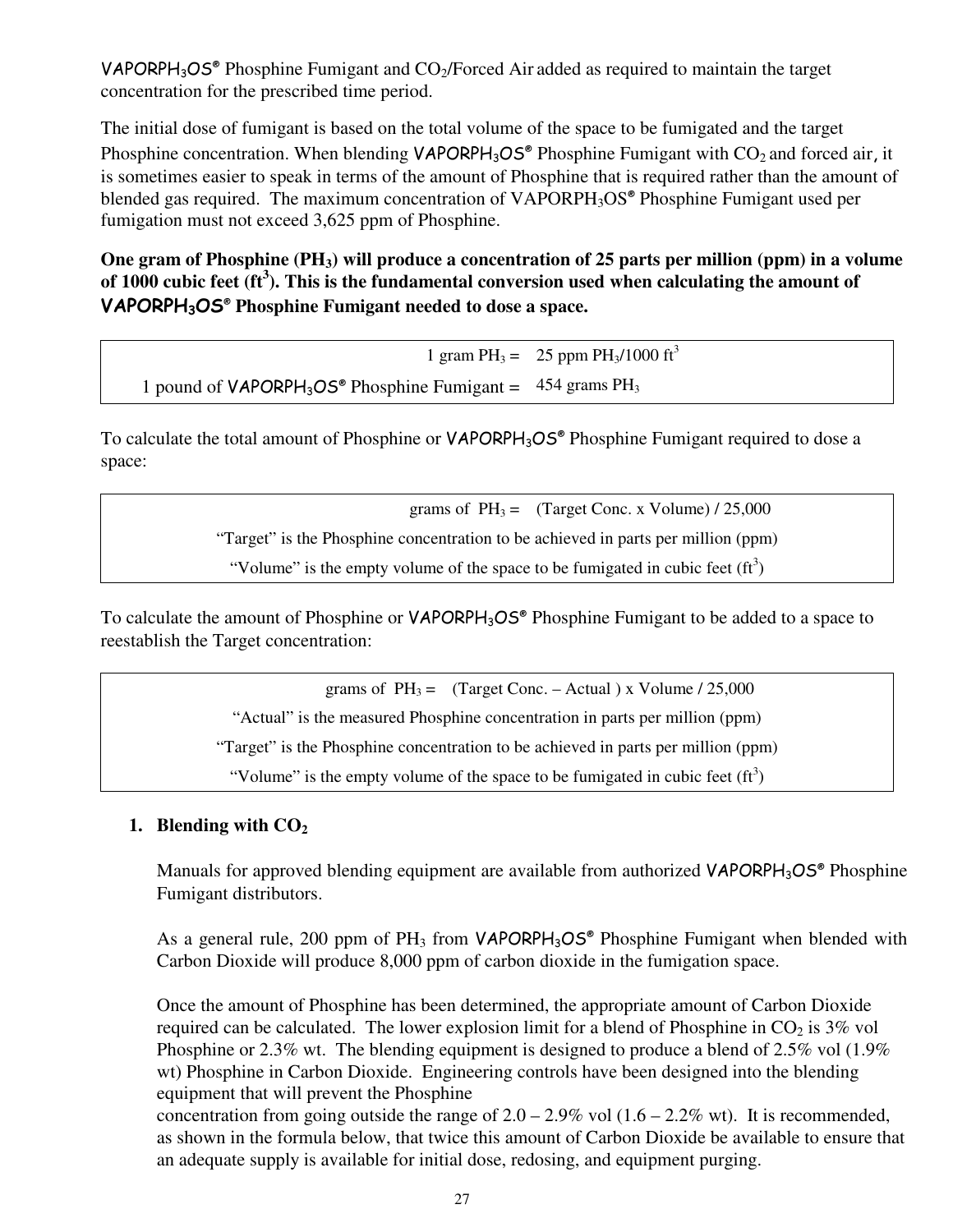| lb $CO_2$ required = gms $PH_3$ required x |       |
|--------------------------------------------|-------|
| $454$ gms/lb                               | 0.019 |

#### **2. Blending with Forced Air**

Manuals for approved blending equipment are available from authorized VAPORPH<sub>3</sub>OS® Phosphine Fumigant distributors.

When blending with forced air only the amount of phosphine needs to be calculated. It is sometimes desirable to source the air supply from inside the fumigation space thereby establishing a closed circulation system. In this way a positive pressure will not develop within the fumigation space. If recirculation is not used the displacement of air from the fumigation space will occur and perimeter monitoring for phosphine must be performed. The blending equipment provided with VAPORPH3OS® Phosphine Fumigant dispenses approximately 20 grams of phosphine per minute and an air flow of 50 standard cubic feet per minute (SCFM). The air blending equipment is controlled by programmable sequence controllers that automatically shut down the dispensing of phosphine if the minimum air flow is not maintained.

#### **3. General**

When adding  $VAPORPH<sub>3</sub>OS<sup>®</sup>$  Phosphine Fumigant to a space, the Phosphine concentration must be actively monitored. This can be accomplished from outside the space by use of plastic sample tubing run through an opening and securely attached to a point inside the space. If the target concentration is achieved before the calculated amount of  $VAPORPH_3OS^{\circ}$  Phosphine Fumigant has been added, close the phosphine cylinder to stop the blending of VAPORPH<sub>3</sub>OS<sup>®</sup> Phosphine Fumigant with  $CO<sub>2</sub>$  or forced air and the calculations must be checked. It is possible that a localized higher concentration has been detected and the gas requires more time to evenly disperse.

The Phosphine in a full cylinder of  $VAPORPH_3OS^{\circ}$  Phosphine Fumigant weighs 48.5 lbs (22 kg). When a partial cylinder of is required, the cylinder can be placed on a scale and the amount of fumigant released can be weighed. The scale must have a maximum capacity for at least 200 lb (90.7 kg) to accommodate the cylinder weight. It must also have an accuracy of  $\pm$  10% of the phosphine dosage. Example: if 2.2 lb (1000 gm) of phosphine is required, the scale must have an accuracy of  $\pm$  0.22 lb (100 gm). This will ensure that the phosphine concentration can be maintained within 10% of the target concentration. The scale can also be used to check how much VAPORPH<sub>3</sub>OS<sup>®</sup> Phosphine Fumigant is left in the cylinder by comparing this weight to the tare weight. The tare weight is stamped near the top of the cylinder and distinguished with the letters "TW". Subtract the tare weight from the measured weight and the difference is the amount of product left in the cylinder.

Quantifying the amount of the  $CO<sub>2</sub>$  or forced air used based on cylinder weight is unnecessary because the blending equipment automatically dispenses the proper amount as the Phosphine is introduced.

#### *e. Troubleshooting*

This section is provided to assist in addressing problems that may be encountered while using VAPORPH3OS® Phosphine Fumigant cylinders. In the event of a potential leak in the structure, refer to Section IV. F. SEALING. When troubleshooting leaking cylinders, SCBA is required when levels of Phosphine are unknown, or known to exceed the short-term exposure limit (STEL; 1 ppm for 15 minutes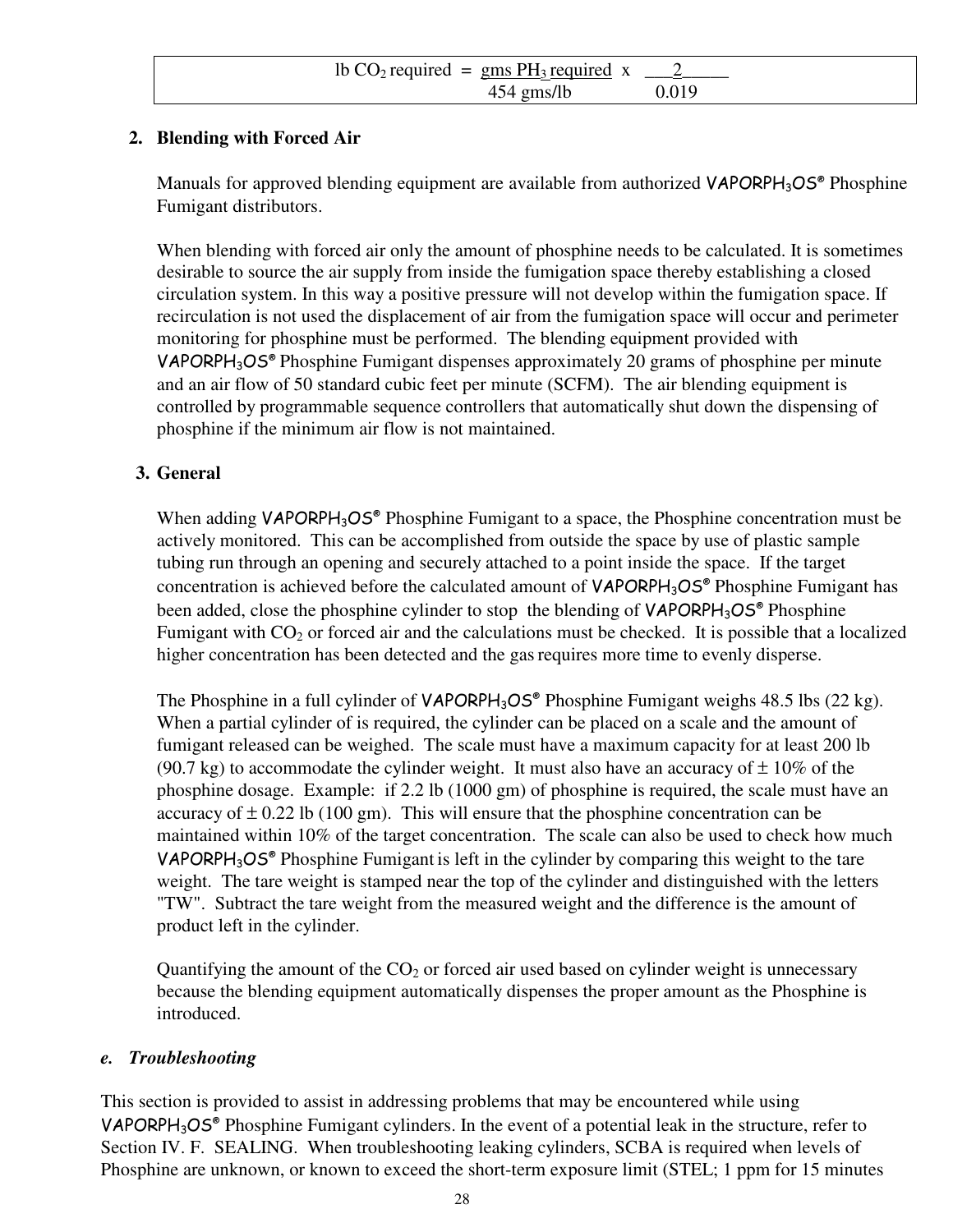for Phosphine). Troubleshooting assistance for a particular piece of blending equipment is addressed in the respective equipment manual which is available from the authorized VAPORPH<sub>3</sub>OS® Phosphine Fumigant distributor. Questions for problems other than those listed below, must be directed to the authorized VAPORPH<sub>3</sub>OS<sup>®</sup> Phosphine Fumigant distributor.

- 1. Condensation is forming on the outside of the cylinder. This is normal. As the fumigant is removed from the cylinder, the liquefied Phosphine boils to maintain the pressure in the cylinder gas space. This results in a chilling of the cylinder, and the condensing of moisture from the air.
- 2. Ice has formed on the bottom of the cylinder. This is normal. The liquid Phosphine that remains in the cylinder must vaporize in order to be released. If the withdrawal rate is high enough, the temperature that results from chilling can be below the freezing point for water. Instead of ambient moisture simply condensing, it freezes on the cylinder surface.
- 3. There is a leak at the cylinder valve. REFER TO SECTION XIV: SPILL AND LEAK PROCEDURES.
	- a) There is a leak at the cylinder valve outlet.
		- i. If the cylinder is attached to the blending equipment: The connection to the valve outlet might be the problem. If tightening (but not overtightening) the outlet connection does not solve the problem, close the cylinder valve and use the blending equipment to vent the remaining fumigant in the line. Purge the equipment, then disconnect the connection to the cylinder and inspect the fitting and valve outlet for damage. If the fitting is damaged, replace it. If the valve outlet is damaged, do not use the cylinder. Install the valve outlet plug and attach a tag to the cylinder conspicuously indicating "Bad Valve Outlet" and return it.
	- ii. If the cylinder is not attached to the blending equipment: Check to see if the cylinder valve is fully closed. If it is fully closed and the leak continues, the cylinder must be moved to a well-ventilated area, away from personnel. Refer to Spill and Leak Procedures, Section XIV.
	- b) The leak is not at the cylinder valve outlet. Assistance is required. Refer to Spill and Leak Procedures, Section XIV
- 4. Phosphine gas is not dispensing from cylinder.

Check to see if the cylinder is empty. Weigh the cylinder (without the cap) and compare it to the cylinder tare (empty) weight. The tare weight is stamped near the top of the cylinder and distinguished with the letters "TW". Subtract the tare weight from the measured weight. The difference is the amount of product in the cylinder. If there is a weight difference, then the cylinder has product and the outlet valve is faulty. Do not attempt to use the cylinder. Attach a tag to the cylinder indicating "bad valve" and return it to your distributor. Consult the blending equipment instructions for troubleshooting assistance.

5. Loss of  $CO<sub>2</sub>$  Supply

The blending equipment is designed to automatically shut down the flow of Phosphine gas if the Carbon Dioxide supply pressure is lost or is insufficient. Close the phosphine cylinder discharge valve and discontinue operating the blending equipment until problems with the  $CO<sub>2</sub>$  supply are resolved. Contact the  $CO<sub>2</sub>$  equipment supplier for help in troubleshooting supply problems.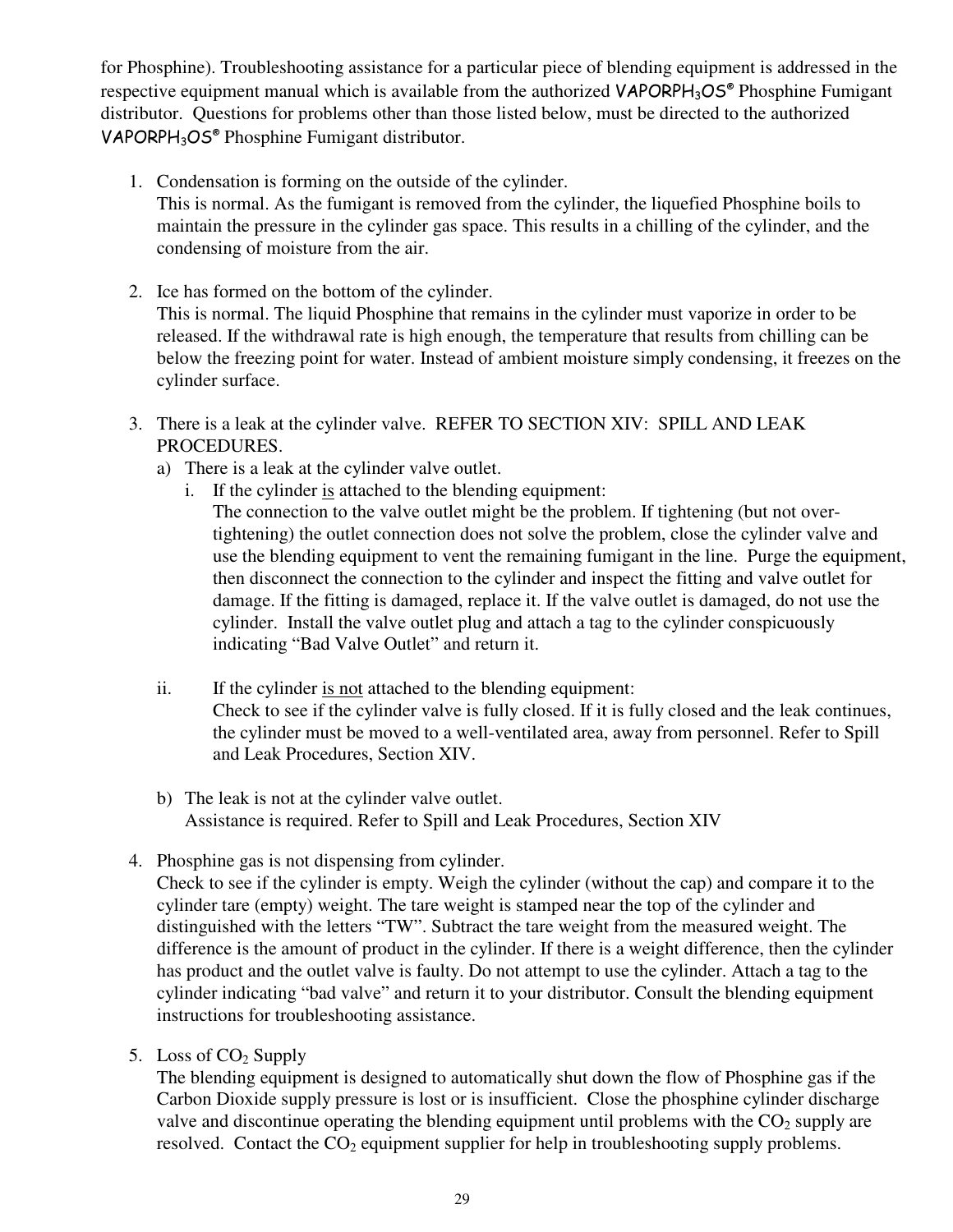6. Loss of Dilution Air

The blending equipment is designed to automatically shut down if the dilution Forced Air flow is lost or is insufficient. Close the Phosphine cylinder discharge valve and discontinue operating the blending equipment until problems with the air supply are resolved.

#### **3. Application to Bulk Commodities**

#### *a. General*

VAPORPH<sub>3</sub>OS<sup>®</sup> Phosphine Fumigant can be used to fumigate any type of storage used to hold listed bulk commodities. These include, but are not limited to bins, tanks, flat storage, and bunkers. The most important aspects of a successful fumigation, as with any fumigant, are the degree to which the space is sealed and the assurance that the minimum fumigant concentrations are maintained for the required time.

#### *b. Develop and appropriate Fumigation Management Plan*

Refer to Section IV. G. Fumigation Management Plan.

#### *c. Procedure for Fumigating Bulk Commodities*

- 1. Calculate the empty volume space to be treated.
- 2. Determine the target Phosphine concentration and the duration of the fumigation based on area fumigated, commodity type and packaging, the insect pest(s) involved, and the commodity temperature. For details, refer to Section IV.D. (Directions for Use-Dosage Guide) in this manual.
- 3. Calculate how much fumigant (Phosphine and  $CO<sub>2</sub>$  [if used]) will be required. If forced air is used for dilution with VAPORPH<sub>3</sub>OS<sup>®</sup> Phosphine Fumigant, check the blending unit for its adequacy for the space to be treated.
- 4. Determine where the fumigant will be dispensed into the space, and plan for and install required equipment.
- 5. Gas monitoring must be performed from outside the fumigated structure. Polyethylene tubing is used for remote monitoring. This tubing can be run from each area of the fumigation to an outside location where gas samples can be taken safely. At least one monitoring line must be run in each fumigated structure. In the event of multi-floored structures or compartmentalized buildings, monitoring must be performed in all major areas of the fumigated structure. Fans can be used to help distribute gas into smaller areas and the outer reaches of these structures.
- 6. Isolate and seal all openings to other storage and spaces that are not intended for fumigation.
- 7. Seal all openings including cracks, windows, doors, vents, eaves, hatches, loading and unloading connections and ventilation fans. Seal all penetrations used for fumigant dispensing and monitoring. Use proper safety equipment and entry procedures if confined space entry is required.
- 8. Ensure that all personnel, animals, and damageable goods are clear of the space to be treated and post-fumigation placards on all points of access and any unloading penetrations.
- 9. Lock all entrances to the space.
- 10. Verify that all required safety equipment is available and in good working order.
- 11. Notify all personnel in nearby buildings at the facility that fumigant release is about to commence.
- 12. Connect the VAPORPH<sub>3</sub>OS<sup>®</sup> Phosphine Fumigant cylinders to the  $CO<sub>2</sub>$  or forced air blending equipment.
- 13. Purge and leak test the blending equipment.
- 14. Dispense the initial dose of blended VAPORPH<sub>3</sub>OS® Phosphine Fumigant.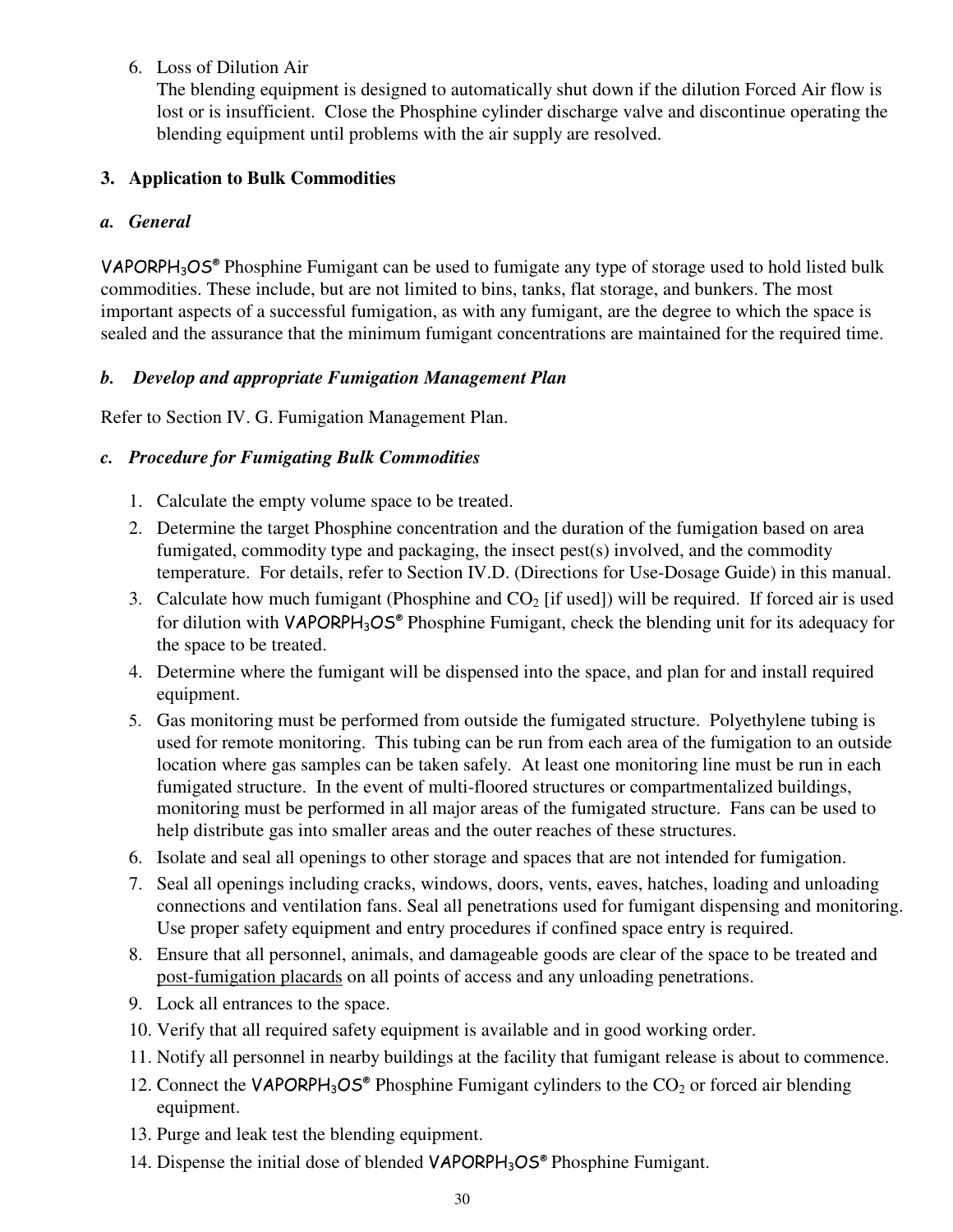- 15. Periodically monitor the Phosphine concentrations within the space, using suitable gas detection equipment, to ensure that the minimum concentrations are being maintained. Additional blended VAPORPH3OS® Phosphine Fumigant can be added as required to ensure that the target phosphine concentrations are reached and maintained during the fumigation period.
- 16. During and immediately after dispensing of VAPORPH<sub>3</sub>OS<sup>®</sup> Phosphine Fumigant, perimeter monitoring for phosphine concentrations must be conducted to identify possible leak points. Seal any leak points found.
- 17. Blend and dispense additional fumigant as required to maintain the target Phosphine concentrations. At any time the dosage of phosphine must not exceed the recommended application rate.
- 18. When no further fumigant is required, close all cylinder valves and isolate the  $CO<sub>2</sub>$  source if used. Depressurize and purge the blending equipment and disconnect all VAPORPH<sub>3</sub>OS<sup>®</sup> Phosphine Fumigant cylinders and  $CO<sub>2</sub>$  source if used. Ensure that the valve discharge cap is securely installed and replace the cylinder cap.
- 19. Before leaving the fumigation site, re-check barricades and placards at all entrances/exits into the fumigation space and/or area under fumigation to prevent entry by unauthorized people and animals during fumigation.
- 20. When the fumigation is complete, unseal the space and aerate (see VIII. AERATION OF FUMIGATED COMMODITIES and IX. E. AERATION AND REENTRY). Use suitable gas detection equipment to check both the carbon dioxide (if used) and Phosphine concentrations before allowing entry into the space. Use appropriate breathing apparatus (refer to PPE section V.E.) and entry procedures to avoid undue worker exposure.

#### **Additional Considerations for Fumigating Large Quantities of Bulk Commodities:**

- 1. Dispensing and monitoring lines must be installed with loading, unloading and other operations in mind. If frequent fumigations are expected, permanently mounted lines must be secured within the space. If temporary lines are to be used, they must be installed so they can easily be removed at the end of the fumigation.
- 2. The use of additional tarpaulins or plastic sheeting atop the commodity must be considered, if there is a substantial open space above the stored product. This will help minimize the loss of Phosphine from the commodity and the total amount of fumigant required.
- 3. Recirculation of fumigant by specially installed small blowers is an excellent means of distributing the fumigant gas throughout the space being treated. The use of existing aeration blowers is not suggested since their capacity is often so high that it assists in the loss of the fumigant. Small commercial blowers can be used to recirculate the atmosphere within the space being treated. Dispense blended VAPORPH<sub>3</sub>OS® Phosphine Fumigant into the discharge of recirculation blowers. Do not run blowers continuously, but long enough to ensure good fumigant distribution and each time fumigant is added.
- 4. For large storage facilities, multiple dispensing points must be considered to assist in the distribution of the fumigant.

#### **4. Application to Space Fumigations**

#### *a. General*

VAPORPH<sub>3</sub>OS<sup>®</sup> Phosphine Fumigant can be used to fumigate any type of space (empty or full) where listed commodities are stored or processed, except barges. These include, but are not limited to mills, warehouses, processing facilities, packaging plants and other structures. The most important aspects of a successful fumigation, as with any fumigant, are the degree to which the space is sealed and the assurance that the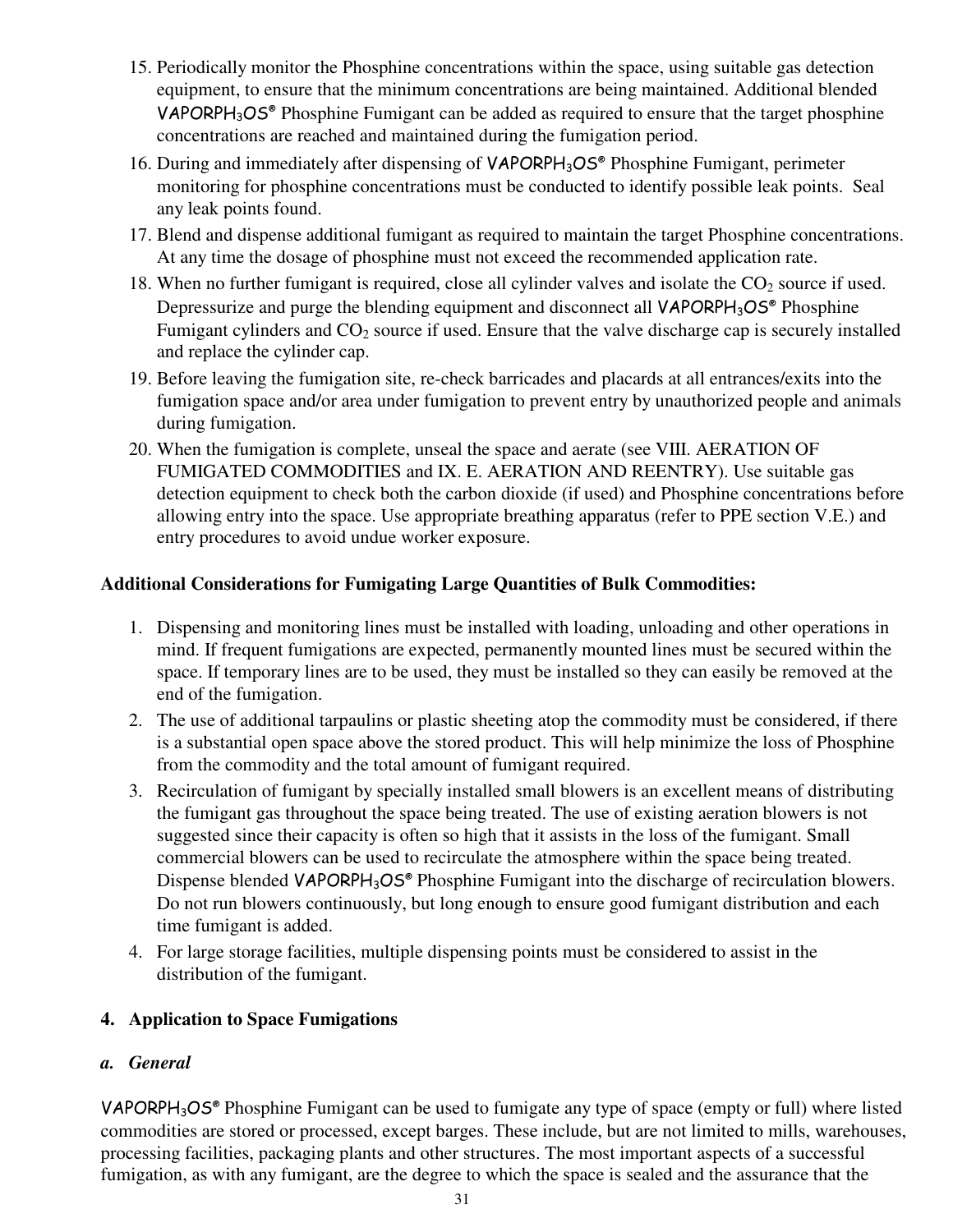minimum fumigant concentrations are maintained for the required time.

Blended VAPORPH<sub>3</sub>OS<sup>®</sup> Phosphine Fumigant dispensing lines shall not be placed in or attached to commodity packages containing processed food.

#### *b. Develop and follow an appropriate Fumigation Management*

Refer to Section IV. G. Fumigation Management Plans.

#### *c. Procedure for Fumigating Spaces*

- 1. Calculate the empty volume of the space to be treated.
- 2. Determine the target Phosphine concentration and the duration of the fumigation. This must be based on the target pests and the temperature of the space or commodity.
- 3. Calculate how much  $VAPORPH_3OS^{\circ}$  (Phosphine) and  $CO_2$  will be required. The  $CO_2$  and air concentration in the blended mixture will be automatically controlled by the blending equipment to ensure the mixture is nonflammable.)
- 4. Determine where the fumigant will be dispensed into the space, and plan for and install required components. Dispensing points must not be located in or attached to processed food commodity packages. Direct the discharge toward the center of the space being treated and away from any equipment present in the fumigation space, if possible.
- 5. If required determine the number and location of circulating fans. Low speed fans must be placed on the floor and angled upwards. A means of turning the fans off from outside the treated space must be provided.
- 6. Determine where the fumigant concentrations will be measured (if used) and plan for and install required gas sampling lines.
- 7. Identify one access door and lock all other entrances. Lock all ground level and other accessible windows if possible.
- 8. Except for the access door, seal all openings including cracks, windows, doors, vents, eaves, ventilation fans and points of material transfer. Seal all penetrations used for fumigant dispensing and monitoring. Isolate and seal all connections to other spaces that are not intended for fumigation.
- 9. Remove from the space, or protect sensitive equipment, material and food.
- 10. Ensure that all personnel, animals and damageable goods are clear of the space to be treated and post fumigation placards on and lock all points of access. The only exception to this is silo complexes connected by tunnels. Separate ventilation and monitoring must be in place to protect workers in adjacent areas.
- 11. Close, lock, seal, and placard the access door.
- 12. Verify that all required safety equipment is available and in good working order.
- 13. Notify all personnel that fumigant release is about to commence.
- 14. Connect the VAPORPH<sub>3</sub>OS<sup>®</sup> Phosphine cylinders and Forced Air or  $CO_2$  source, to the blending equipment.
- 15. Purge and leak test the blending equipment.
- 16. Dispense the initial dose of blended VAPORPH<sub>3</sub>OS<sup>®</sup> Phosphine Fumigant.
- 17. Periodically monitor the Phosphine concentrations within the space, using suitable gas detection equipment, to ensure that the minimum concentrations are being maintained.
- 18. Blend and dispense additional fumigant as required to maintain the target Phosphine concentrations.
- 19. When no further fumigant is required close all cylinder valves. Depressurize and purge the blending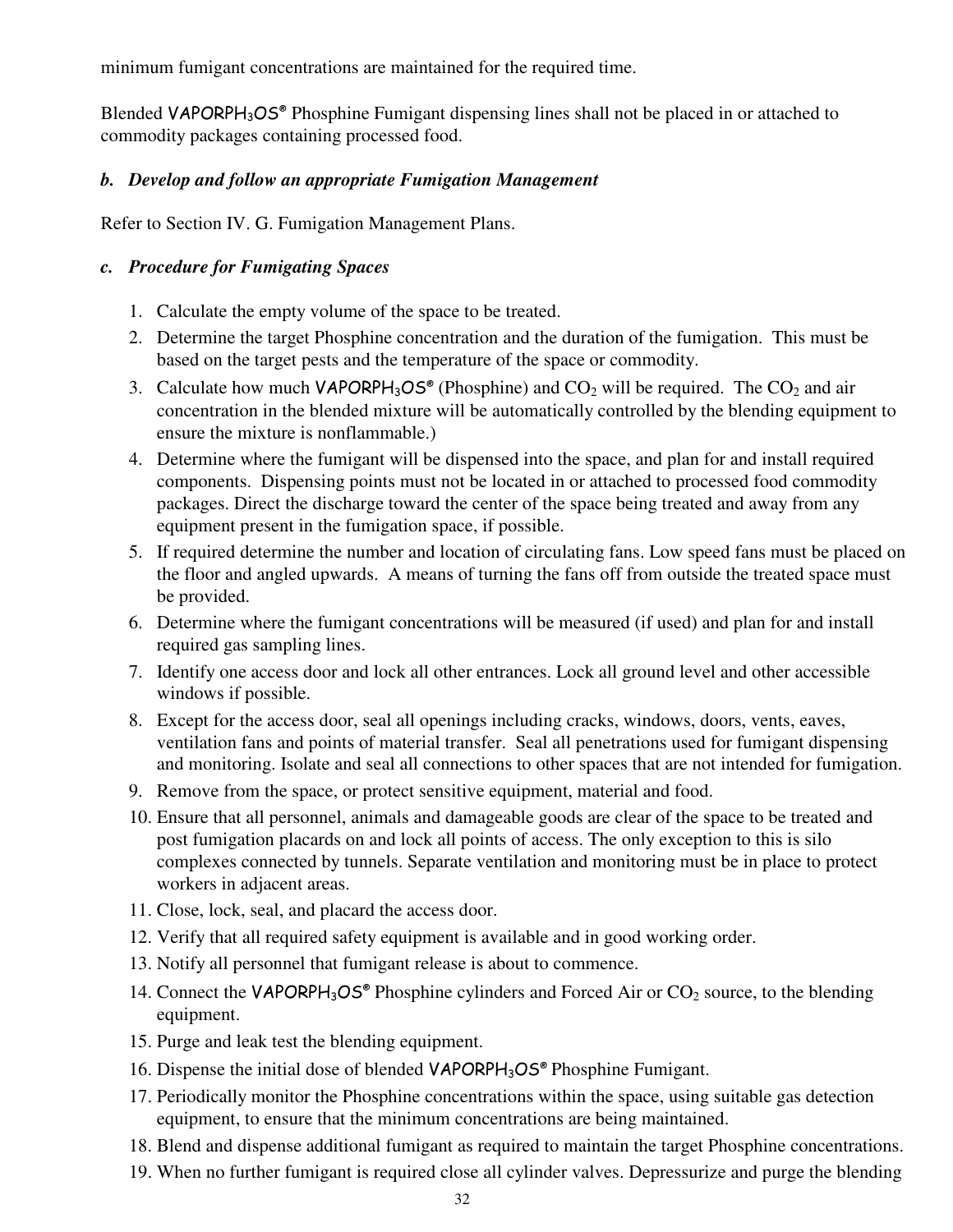equipment and disconnect all  $VAPORPH_3OS^{\circ}$  Phosphine cylinders and Forced Air/CO<sub>2</sub> source. Ensure that the valve discharge cap is securely installed and replace the cylinder cap.

- 20. Before leaving the fumigation site, recheck barricades and placards at all entries into the fumigation space and/or fumigated area to prevent entry by unauthorized personnel during fumigation.
- 21. When the fumigation is complete, unseal the space and aerate (see VIII. AERATION OF FUMIGATED COMMODITIES and IX. E. AERATION AND REENTRY). Use suitable gas detection equipment to check both the carbon dioxide and Phosphine concentrations before allowing entry into the space. Use appropriate breathing apparatus and entry procedures to avoid undue worker exposure.
- 22. Remove all dispensing and gas monitoring lines.
- 23. Workers must be aware that some residual gas may be entrapped within the fumigated commodity container (i.e., bagged product such as SUPERSACKS). Adequate monitoring and aeration must be performed to reduce any residual Phosphine levels to below 0.3 ppm.

#### **5. Application to Tarpaulin Fumigations**

#### *a. General*

VAPORPH3OS® Phosphine Fumigant can be used to fumigate stacked materials by covering the material with a tarpaulin made from plastic sheeting. This allows the fumigant to be contained to the treated material only. The most important aspects of a successful fumigation, as with any fumigant, are the degree to which the space is sealed and the assurance that the minimum fumigant concentrations are maintained for the required time.

Blended VAPORPH<sub>3</sub>OS<sup>®</sup> Phosphine Fumigant dispensing lines shall not be placed in or attached to commodity packages containing processed food.

#### *b. Develop and follow an appropriate Fumigation Management Plan*

Refer to Section IV. G. Fumigation Management Plans.

#### *c. Procedure for Tarpaulin Fumigations*

- 1. Since the volume of tarped materials can vary widely, it is important to make a good estimate of the volume enclosed by the tarp. Calculate the volume taken up by the material itself (palletized stacks for example) or any containers used to hold it. After tarping is complete, revise the volume estimate based on the additional empty space contained within the tarp.
- 2. Determine the target Phosphine concentration and the duration of the fumigation. This must be based on the target pests and the temperature of the material being treated.
- 3. Calculate how much Phosphine will be required, based on the volume calculation. Pre-blended phosphine gas ( $\text{ECO}_2\text{FUME}^{\otimes}$  Fumigant Gas) must be used for small tarpaulin fumigations.
- 4. Determine where the fumigant will be dispensed into the space, and plan for and install required components. Dispensing points must not be located in or attached to commodity packages or within containers.
- 5. Determine where the fumigant concentrations will be measured and plan for and install required gas sampling lines. Sampling points must not be located near dispensing points to avoid inaccurate readings.
- 6. Cover the material with plastic sheeting using tape, glue or clamps to join individual sheets. If the flooring on which the material is placed is wood or other porous material, it must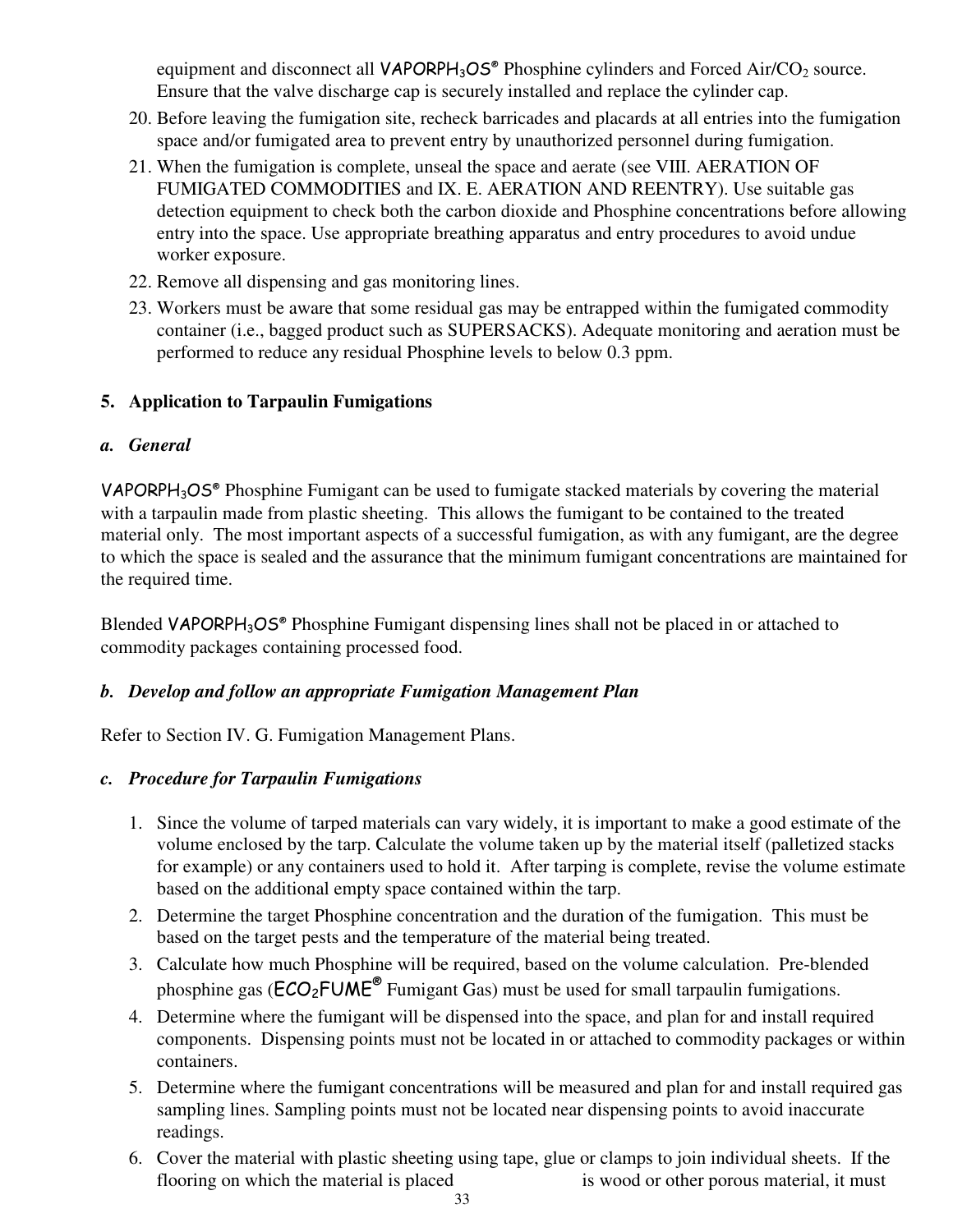be covered first with plastic sheeting. Seal the plastic covering to the floor using tape, glue, sand or water "snakes", shoveling sand or soil onto the ends of the plastic, or by other suitable means. Reinforce by tape or other means, any sharp corners or edges to reduce the risk of tearing the plastic. Plastic sheeting must be a minimum of 2-mil thickness for indoor applications however, 4 mi1 is preferred and is more suitable for outdoor use. Ensure that tarp penetrations for dispensing and monitoring are well sealed.

- 7. Placard the tarped material.
- 8. Verify that all required safety equipment is available and in good working order.
- 9. Notify all personnel that fumigant release is about to commence. For the case of indoor tarp fumigations, the area surrounding the material being treated must be monitored for Phosphine and carbon dioxide (if used) concentrations to ensure that workers are not unduly exposed. It is required that all personnel not trained or involved in execution of the fumigation be restricted from entering the area, until the work is complete. Workers under a continuous roof, connected buildings or those working near an adjacent outside wall must be vacated.
- 10. Connect the VAPORPH<sub>3</sub>OS<sup>®</sup> Phosphine Fumigant cylinders to the blending equipment.
- 11. Purge and leak test the blending equipment.
- 12. Dispense the initial dose of blended VAPORPH<sub>3</sub>OS<sup>®</sup> Phosphine Fumigant.
- 13. Periodically monitor the Phosphine concentrations within the space, using suitable gas detection equipment, to ensure that the minimum concentrations are being maintained for the required time.
- 14. Dispense additional fumigant as required to maintain the target Phosphine concentrations.
- 15. When no further fumigant is required, close all cylinder valves. Depressurize and purge the blending equipment and disconnect all VAPORPH<sub>3</sub>OS<sup>®</sup> Phosphine Fumigant gas cylinders. Ensure that the valve discharge cap is securely installed and replace the cylinder cap.
- 16. Before leaving the fumigation site, recheck barricades and placards at all entries into the fumigation space and/or fumigated area to prevent entry by unauthorized personnel during fumigation.
- 17. When the fumigation is complete, remove the tarp and aerate as appropriate using precautions to prevent exposure to workers (see VIII. AERATION OF FUMIGATED COMMODITIES and IX. E. AERATION AND REENTRY).

#### **Additional Considerations:**

- 1. Do not walk on tarped material once it has been sealed and fumigant has been dispensed.
- 2. Placard each access to the area where treatment is occurring.
- 3. Seal off doors, windows and other connections to adjacent areas that may be occupied and placard on the occupied side.

#### **6. Application to Transport Containers and Trailers**

#### *a. General*

Railcars and containers, trucks, vans and other transport vehicles shipped piggyback by rail may be fumigated in-transit, however, aeration en-route is prohibited. It is not legal to move trucks, trailers, containers, vans, etc. over public roads or highways until they have been aerated and the warning placards removed. Notify the consignee if the commodity is to be shipped under fumigation. If the consignee is unfamiliar with proper handling of fumigated rail cars and containers fumigated in-transit, they must be provided with the necessary information. See Section VI and VIII of this manual for recommendations concerning placarding, commodity aeration, and training of persons authorized to remove placarding.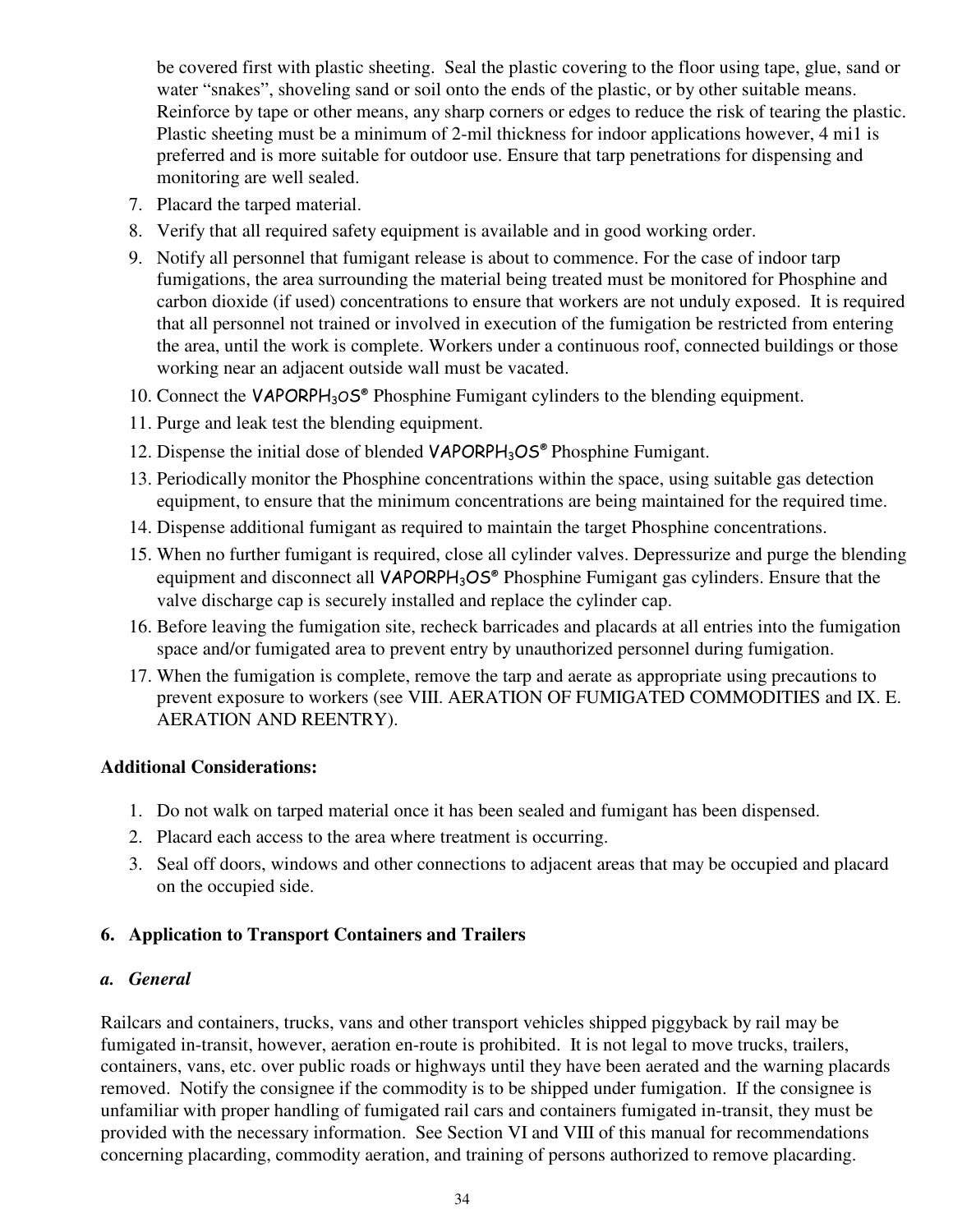Containers, trucks, and other transport vehicles loaded with bulk commodities, when stationary, to which **VAPORPH<sub>3</sub>OS<sup>®</sup>** Phosphine Fumigant may be added are treated in essentially the same way as any other storage facility. However, when transport vehicles are fumigated in-transit they require special handling, which is described below.

Blended VAPORPH<sub>3</sub>OS<sup>®</sup> Phosphine Fumigant dispensing lines shall not be placed in or attached to commodity packages containing processed food.

Trailers and containers require small amounts of fumigant. Fumigators must evaluate whether cylinders of preblended  $\text{ECO}_2\text{FUME}^{\text{\textcircled{e}}}$  fumigant gas must be used.

#### *b. Procedure for Stationery Container and Trailer Fumigation*

- 1. Develop and follow an appropriate Fumigation Management Plan (Refer to Section IV. G.)
- 2. Determine the empty volume of the trailer or container.
- 3. Determine the target Phosphine concentration and exposure time. This must be based on the target pests, the commodity temperature, and the commodity stored in the container.
- 4. Calculate how much fumigant (Phosphine) and  $CO<sub>2</sub>$  (if used) will be required.
- 5. Inspect all sidewalls, roof, floor, and doors for cracks, holes or defects. Seal all openings with tape or caulk. Particular attention must be paid to any drain holes in the floor.
- 6. Install the fumigant gas dispensing line and secure it to the door, wall or floor with tape.
- 7. Close the door and seal with tape, caulk or polyethylene sheeting to prevent gas loss.
- 8. Affix fumigation placards to all sides of the container or trailer.
- 9. Verify that all required safety equipment is available and in good working condition.
- 10. Notify all personnel that fumigant release is about to commence. When trailers attached to tractors and trucks are fumigated, drivers must not be allowed to enter the vehicle until fumigation has ended and the truck is aerated.
- 11. Purge and leak test the blending equipment.
- 12. Blend and dispense the predetermined quantity of VAPORPH<sub>3</sub>OS<sup>®</sup> Phosphine Fumigant into the container or trailer.
- 13. Before leaving the fumigation site, recheck barricades and placards at all doors into the fumigation space and/or fumigated area to prevent entry by unauthorized personnel while fumigation is in progress.
- 14. When the fumigation is complete, aerate as appropriate using precautions to prevent exposure to workers (See Section VIII. Aeration of Fumigated Commodities and IX.E. Aeration and Reentry). Adequate monitoring and aeration must be performed to reduce any residual Phosphine levels to below 0.3 ppm.

#### *c. Procedure for In-Transit Container and Trailer Fumigation*

Develop and follow an appropriate Fumigation Management Plan (Refer to Section IV. G.).

A Certified Applicator or trained person under his direct supervision must be responsible for adding fumigant and sealing and placarding the container or trailer for transport. The shipper and/or the fumigator must provide written notification to the receiver of the railcar, railroad boxcars, shipping containers and other vehicles that have been fumigated in-transit. A Certified Applicator or trained person under his direct supervision is responsible for ensuring that a copy of the label and Application Manual precedes or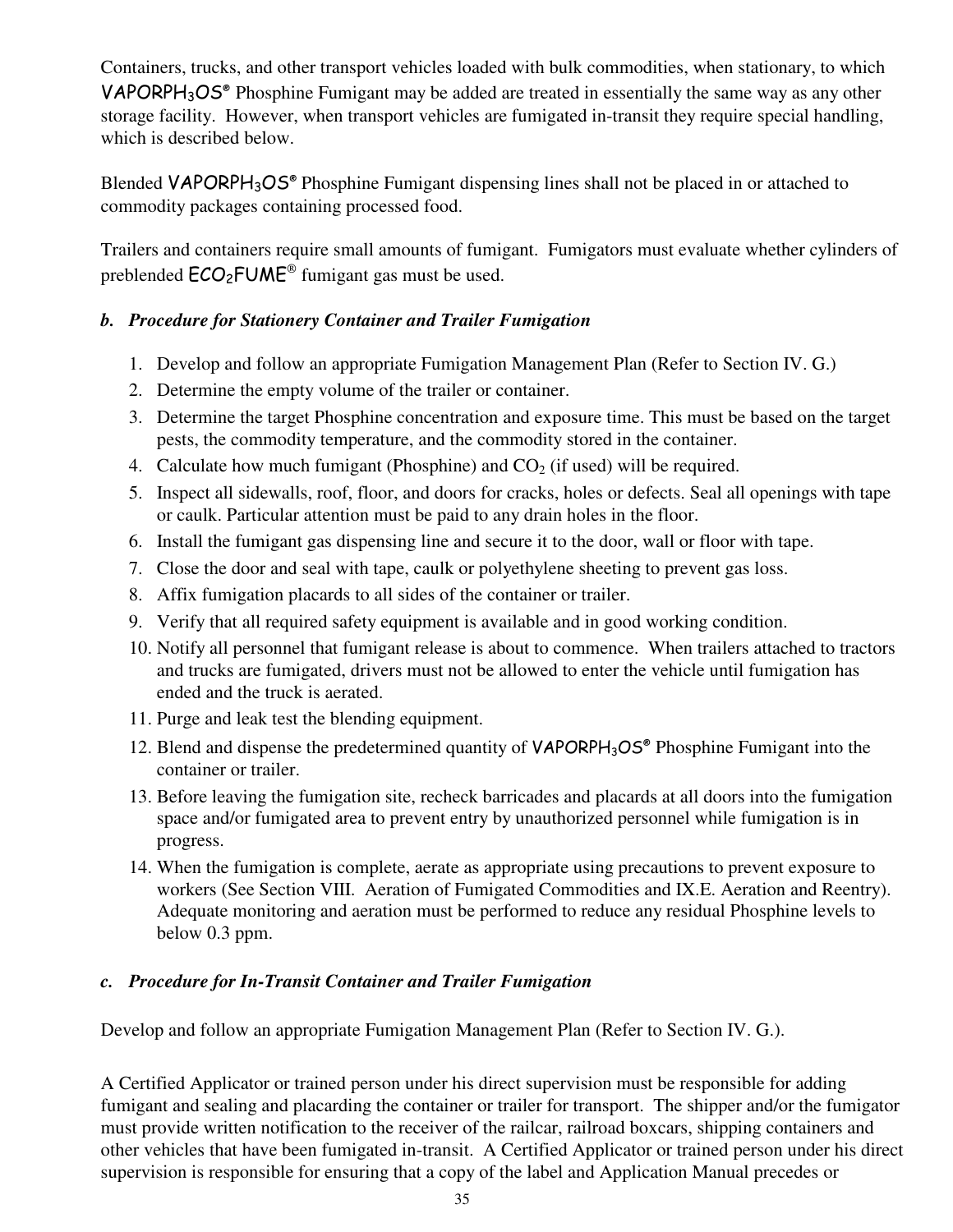accompanies all transportation containers or vehicles that are fumigated in-transit. If the application manual is sent with the transport vehicle it must be placed securely on the outside of the vehicle. Proper handling at their destination is the responsibility of the consignee. Upon receipt of the railcar, railroad boxcars, shipping containers and other vehicles fumigated in-transit, a Certified Applicator and/or persons with documented authorized training must supervise the aeration process and removal of the placards.

#### TRAINING REQUIREMENTS FOR RECEIPT OF VEHICLES OR SHIPPING CONTAINERS FUMIGATED IN-TRANSIT

The trained person(s) must be trained by a Certified Applicator following the EPA accepted product Application Manual.or by other training which is accepted by local or state authorities. The worker training must take place before the in-transit (fumigated) containers arrive and the training must include related instructional materials in addition to the Application Manual. When training has been completed and the employee demonstrates safety knowledge proficiency, the training date must be logged and maintained in the employee's safety training record for a minimum of three years. Refresher training must be done on an annual basis.

This training must cover the following items, each of which may be found in this manual.

1. How to aerate the vehicle and verify that it contains no more than 0.3 ppm phosphine

#### **OR**

- 2. How to transfer the commodity under fumigation to another storage area without prior aeration, to ensure that safety limits for workers and people in neighboring areas are not being exceeded during transfer and to placard the new storage area until aeration.
- 3. How to determine when respiratory protection must be worn (refer to PPE section V.E.).
- 4. How to protect workers and nearby persons from exposure to levels above the 8-hour time weighted average (TWA) of 0.3 ppm or the 15 minute TWA short-term exposure limit (STEL) of 1.0 ppm phosphine.
- 5. Proper removal of placards from the vehicle or shipping container

#### **7. Application To Ships (not for use on barges)**

#### *a. General*

- 1. Develop and follow an appropriate Fumigation Management Plan (Refer to Section IV. G.).
- 2. Important shipboard, in transit ship or ship hold fumigation is also governed by U.S. Coast Guard Regulation 46 CFR 147A. *Interim regulations for shipboard fumigation.* Refer to this regulation prior to fumigation. For further information contact:

Commandant U.S. Coast Guard Hazardous Materials Standards Division GMSO-3 Washington, DC 20593-0001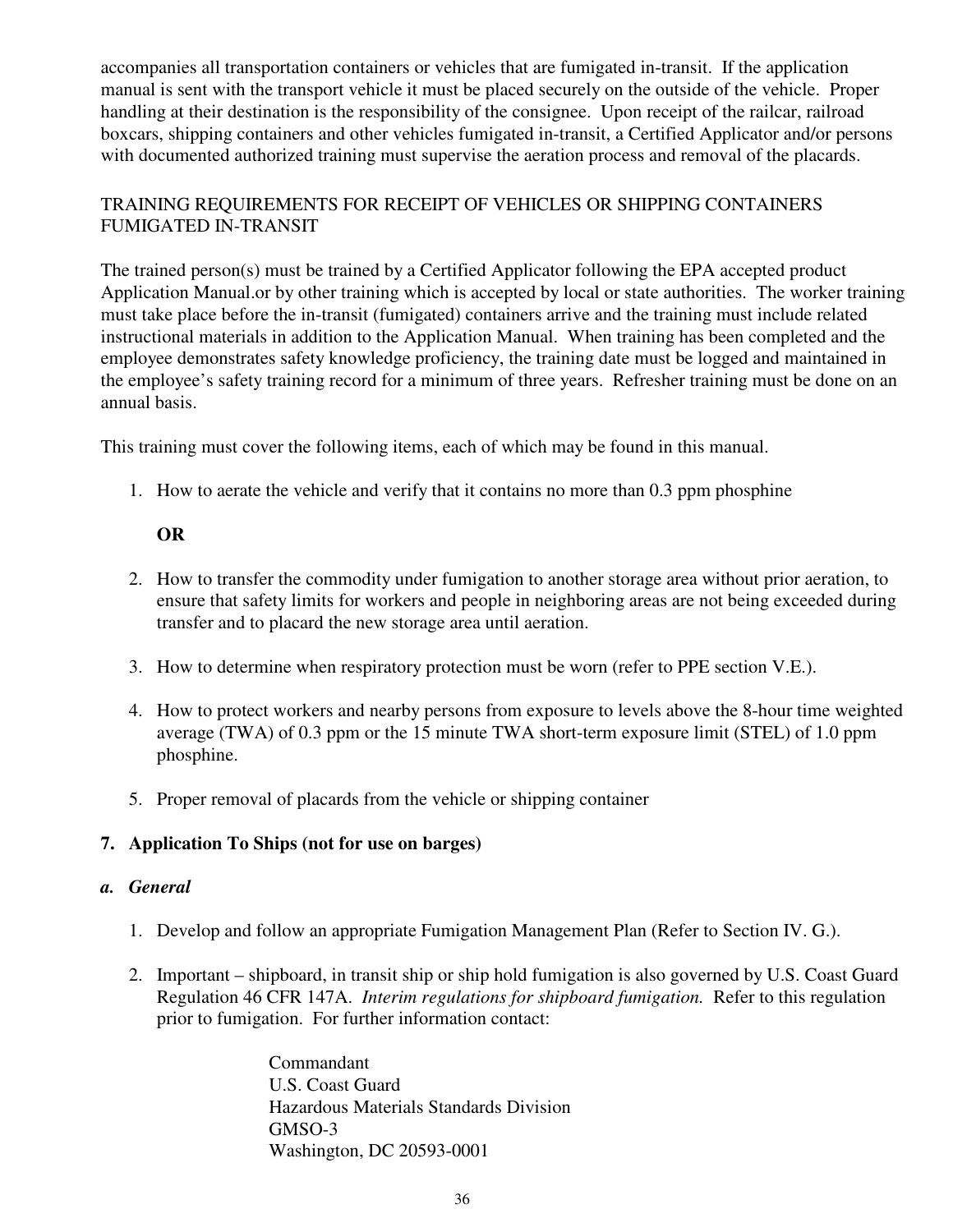3. In addition to the ship fumigation procedures outlined in the following paragraphs (b, c, d, and e), applicators must follow the general procedures for fumigating bulk commodities (see IV. H. 3. b), spaces (see IV. H. 4. b), or containers (see IV.H. 6. b), as appropriate. Special instructions are also provided below (paragraph d) for handling in-transit fumigation of containers and ships. Gas circulation assistance may be needed to ensure complete penetration with  $VAPORPH<sub>3</sub>OS<sup>®</sup>$ Phosphine Fumigant for bulk commodity fumigations. Suggestions are provided under "Additional Considerations" in Section IV.H.3. b, "Application to Bulk Commodities."

#### *b. Pre-Voyage Fumigation Procedures for In-Transit Fumigation*

- 1. Prior to fumigating a vessel for in-transit cargo fumigation, the master of the vessel, or his representative, and the fumigator must determine if the vessel is suitably designed and configured to allow for safe occupancy by the ship's crew throughout the duration of the fumigation. If it is determined that the design and configuration of the vessel does not allow for safe occupancy by the ship's crew throughout the duration of the fumigation, then the vessel will not be fumigated unless all crew members are removed from the vessel. The crew members must not be allowed to reoccupy the vessel until it has been properly aerated to below 0.3 ppm phosphine and a determination has been made by the master of the vessel and the fumigator that the vessel is safe for occupancy.
- 2. The person responsible for the fumigation must notify the master of the vessel or his representative of the requirements relating to personal protection equipment\*\* and detection equipment, and that a person qualified in the use of this equipment must accompany the vessel with cargo under fumigation. Emergency procedures, cargo ventilation, periodic monitoring and inspections, and first aid measures must be discussed with the master of the vessel or his representative.

\*\*Personal protection equipment means a NIOSH/MSHA approved air purifying full face gas-mask with a chin style mounted canister approved for phosphine, OR a NIOSH/MSHA approved supplied-air respirator with a full face piece for phosphine up to 15 ppm. Although respiratory protection is not required for  $CO<sub>2</sub>$  exposure up to 5000 ppm, a canister respirator will not provide protection from  $CO<sub>2</sub>$  at any concentration. A self-contained breathing apparatus (SCBA) must be worn and operated in a positive pressure mode when phosphine levels are above 15 ppm or at unknown concentrations (refer to PPE section V.E.).

- 3. Seal all openings to the cargo hold or tank and lock or otherwise secure all openings, manways, etc., that might be used to enter the hold. The overspace pressure relief system of each tank aboard tankers must be sealed by closing the appropriate valves and sealing the openings into the overspace with gas-tight materials.
- 4. Placard all entrances to the treated spaces with fumigation warning signs.
- 5. If the fumigation is not completed and the vessel aerated before the manned vessel leaves port, the person in charge of the vessel shall ensure that at least two units of personal protection equipment and one gas or vapor detection device, and a person qualified in their operation be on board the vessel during the voyage. **The** VAPORPH3OS®  **Phosphine Fumigant cylinders and the CO2 source (if used) must be disconnected and removed from the vessel before it leaves port.**
- 6. During the fumigation or until a manned vessel leaves port or the cargo is aerated, the person in charge of the fumigation shall ensure that a qualified person using gas or vapor detection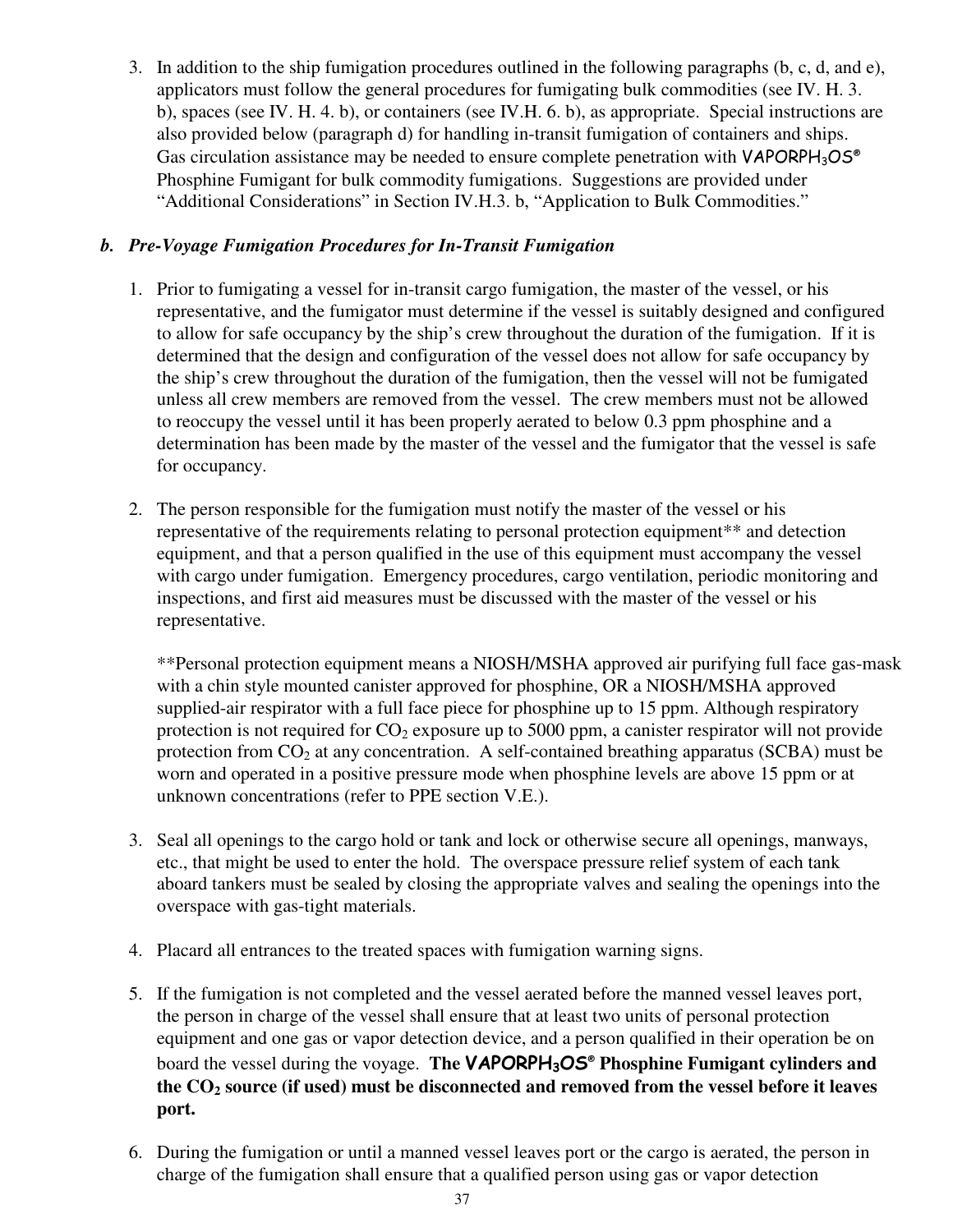equipment tests spaces adjacent to spaces containing fumigated cargo and all regularly occupied spaces for fumigant leakage. If leakage of the fumigant is detected, the person in charge of the fumigation shall take action to correct the leakage or shall inform the master of the vessel, or his representative, of the leakage so that corrective action can be taken.

7. The person in charge of the fumigation shall review with the master, or his representative, the precautions and procedures to be followed during the voyage.

#### *c. Application Procedures for Bulk Dry Cargo Vessels and Tankers*

Immediately after application of the fumigant, close and secure all hatch covers, tank tops, butterworth valves, manways, etc.

- 1. If the fumigation is not completed and the vessel aerated before the manned vessel leaves port, the person in charge of the vessel shall ensure that at least two units of personal protection equipment and one gas or vapor detection device, and a person qualified in their operation be on board the vessel during the voyage. **The** VAPORPH3OS® **Phosphine Fumigant cylinders and the CO2 source (if used) must be disconnected and removed from the vessel before it leaves port.**
- 2. During the fumigation or until a manned vessel leaves port or the cargo is aerated, the person in charge of the fumigation shall ensure that a qualified person using gas or vapor detection equipment tests spaces adjacent to spaces containing fumigated cargo and all regularly occupied spaces for fumigant leakage. If leakage of the fumigant is detected, the person in charge of the fumigation shall take action to correct the leakage or shall inform the master of the vessel, or his representative, of the leakage so that corrective action can be taken.

#### *d. In-transit Fumigation of Containers Aboard Ships*

In-transit fumigation of transport units on ships is also governed by the U.S. Department of Transportation (DOT). RSPA 49 CFR 176.76 (h) transport vehicles, freight containers, and portable tanks containing hazardous materials and International Maritime Dangerous Goods Code P9025-1 Amdt. 30-00.

- 1. If the fumigation is not completed and the vessel aerated before the manned vessel leaves port, the person in charge of the vessel shall ensure that at least two units of personal protection equipment and one gas or vapor detection device, and a person qualified in their operation be on board the vessel during the voyage. **The** VAPORPH3OS® **Phosphine Fumigant cylinders and the CO2 source (if used) must be disconnected and removed from the vessel before it leaves port.**
- 2. During the fumigation or until a manned vessel leaves port or the cargo is aerated, the person in charge of the fumigation shall ensure that a qualified person using gas or vapor detection equipment tests spaces adjacent to spaces containing fumigated cargo and all regularly occupied spaces for fumigant leakage. If leakage of the fumigant is detected, the person in charge of the fumigation shall take action to correct the leakage or shall inform the master of the vessel, or his representative, of the leakage so that corrective action can be taken.

#### *e. Precautions and Procedures During Voyage*

1. Using appropriate gas detection equipment, monitor spaces adjacent to areas containing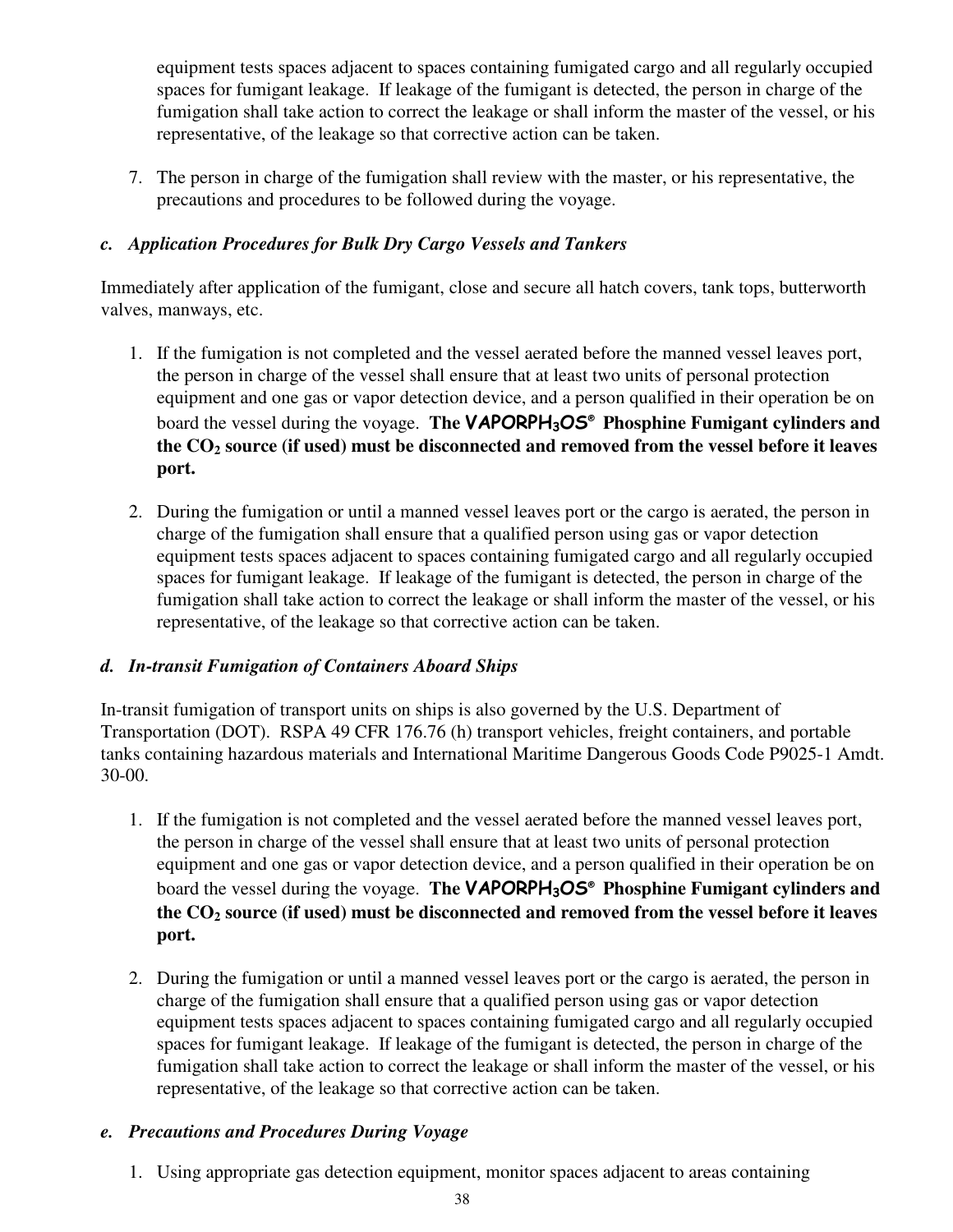fumigated cargo and all regularly occupied areas for fumigant leakage. If leakage is detected, the area must be evacuated of all personnel, ventilated, and action taken to correct the leakage before allowing the area to be occupied.

2. Do not enter fumigated areas except in an emergency. If necessary to enter a fumigated area, appropriate personal protection equipment must be used. Never enter fumigated areas alone. At least one other person, who is also wearing personal protection equipment, must be available to assist in case of an emergency.

#### *f. Precautions and Procedures During Discharge*

If necessary to enter holds prior to discharge, test spaces directly above the cargo surface for fumigant concentration using appropriate gas detection and personal safety equipment. Do not allow entry to fumigated areas without personal safety equipment, unless phosphine concentrations are less than 0.3 ppm, as indicated by a suitable detector.

# **V. PERSONAL PROTECTIVE EQUIPMENT (PPE)**

## **A. GLOVES**

Wear leather work gloves or leather faced cotton gloves when connecting to or disconnecting VAPORPH<sub>3</sub>OS<sup>®</sup> Phosphine Fumigant cylinders from the blending equipment.

## **B. SAFETY GLASSES**

When working with pressurized equipment, safety glasses must be worn.

## **C. SAFETY SHOES**

It is recommended that steel-toed safety shoes be worn by anyone handling compressed gas cylinders.

## **D. HAND TRUCKS**

Hand trucks are the recommended means of moving individual VAPORPH<sub>3</sub>OS® Phosphine Fumigant cylinders about the fumigation site. The hand truck must be designed specifically for compressed gas cylinders and equipped with a suitable chain or strap to ensure the cylinder remains in place. Never move a VAPORPH<sub>3</sub>OS<sup>®</sup> Phosphine Fumigant cylinder without valve cap and cylinder cap in place.

## **E. RESPIRATORS**

1. When Respiratory Protection Must Be Worn

NIOSH/MSHA approved respiratory protection must be worn when concentrations are unknown.

- 2. Permissible Gas Concentration Ranges For Respiratory Protection Devices
- A NIOSH/MSHA approved, full-face gas mask Phosphine canister combination may be used at levels up to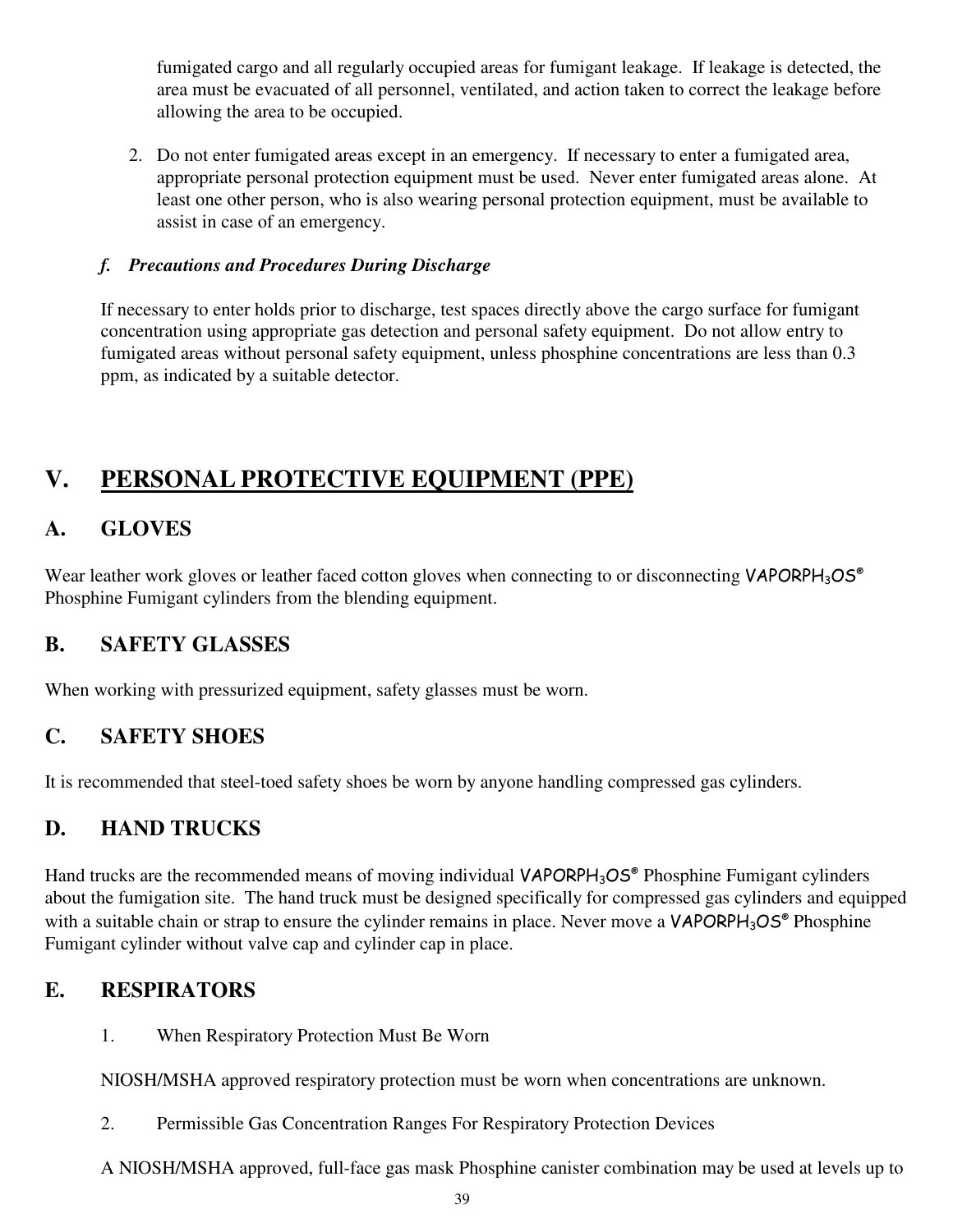15 ppm. Respiratory protection (SCBA) must be worn if the concentration of phosphine is unknown or known to exceed the STELs for phosphine (1 ppm for 15 minutes) and/or carbon dioxide (30,000 ppm for 15 minutes).

Full face canister respirators shall not be used in phosphine concentrations above 15 ppm Phosphine because of the presence of carbon dioxide. Although respiratory protection is not required for  $CO<sub>2</sub>$ exposure up to 5,000 ppm, a canister respirator will not provide protection for  $CO<sub>2</sub>$  at any concentration.

3. Requirements For Availability of Respiratory Protection

Respiratory protection must be available at the site of application in case it is needed when applying VAPORPH3OS® Phosphine Fumigant. An adequate number of self-contained breathing apparatus (SCBA) with full facepiece and operated in pressure-demand mode must be available at the site of application. Other types of respiratory protective equipment may be used as appropriate. See the following Table.

#### **NIOSH –RECOMMENDED RESPIRATORY PROTECTION FOR WORKERS EXPOSED TO PHOSPHINE GAS:**

#### **CONDITION MINIMUM RESPIRATORY PROTECTION**

(Phosphine gas, ppm)

| $0.3 - 3$        | Supplied-air respirator                                                                                                                                                                                                |
|------------------|------------------------------------------------------------------------------------------------------------------------------------------------------------------------------------------------------------------------|
| 7.5 or less      | Supplied-air respirator operated in a continuous-flow mode                                                                                                                                                             |
| 15 or less       | Self-contained breathing apparatus with full facepiece or supplied-air respirator with a<br>full facepiece, or air-purifying full-facepiece respirator (gas mask) with a chin-style<br>front- or back-mounted canister |
| 50 or less       | Supplied-air respirator equipped with a full facepiece and operated in pressure-demand<br>mode or SCBA with a full facepiece and operated in a pressure-demand mode                                                    |
| More than 50 ppm | Do not enter until the phosphine level is 50 ppm or less                                                                                                                                                               |

## **F. NOTIFICATION REQUIREMENTS**

1. Authorities and on-site workers:

On an annual basis, prior to a fumigation, or more frequently if required by the Fumigation Management Plan, provide and review with local emergency planning committee officials (as defined by Emergency Planning and Community Right-to-Know Act (EPCRA) section 301(c), the MSDS, Applicator's Manual, and other relevant safety information, if available, for use in the event of an emergency.

2. Incidents involving these products:

Registrants must be informed of any incident involving the use of this product. Please call Dan Liebowitz at Cytec Industries Inc. (1-973-357-3460) so the registrant can report all incidents as per requirements of OSHA CFR 29.

# **VI. PLACARDING OF FUMIGATED AREAS**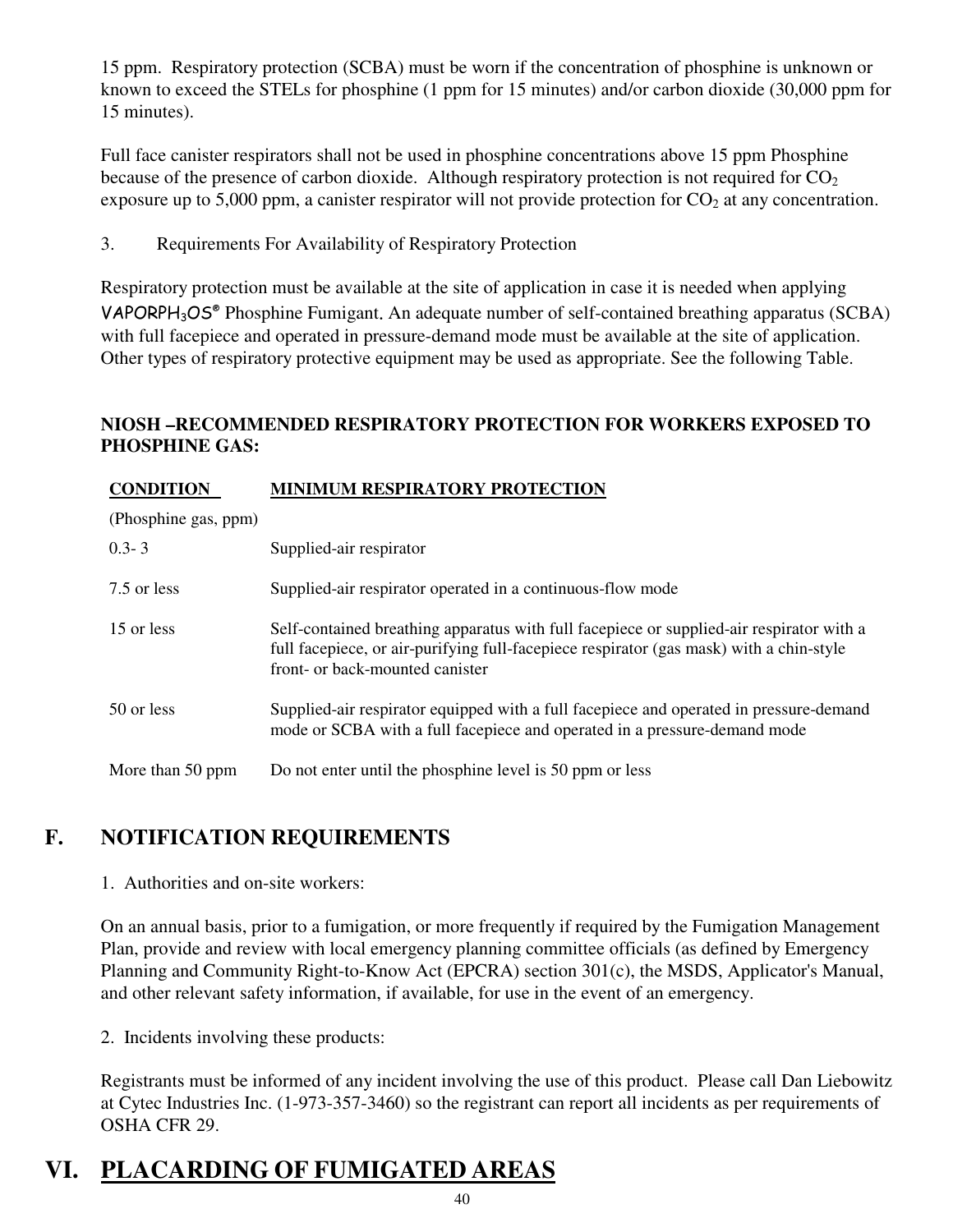The applicator must placard or post all entrances to the fumigated area or transport containers fumigated in-transit with signs in English and Spanish bearing:

- 1. The signal word **"DANGER/PELIGRO"** and the **SKULL** and **CROSSBONES** symbol in red.
- 2. The statement, "Area and/or commodity under fumigation, DO NOT ENTER/NO ENTRE".
- 3. The statement "This sign may only be removed after the commodity is completely aerated (contains 0.3 ppm or less Phosphine gas and 5,000 ppm or less carbon dioxide). If incompletely aerated commodity is transferred to a new site, the new site must also be placarded and workers and nearby personnel must not be exposed to more than 0.3 ppm Phosphine or 5,000 ppm carbon dioxide."
- 4. The date and time fumigation began and expected completion date.
- 5. Trade name and EPA Registration number of fumigant used.
- 6. Name, address, and telephone number of the applicator.
- 7. All entrances to a fumigated area must be placarded. Placards must be placed in advance of the fumigation in order to keep unauthorized persons away. Do not remove a placard until the treated commodity is aerated down to 0.3 ppm or less of Phosphine and 5,000 ppm or less of carbon dioxide (if used). To determine whether aeration is complete, each fumigated site or vehicle must be monitored and shown to contain 0.3 ppm or less Phosphine gas and 5,000 ppm or less of carbon dioxide (if used) in the air space around and, when feasible, in the mass of the commodity. For railcar hopper cars, placarding must be placed securely on both sides of the car near the ladders and next to or on the top hatch into which the fumigant is added.
- 8. A Certified Applicator or person under his direct supervision must put placards in place after determining how many are required at the container or fumigation site and where they must be placed. An exception is when a trained worker receives raw agricultural commodities under in-transit fumigation and the commodity is transferred to another container before the contents are aerated. In this case, placarding is the responsibility of the trained worker.
- 9. Placards can only be removed by workers under the direct supervision of a certified applicator when the structure/container/vehicle is no longer under fumigation and aeration is complete. It is recommended that the person responsible for removing the placards be familiar with the physical, chemical and toxicological properties of Phosphine and carbon dioxide. They must also be knowledgeable in how to take gas readings, exposure limits, symptoms, and first aid treatment for Phosphine and carbon dioxide poisoning.

# **VII. GAS DETECTION EQUIPMENT**

At all times there must be more than one each of Phosphine and  $CO<sub>2</sub>$  (if used) detection equipment capable of measuring at least  $< 0.3$  ppm for Phosphine and  $< 5,000$  ppm for  $CO<sub>2</sub>$  present at the stationary and in-transit fumigation and aeration sites. They must be periodically checked for accuracy. There are a number of devices on the market for the measurement of Phosphine gas as well as carbon dioxide levels for industrial hygiene purposes. Glass detection tubes used in conjunction with the appropriate hand-operated air sampling pumps are a widely used method. These devices are portable, simple to use, do not require extensive training and are relatively rapid, inexpensive and accurate. Electronic devices are also available for both low level and high Phosphine and carbon dioxide gas readings. The newer low-level electronic units as well as the low-level detector tubes can detect 0.01 ppm of Phosphine and are suitable for industrial hygiene monitoring. Such devices must be used in full compliance with manufacturers' recommendations.

# **VIII. AERATION OF FUMIGATED COMMODITIES**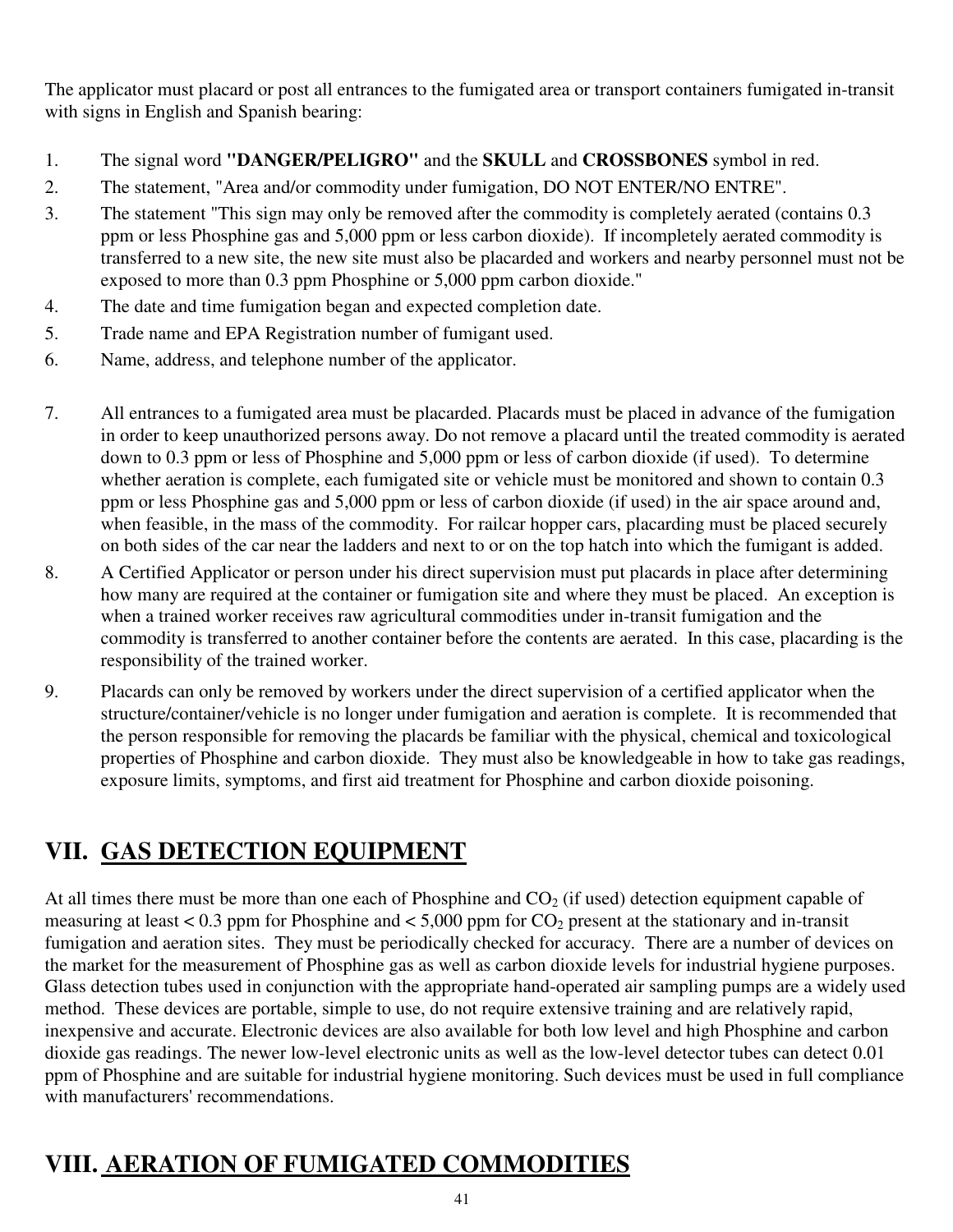## **A. FOODS AND FEEDS**

Tolerances for Phosphine residues have been established at 0.1 ppm for animal feeds, grains, nuts, and dates; 0.01 ppm for processed foods, dry legumes, fresh fruits and vegetables. To guarantee compliance with these tolerances, it is necessary to aerate these commodities for a minimum of 48 hours prior to offering them to the end-consumer.

A shorter holding period may be permitted if the airborne phosphine concentration is found to be less than 0.3 ppm. Commodities may be analyzed before release to consumers to ensure that phosphine levels do not exceed tolerances.

## **B. NON-FOOD COMMODITIES**

Aerate all non-food commodities to less than 0.3 ppm of Phosphine. Continue to monitor densely packed commodities carefully.

## **C. TOBACCO**

Tobacco must be aerated to less than 0.3 ppm. When plastic liners are used, longer aeration periods will probably be required to aerate the commodity down to less than 0.3 ppm. A minimum aeration period of 48 hours is required.

## **IX. APPLICATOR AND WORKER EXPOSURE**

### **A. PHOSPHINE EXPOSURE LIMITS**

Exposure to Phosphine must not exceed the 8-hour TWA of 0.3 ppm for applicators and workers during application. All persons in the treated site and in adjacent indoor areas are covered by this exposure standard. Such exposures might occur because of leakage into enclosed areas from fumigation sites or during transfer of unaerated commodity. The short-term exposure limit (STEL) is 1.0 ppm Phosphine for 15 minutes.

### **B. CARBON DIOXIDE EXPOSURE LIMITS (IF USED)**

Exposure to carbon dioxide must not exceed the 8-hour TWA of 5,000 ppm or the STEL of 30,000 ppm for applicators and workers during application. Exposure to carbon dioxide must not exceed the TLV of 5,000 ppm for any persons not associated with the application during the fumigation. All persons in the treated site and in adjacent indoor areas are covered by this exposure standard. After application is completed worker or applicator exposure must not exceed 5,000 ppm maximum concentration. Such exposures might occur because of leakage into enclosed areas from fumigation sites during transfer of unaerated commodity. An SCBA is required for any carbon dioxide concentrations exceeding the TLV or TWA.

## **C. APPLICATION OF FUMIGANT**

Because the release of VAPORPH<sub>3</sub>OS<sup>®</sup> Phosphine Fumigant is not dependent on environmental conditions such as temperature and humidity, Phosphine release is instantaneous. This instantaneous release can expose the fumigator to immediate high levels of Phosphine. If the fumigator's exposure exceeds the 8- hour TWA of 0.3 ppm of Phosphine and the TLV of 5,000 ppm (0.5% by volume) of carbon dioxide (if used), approved respiratory protection such as an SCBA must be worn. Gas concentration measurements for safety purposes must be made using suitable low-level detection equipment (refer to PPE section V.E.). See the "Industrial Hygiene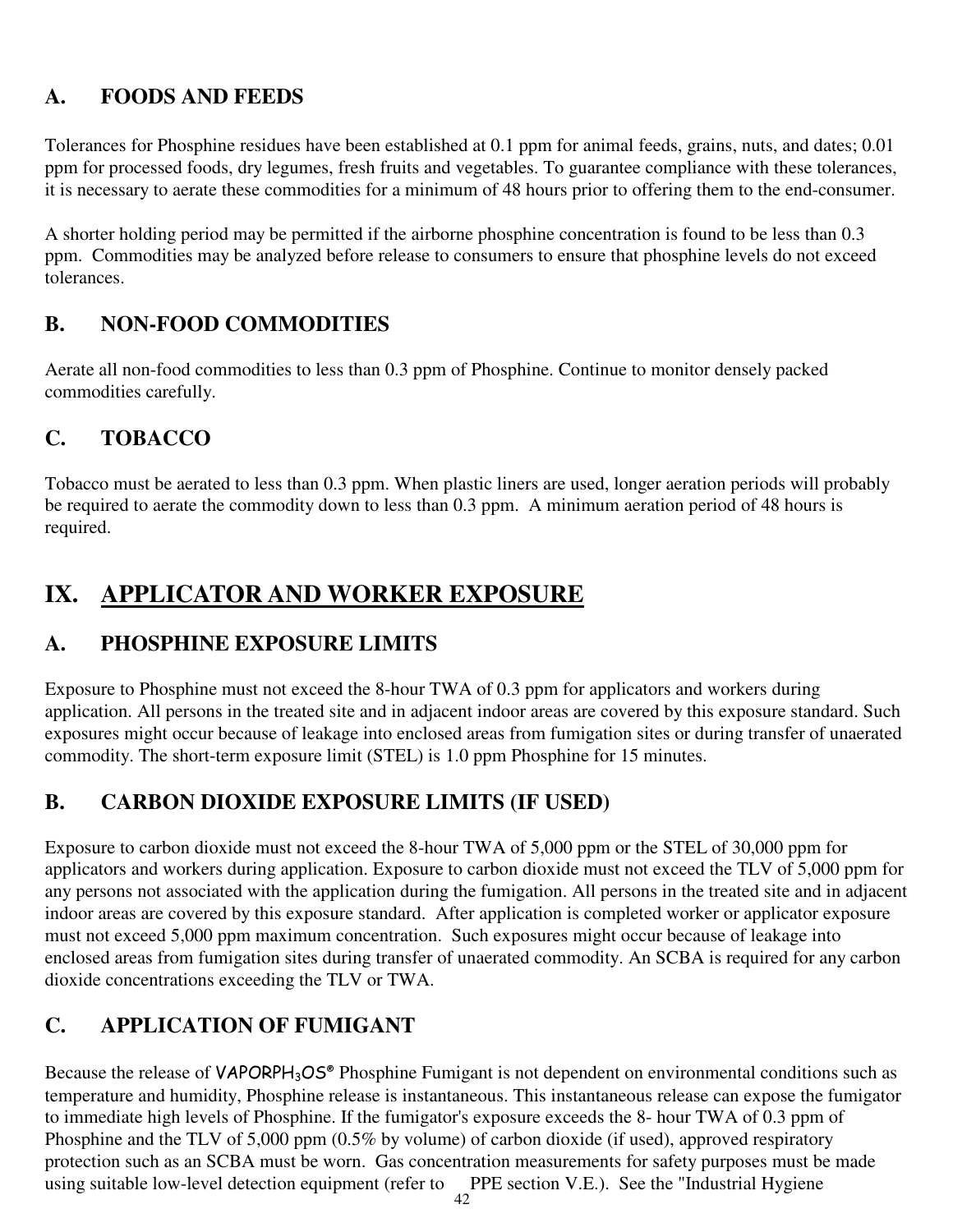Monitoring" section below. The STEL for Phosphine is 1.0 ppm for 15 minutes. The STEL for carbon dioxide is 30,000 ppm.

## **D. LEAKAGE FROM FUMIGATED SITES**

Phosphine and carbon dioxide are highly mobile and given enough time may penetrate seemingly gas tight materials such as concrete and cinder block. Therefore, adjacent, enclosed areas likely to be occupied must be monitored to ensure that significant leakage has not occurred. Sealing of the fumigated area and/or the occupied areas must be done to reduce exposure.

## **E. AERATION AND REENTRY**

If the area is to be entered after fumigation, it must be aerated until the level of Phosphine gas is 0.3 ppm or below and the level of carbon dioxide (if used) is 5,000 ppm (or 0.5% by volume) or below. The area or site must be monitored to ensure that liberation of gas from the treated commodity does not result in the development of unacceptable levels of Phosphine and carbon dioxide. Do not allow reentry into treated areas by any person before this time unless protected by an approved respirator (refer to PPE section V.E.).

## **F. HANDLING UNAERATED COMMODITIES**

Transfer of a treated commodity prior to complete aeration (including in-transit) is permissible. In the process, workers, people and animals in neighboring areas must not be exposed to Phosphine and/or carbon dioxide in excess of the permitted exposure limits. Transfer of incompletely aerated commodity via bulk handling equipment such as augers, drag conveyors and conveyor belts to a new site is permissible; however, the new storage must be placarded if it contains more than 0.3 ppm Phosphine or, when blending with  $CO<sub>2</sub>$ , 5,000 ppm of carbon dioxide. Workers who handle incompletely aerated commodity must be informed and appropriate measures must be taken (i.e., ventilation or respiratory protection (refer to PPE section V.E.)) to prevent exposures from exceeding the exposure limits for Phosphine and carbon dioxide. The transfer of unaerated containers or truck trailers over public roads is prohibited.

## **G. INDUSTRIAL HYGIENE MONITORING**

At each site and operation, monitor Phosphine and carbon dioxide (if used) concentrations in all indoor and neighboring areas to which fumigators, other workers, and bystanders have had access during fumigation and aeration. Perform such monitoring in workers' breathing zones. This monitoring is performed to determine when and where respiratory protection is required (refer to PPE section V.E.). After gas concentrations have been adequately characterized for various locations, spot-check those areas to determine whether conditions have significantly changed or if an unexpected garlic-like odor is present. Record all monitoring data in an operation log or manual.

## **H. ENGINEERING CONTROLS AND WORK PRACTICES**

If initial monitoring shows that workers are exposed to concentrations in excess of the permitted exposure limits, then engineering controls (such as forced air ventilation) and/or appropriate work practices must be used (such as using personal exposure monitors) where possible to reduce exposure to below permitted limits. In any case, PPE must be worn if Phosphine and/or carbon dioxide(if used) exposure limits are exceeded.

# **X. SAFE HANDLING OF COMPRESSED GASES IN CONTAINERS**

The following are excerpts from the Compressed Gas Association (CGA) Pamphlet P-1 "Safe Handling of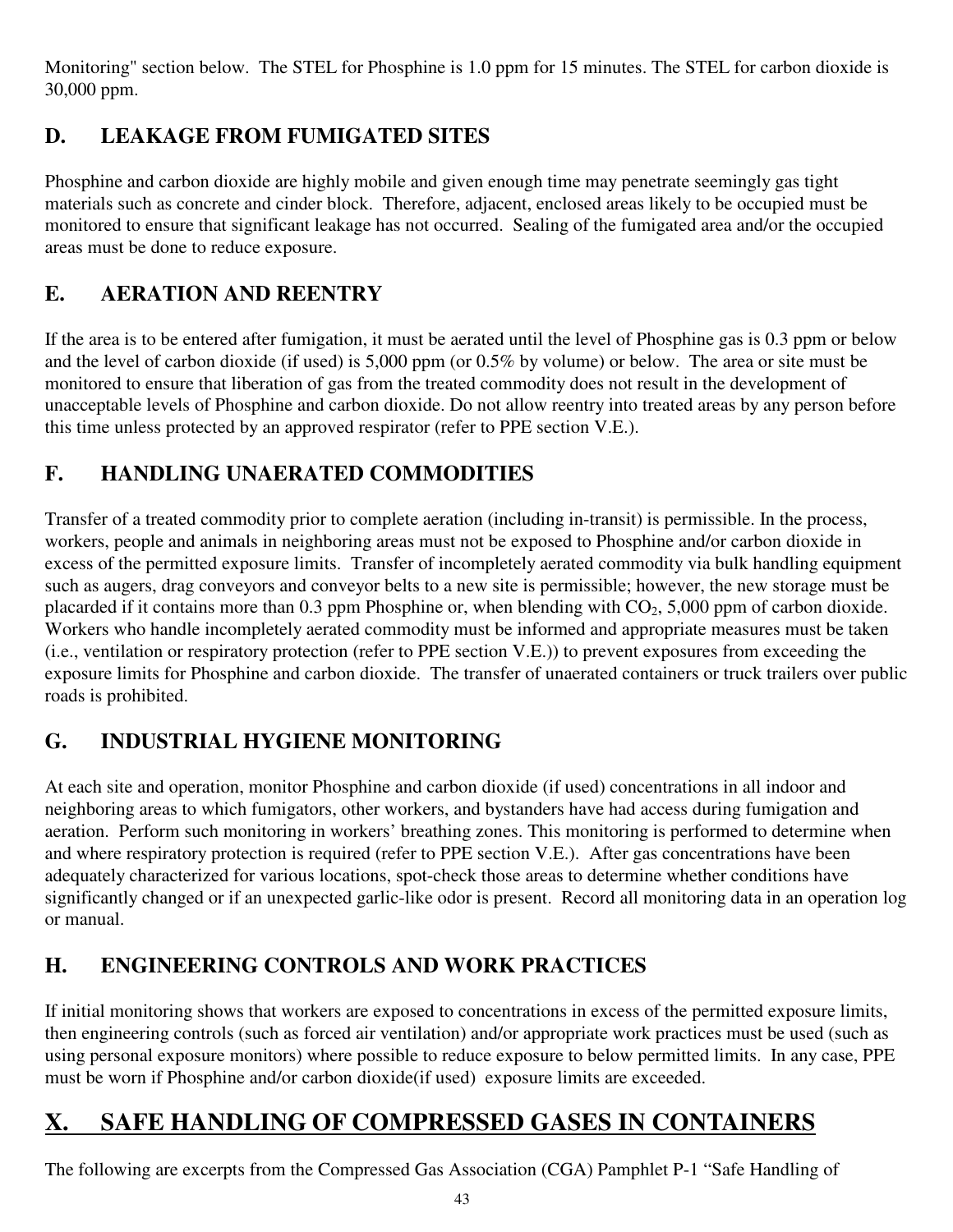Compressed Gases in Containers". These are provided to assist the user with the more important aspects of cylinder handling. The user must read all of the following information contained in the pamphlet.

- 1. The user is responsible for the safe use of the container and its contents and for returning the container to the gas manufacturer or distributor in the same safe condition as it was received.
- 2. The user shall not modify, tamper with, obstruct, remove or repair any part of the cylinder or the container valve or the valve protection device. Maintenance of the container shall be performed only by trained personnel under the direction of the container owner or an authorized representative.
- 3. The prescribed stamped marking on the container shall be made and kept in a legible condition. The user shall not add, remove or alter any of these markings.
- 4. The labels applied by the gas manufacturer to identify the container contents shall not be defaced or removed by the user.
- 5. Compressed gas containers shall not be exposed to temperature extremes. High temperatures may result in excessive cylinder pressure. Never apply a flame or heat directly to any part of a compressed gas container or allow it to come in contact with an electrically energized system. High temperatures may also damage the physical integrity of the container. If ice or snow accumulates on a container, thaw at room temperature, or with water at a temperature not exceeding  $125^{\circ}F(51.7^{\circ}C)$ .
- 6. Leaking or defective containers shall not be offered for shipment. Consult the gas supplier for advice under these circumstances.
- 7. Any damage that might impair the safety of the container shall be called to the attention of the gas supplier before returning the container.
- 8. Where valve outlet caps and/or plugs are provided by the gas supplier, the user shall keep the device on the valve outlet at all times, except when containers are secured and connected to dispensing equipment. Gastight valve outlet caps and plugs serve the purpose of containing any residual product and in accordance with the provisions of 49 CFR 173.40 and CSA B340, are mandatory for poison gas containers. The gastight valve outlet cap or plug must be checked and tightened securely before return shipment to the gas supplier.
- 9. The cylinder valve shall be kept closed at all times (charged or empty) except when the cylinder is in use. Do not use tools such as wrenches and hammers in attempting to open or close valves.
- 10. Users of compressed gas containers shall ensure that they are not rolled in the horizontal position or dragged. A suitable hand truck, forklift truck, cylinder pallet system or similar material-handling device should be used with the container properly secured to the device. Never lift containers by using the container cap or magnets.
- 11. Caution should be used when handling cylinders to guard against dropping or permitting them to violently strike against each other and other surfaces.
- 12. The transfer of compressed gases from one cylinder to another should only be performed by the gas supplier or by personnel who are trained and qualified with the proper transfill equipment and written operating procedures, and who are familiar with the precautions necessary to avoid the hazards of the product being transfilled and with the procedures necessary to comply with all government standards and regulations. Detailed written operating instructions including equipment inspections and maintenance procedures should be provided by the supplier of the transfill equipment and rigorously followed.
- 13. Cylinder valve connections that do not fit shall not be forced.
- 14. Gas tight connections including piping, regulators and other apparatus shall be kept gas tight to prevent leakage. This can be confirmed by the use of a compatible leak test solution or an appropriate leak detection instrument. DO NOT tighten connections or leaking fittings or attempt other repairs while the system is under pressure.
- 15. Prior to disconnecting a cylinder from dispensing equipment, the cylinder valve shall be closed and the dispensing equipment relieved of pressure.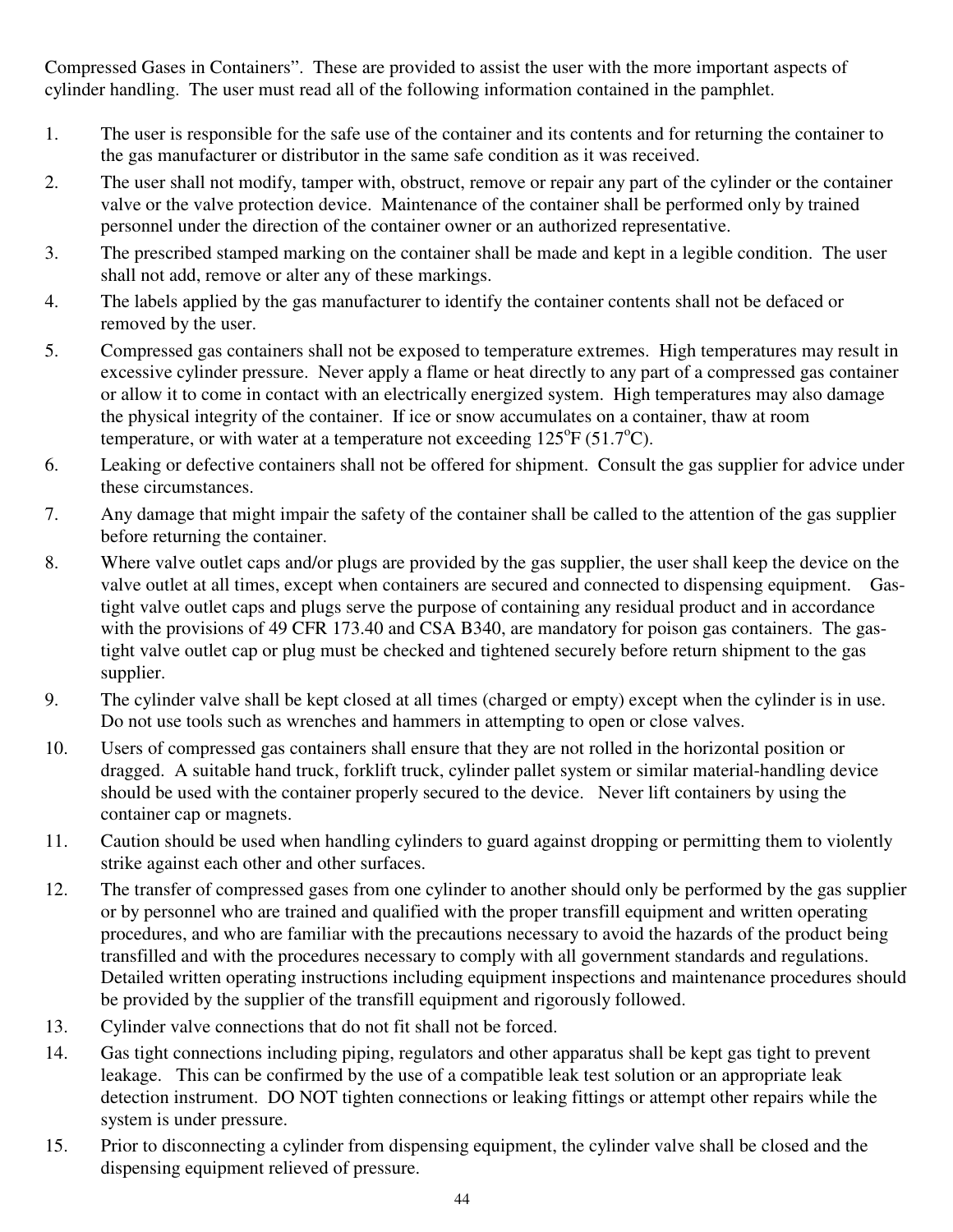- 16. The transportation of compressed gas cylinders in unsuitable vehicles or in closed-bodied vehicles can present serious safety hazards and should be discouraged. Refer to CGA PS-7, CGA Position Statement on the Safe Transportation of Cylinders in Vehicles, for additional guidance. Shipping compartments should be adequately ventilated.
- 17. An emergency response plan shall be in place wherever compressed gas containers and products are used, handled, stored, or disposed of, according to 29 CFR 1910.120. Only trained personnel shall respond to an emergency situation involving a compressed gas container or product. Personnel shall be promptly evacuated from the immediate area in danger and kept up wind at sufficient distance to avoid any inhalation or contact with potentially hazardous products until safe reentry can be ensured.
- 18. Before using a gas, read the label and material safety data sheet for information about the material. Exposure to toxic gases shall be kept as low as possible but in no case should concentrations exceed the exposure levels established by the Occupational Safety and Health Administration.

# **XI. STORAGE OF CYLINDERS**

## **A. GENERAL**

The first consideration when planning a storage area for VAPORPH<sub>3</sub>OS<sup>®</sup> Phosphine Fumigant cylinders is the safety needs of the local authorities. It is important that emergency response professionals are aware of all hazardous materials stored in their jurisdiction. They must be provided with an MSDS and detailed information on the quantities of product stored and the nature and location of the storage area.

## **B. EMERGENCY RESPONSE PLAN**

A clearly defined emergency response plan must be developed for the site. This plan must define procedures and outline responsibilities in addressing emergency situations involving **VAPORPH<sub>3</sub>OS<sup>®</sup> Phosphine Fumigant.** All site personnel must be trained in the plan and it must be practiced periodically.

Proper handling procedures as outlined in this manual must be followed. Storing cylinders with the valve discharge cap securely in place will minimize the potential for leaks. Outside storage of cylinders in a secure, wellventilated, and preferably covered area is recommended. See Part D. of this section for further information.

## **C. INDOOR STORAGE**

The storage of poison gases in occupied spaces is prohibited. However, indoor storage in a separate building with no other occupancy is suitable. Add security (locks) for the building. It is recommended that the building be made of non-combustible construction (1 hour fire rating), adequately ventilated and equipped with a continuous Phosphine monitoring and alarm system that is activated at the TLV of 0.3 ppm. Operating personnel must not enter a building, when the alarm is activated, without wearing a SCBA with full facepiece and operated in pressure-demand mode. Alternatively, an approved low range phosphine monitor can be used to ensure that phosphine levels are below the TLV of 0.3 ppm before entry into the storage. In some jurisdictions, the indoor storage of toxic gases is prohibited.

## **D. OUTDOOR STORAGE**

It is recommended that both full and used VAPORPH<sub>3</sub>OS<sup>®</sup> Phosphine Fumigant cylinders be stored outdoors in a dedicated and properly designed and labeled storage area. The following are recommended for outdoor storage: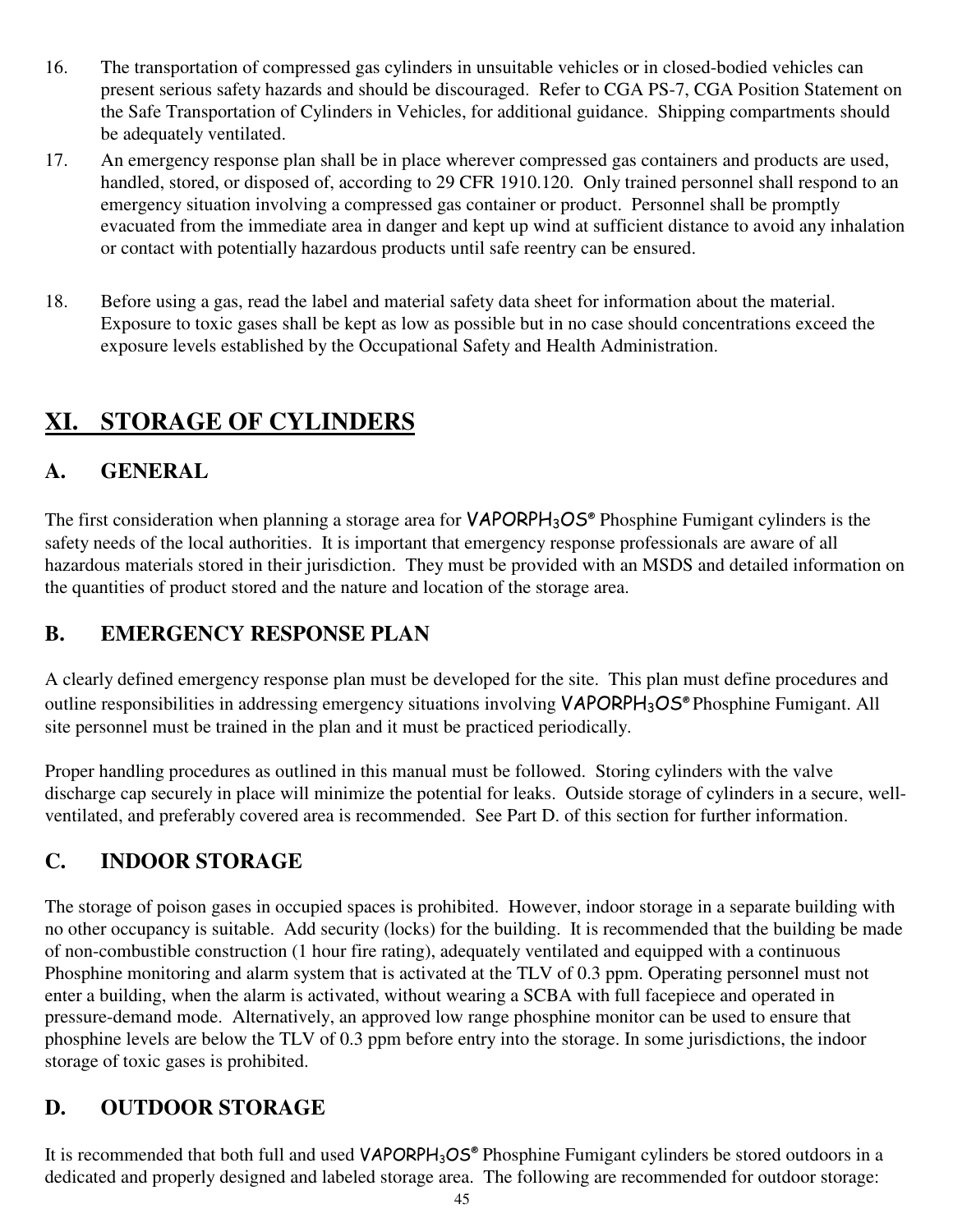- 1. A firm and level surface, preferably reinforced concrete, well drained.
- 2. Chain link fence topped with three strands of barbed wire, with gate and lock.
- 3. Covered, if snow accumulation is likely to cause handling problems. Non-combustible construction.
- 4. Shaded, if high temperatures are expected. Non-combustible construction.
- 5. Protected from vehicle traffic.
- 6. A means of securing all cylinders.
- 7. Away from building ventilation intakes.
- 8. Equipped with a windsock to indicate wind direction.

## **E. TEMPERATURE LIMITATIONS**

VAPORPH<sub>3</sub>OS<sup>®</sup> Phosphine Fumigant cylinders must not be stored where the temperature will exceed 125 °F (51.7  $^{\circ}$ C). Low temperatures will not affect **VAPORPH**<sub>3</sub>OS<sup>®</sup> Phosphine Fumigant.

## **F. SECURING CYLINDERS**

Cylinders must be stored in an upright position and protected from falling. Protection against falls can include the use of cylinder pallets with straps, walls and securing chains, or pens constructed from steel handrail or like construction.

## **G. LABELLING OF STORAGE**

The labeling of the VAPORPH<sub>3</sub>OS® Phosphine Fumigant cylinder storage area must take into account the needs of a variety of organizations. These must include, but not be limited to corporate policy, insurance carrier, Occupational Safety and Health Administration (OSHA), Right to Know and local emergency response professionals. As a minimum, it is suggested that the storage be clearly marked with the following signs:

- 1. Danger, Poison (with skull and crossed bones) placard
- 2. Flammable placard
- 3. Authorized Personnel Only
- 4. NFPA Hazard Identification Symbols

The National Fire Protection Association (NFPA) developed NFPA Hazard Identification Symbols. This standardized symbol system is designed to provide, at a glance, information regarding the health, fire, and reactivity hazards associated with hazardous materials. The following are the hazard categories and degree of hazard for VAPORPH<sub>3</sub>OS<sup>®</sup> Phosphine Fumigant:

| Category     | <b>Degree of Hazard</b> |
|--------------|-------------------------|
| Health       |                         |
| Flammability |                         |
| Reactivity   |                         |

Materials to properly label the storage area in compliance with NFPA standards can be purchased through most safety supply companies.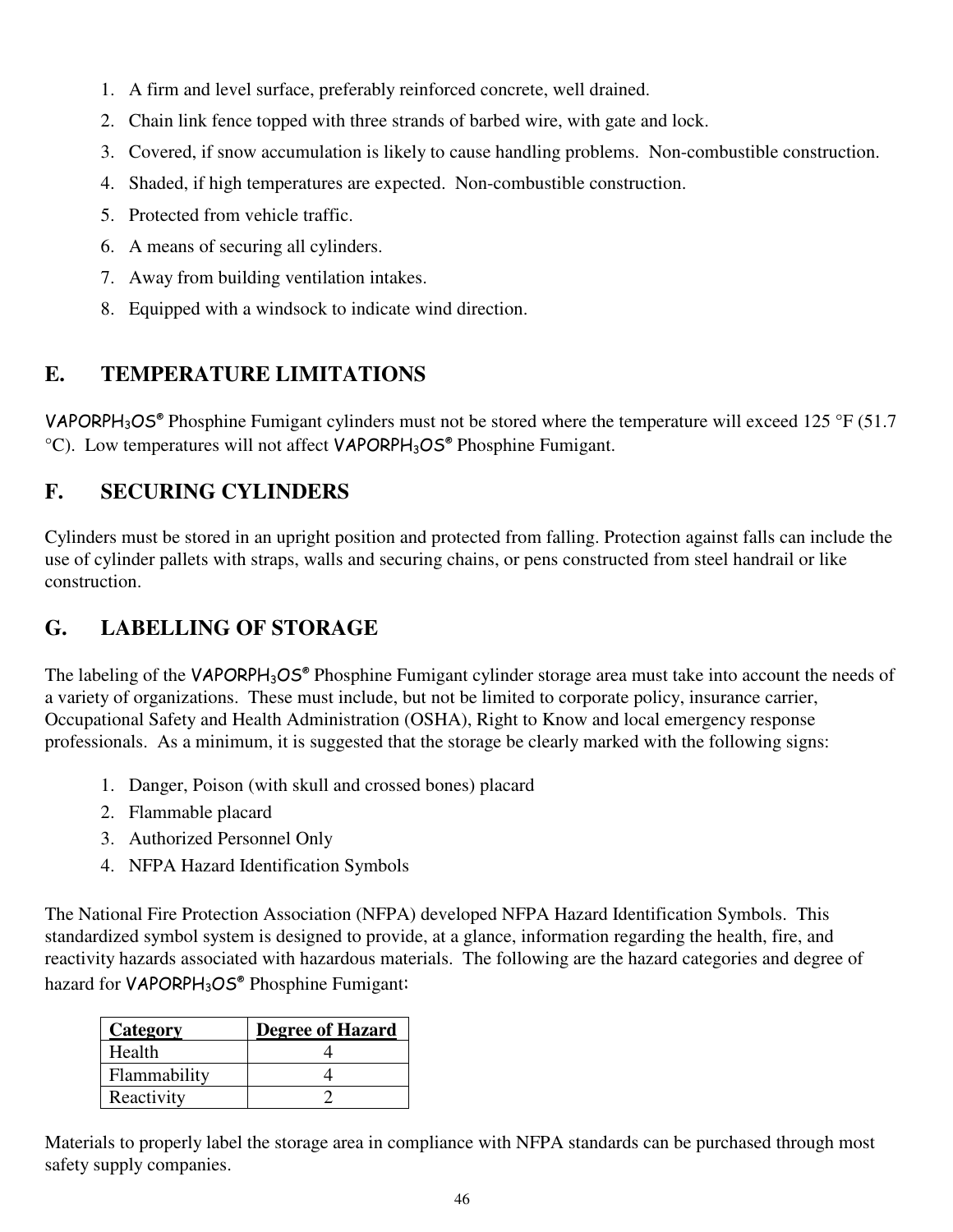NOTE: When using the NFPA Hazard Identification System, the characteristics of all hazardous materials stored in a particular area must be considered. The local fire protection district must be consulted for guidance on the selection and placement of such signs.

# **XII. TRANSPORT**

## **A. GENERAL**

VAPORPH3OS® Phosphine Fumigant is classified as a poison gas and flammable gas by the United States Department of Transportation (DOT) and it shall only be transported in accordance with DOT regulations. All persons involved in the transport of or the preparation of cylinders for transport must be trained in and familiar with the specifications of 49 CFR (Code of Federal Regulations).

## **B. TRANSPORT DESIGNATIONS**

The following transport designations apply to VAPORPH<sub>3</sub>OS<sup>®</sup> Phosphine Fumigant:

| Proper Shipping Name:          | Phosphine                        |
|--------------------------------|----------------------------------|
| <b>Hazard Class:</b>           | 2.3                              |
| <b>Subsidiary Class</b>        | 2.1                              |
| <b>Identification Number:</b>  | <b>UN 2199</b>                   |
| Shipping Label:                | Poison Gas                       |
|                                | <b>Flammable Gas</b>             |
| <b>Additional Description:</b> | Poison Inhalation Hazard, Zone A |

## **C. TRANSPORT REQUIREMENTS**

### **1. Package Preparation**

VAPORPH3OS® Phosphine Fumigant cylinders shall not be transported unless:

- The cylinder valve is fully closed.
- The gas tight outlet cap is secured on the valve outlet.
- The cylinder cap is secured.
- The cylinder has a readable, proper shipping label.

### **2. Cylinder Contents**

Used VAPORPH<sub>3</sub>OS<sup>®</sup> Phosphine Fumigant cylinders can still contain residual gas, and shall be offered for transport and transported as if they are full. Check with your distributor if you have questions about shipping VAPORPH<sub>3</sub>OS<sup>®</sup> Phosphine Fumigant cylinders.

### **3. Documents**

Proper documentation is required by law for the transport of any hazardous material. The documentation accompanying the shipment of Phosphine (whether full, partially full, or empty) must include the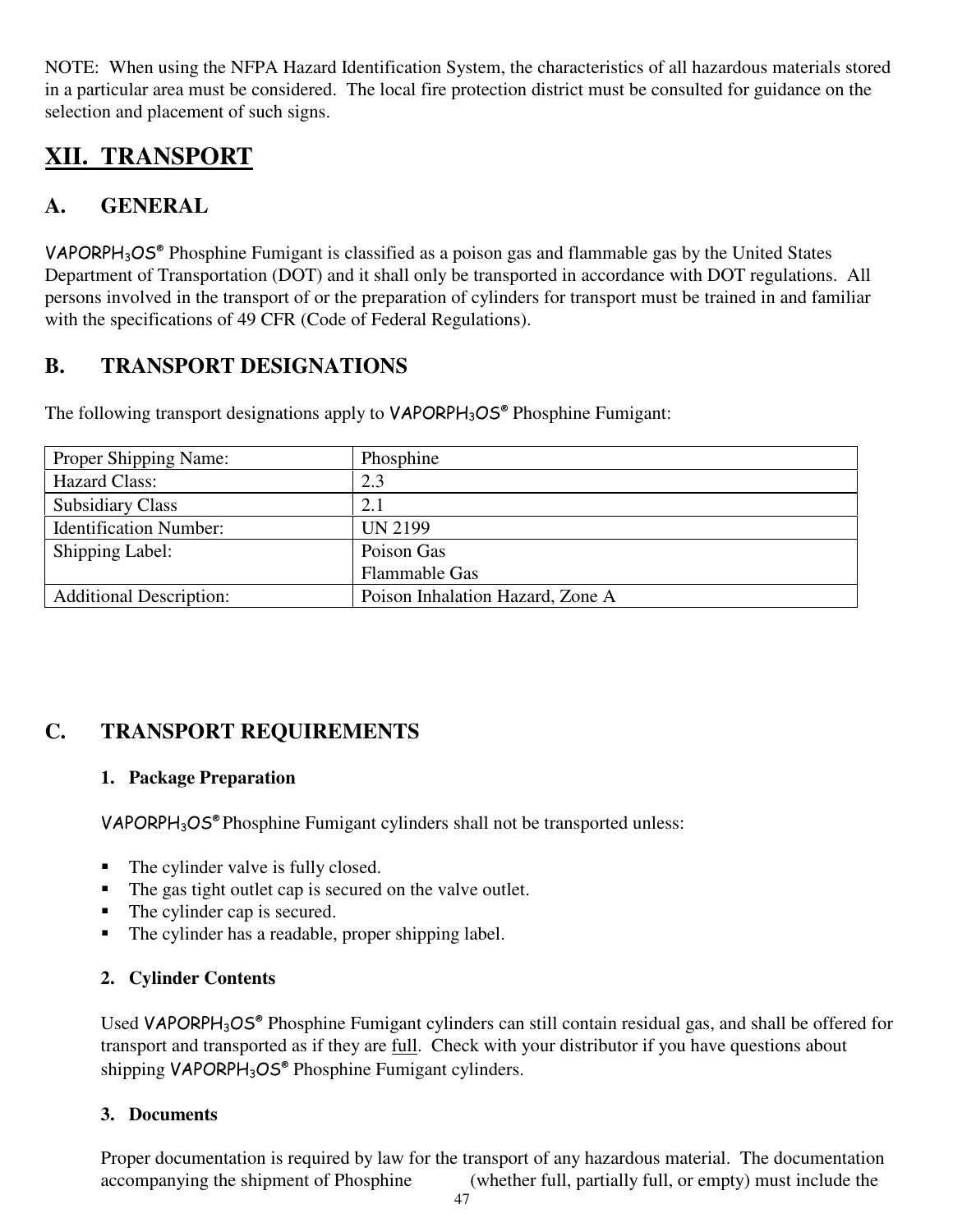labeling, a bill of lading, placard, and the MSDS. The documents must clearly identify the quantity and nature of all hazardous materials being transported or offered for transport by a second party. All persons generating such documents must be trained in their preparation.

#### **4. Vehicle Loading**

VAPORPH<sub>3</sub>OS<sup>®</sup> Phosphine Fumigant cylinders shall only be loaded into unoccupied spaces of vehicles. All cylinders shall be secured from movement during transport.

#### **5. Vehicle Markings**

Vehicles transporting VAPORPH<sub>3</sub>OS<sup>®</sup> Phosphine Fumigant shall be placarded in accordance with table I of 172.504 of 49 CFR. Consideration must be made for other hazardous materials that are concurrently being transported. Proper placarding must take into account all hazardous materials on board.

#### **6. Use of Common Carriers**

Shipment of VAPORPH<sub>3</sub>OS<sup>®</sup> Phosphine Fumigant cylinders by common carrier is permitted, provided the carrier meets certain criteria. Contact an authorized VAPORPH<sub>3</sub>OS® Phosphine Fumigant distributor or CYTEC Industries Inc., Customer Service Department, Phone No. (905) 374-5899, Fax No. (905) 374- 5888.for an approved list of common carriers.

#### **7. Driver Qualifications**

Anyone operating a vehicle that is carrying hazardous materials must be in possession of a current Commercial Drivers License (CDL) with Hazardous Material Endorsement.

# **XIII. DISPOSAL**

Container handling: Refillable container. Refill this container with phosphine only. Do not reuse this container for any other purpose.

Once used, VAPORPH<sub>3</sub>OS<sup>®</sup> Phosphine Fumigant cylinders are to be returned only to an authorized distributor or their designated point of return. This applies to all cylinders, regardless of the quantity of material remaining in the package. Disposal of the cylinder contents is prohibited. If the cylinder is partially full do not release the remaining gases; just return the cylinder to authorized distributor.

# **XIV. SPILL AND LEAK PROCEDURES**

## **A. GENERAL**

All releases can produce high levels of toxic Phosphine gas, and therefore, attending personnel must wear a SCBA with full facepiece and operated in a pressure demand mode when the concentration of Phosphine gas is unknown. If the concentration is known, other NIOSH/ MSHA approved respiratory protection must be worn (refer to PPE section V.E.).

This material is spontaneously flammable in air and may form an explosive mixture in air. In case of fire, stop flow of gas if it can be done without risk. Use water spray, alcohol foam, carbon dioxide or dry chemical to